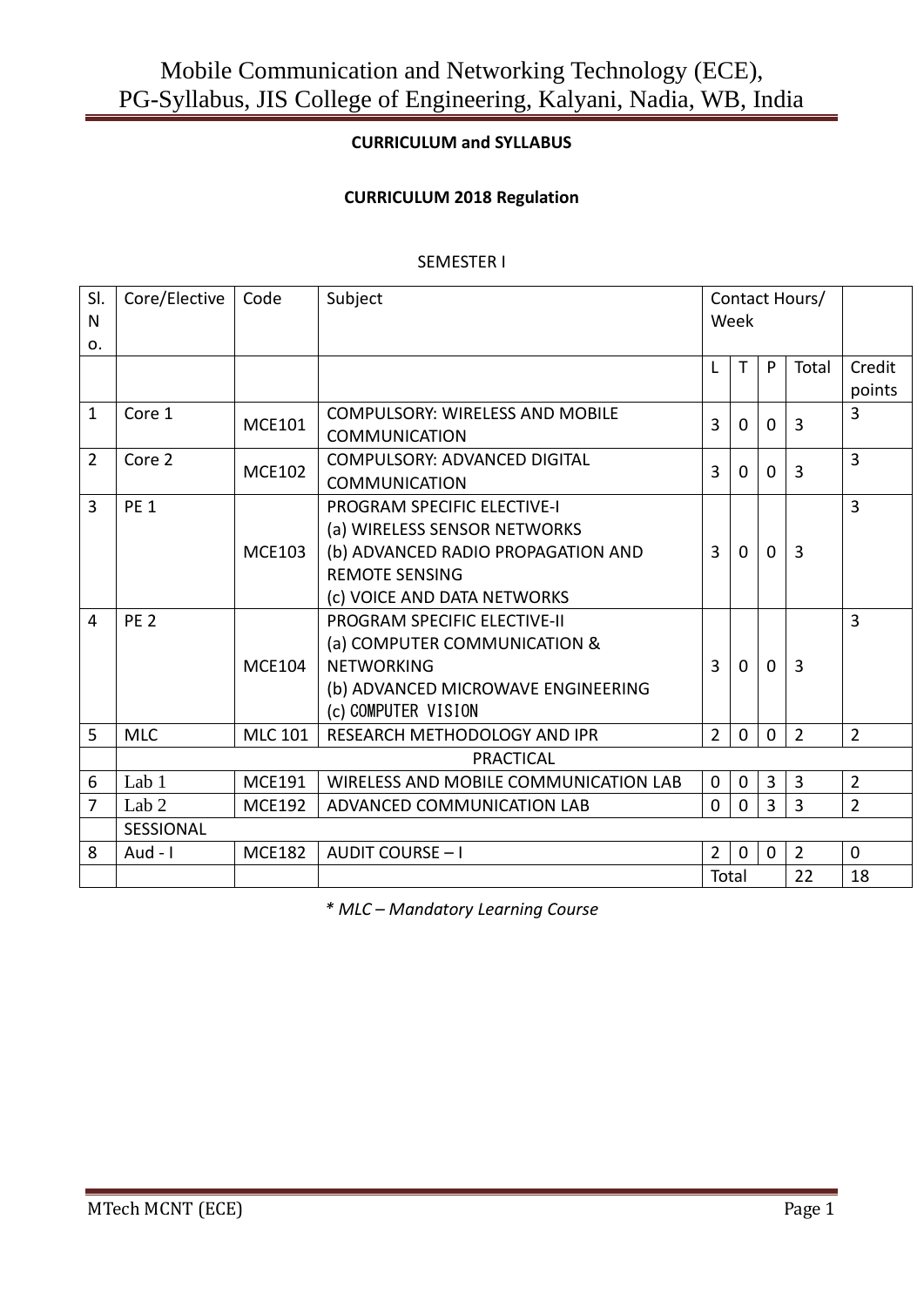|                |                  |               | SEMESTER II                                |                |                |                |                |                |
|----------------|------------------|---------------|--------------------------------------------|----------------|----------------|----------------|----------------|----------------|
| Sl. No.        | Core/Ele         | Code          | Subject                                    |                |                |                | Contact Hours/ |                |
|                | ctive            |               |                                            |                | Week           |                |                |                |
|                |                  |               |                                            |                | т              | P              | Total          | Credit         |
|                |                  |               |                                            |                |                |                |                | points         |
| 1              | Core 3           | <b>MCE201</b> | <b>COMPULSORY: MOBILE COMPUTING</b>        | $\overline{3}$ | $\overline{0}$ | $\mathbf{0}$   | $\overline{3}$ | 3              |
| $\overline{2}$ | Core 4           | <b>MCE202</b> | COMPULSORY: ADVANCED DIGITAL SIGNAL        | 3              | $\overline{0}$ | $\mathbf 0$    | 3              | $\overline{3}$ |
|                |                  |               | <b>PROCESSING</b>                          |                |                |                |                |                |
| $\overline{3}$ | PE3              |               | <b>PROGRAM SPECIFIC ELECTIVE-III</b>       |                |                |                |                | $\overline{3}$ |
|                |                  |               | (a) CRYPTOGRAPHY & NETWORK SECURITY        |                |                |                |                |                |
|                |                  | <b>MCE203</b> | (b) J2ME FOR MOBILE PROGRAMMING            | $\overline{3}$ | $\Omega$       | $\mathbf{0}$   | 3              |                |
|                |                  |               | (c) SATELLITE COMMUNICATION                |                |                |                |                |                |
|                |                  |               | (d) Microwave measurement Techniques       |                |                |                |                |                |
| 4              | PE4              |               | PROGRAM SPECIFIC ELECTIVE-IV:              |                |                |                |                | $\overline{3}$ |
|                |                  |               | (a) Baseband Processor                     |                |                |                |                |                |
|                |                  | <b>MCE204</b> | (b) Multimedia for Mobile Devices          | $\overline{3}$ | $\Omega$       | $\Omega$       | 3              |                |
|                |                  |               | (c) Image processing & pattern recognition |                |                |                |                |                |
|                |                  |               | (d) Advanced Antenna Engineering           |                |                |                |                |                |
| 5              | Minor            | <b>MCE281</b> |                                            | 0              |                |                |                | $\overline{2}$ |
|                | Project          |               | Mini Project with Seminar                  |                | $\overline{0}$ | 4              | 4              |                |
|                |                  |               | <b>PRACTICAL</b>                           |                |                |                |                |                |
| 6              | Lab <sub>3</sub> | <b>MCE291</b> | <b>MOBILE COMPUTING LAB</b>                | $\mathbf 0$    | $\mathbf 0$    | $\mathbf{3}$   | 3              | $\overline{2}$ |
| 7              | Lab <sub>4</sub> | <b>MCE292</b> | ADVANCED DIGITAL SIGNAL PROCESSING LAB     | $\Omega$       | $\Omega$       | 3              | 3              | $\overline{2}$ |
|                | <b>SESSIONAL</b> |               |                                            |                |                |                |                |                |
| 8              | Audit            | <b>MCE282</b> | <b>AUDIT COURSE - II</b>                   | $\overline{2}$ | $\mathbf 0$    | $\overline{0}$ | $\overline{2}$ | $\Omega$       |
|                |                  |               |                                            |                | Total          |                | 24             | 18             |

#### SEMESTER II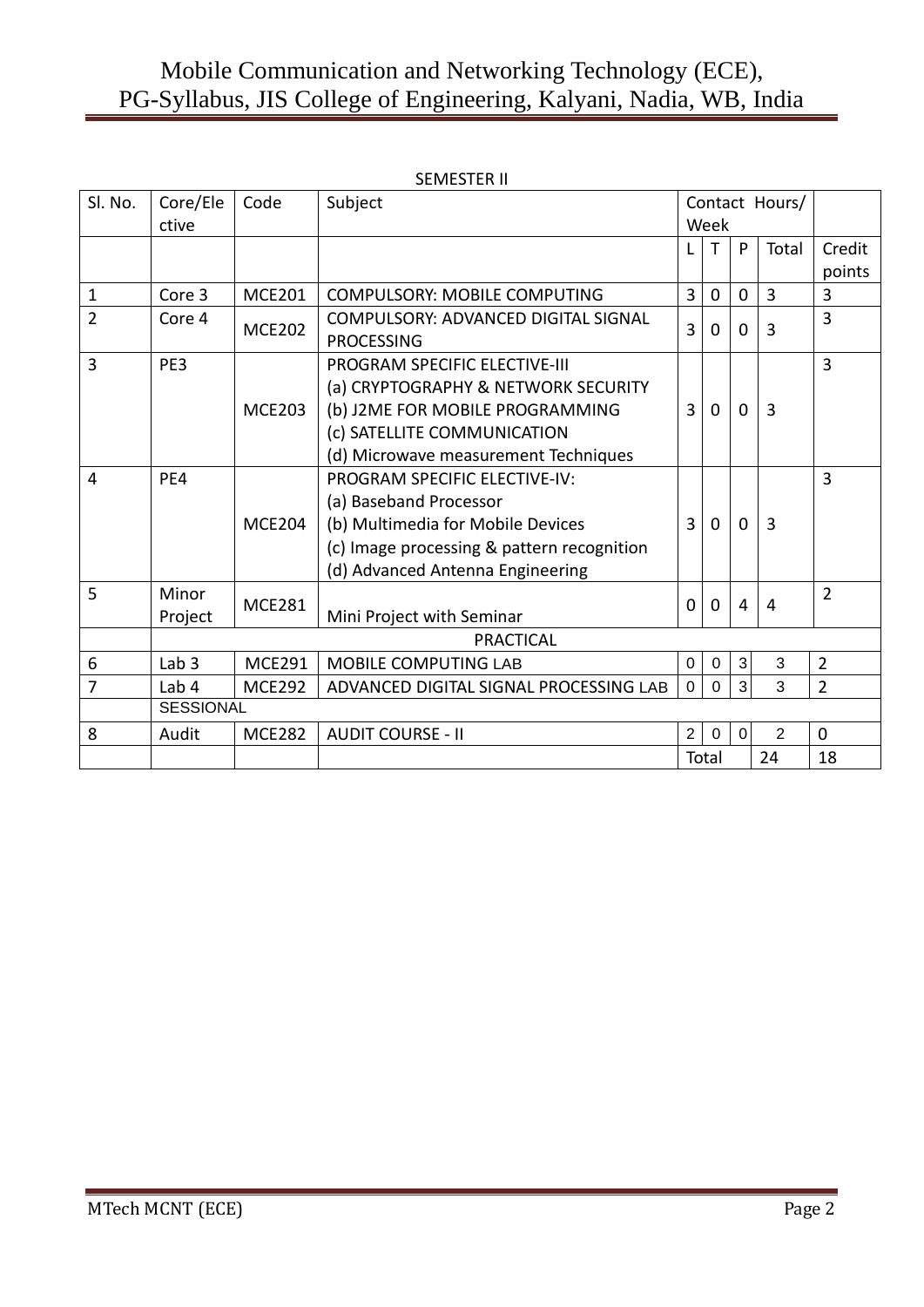|               |                  |               | <b>SEMESTER III</b>                                                                                                                                       |       |                   |          |       |        |
|---------------|------------------|---------------|-----------------------------------------------------------------------------------------------------------------------------------------------------------|-------|-------------------|----------|-------|--------|
| SI.           | Core/            | Code          | Subject                                                                                                                                                   |       | Hours/<br>Contact |          |       |        |
| No.           | Elective         |               |                                                                                                                                                           |       | Week              |          |       |        |
|               |                  |               |                                                                                                                                                           |       | $\mathsf{T}$      | P        | Total | Credit |
|               |                  |               |                                                                                                                                                           |       |                   |          |       | points |
| 1             | PE <sub>5</sub>  | <b>MCE301</b> | <b>PROGRAM SPECIFIC ELECTIVE-V:</b><br>(a) MOBILE ADHOC NETWORKING<br>(b) ARTIFICIAL INTELLIGENCE<br>(c) Digital Wireless Communications System<br>Design | 3     | $\Omega$          | $\Omega$ | 3     | 3      |
| $\mathfrak z$ | 0E               | <b>MCE302</b> | (a) Business Analytics<br>(b) Industrial Safety<br>(c) Operations Research                                                                                | 3     | $\Omega$          | $\Omega$ | 3     | 3      |
| 3             | Major<br>Project | <b>MCE381</b> | <b>DISSERTATION (PART-1)</b>                                                                                                                              | 0     | $\overline{0}$    | 20       | 20    | 10     |
|               |                  |               |                                                                                                                                                           | Total |                   |          | 26    | 16     |

#### SEMESTER IV

| SI. No. | Core/            | Code          | Subject                   |       | Contact |            |       |        |
|---------|------------------|---------------|---------------------------|-------|---------|------------|-------|--------|
|         | Elective         |               |                           |       |         | Hours/Week |       |        |
|         |                  |               |                           |       |         | P          | Total | Credit |
|         |                  |               |                           |       |         |            |       | points |
|         |                  |               | <b>SESSIONAL</b>          |       |         |            |       |        |
|         | Major<br>Project | <b>MCE481</b> | DISSERTATION (COMPLETION) | 0     | 0       | 32         | 32    | 16     |
|         |                  |               |                           | Total |         |            | 32    | 16     |

**Total Credit = 68**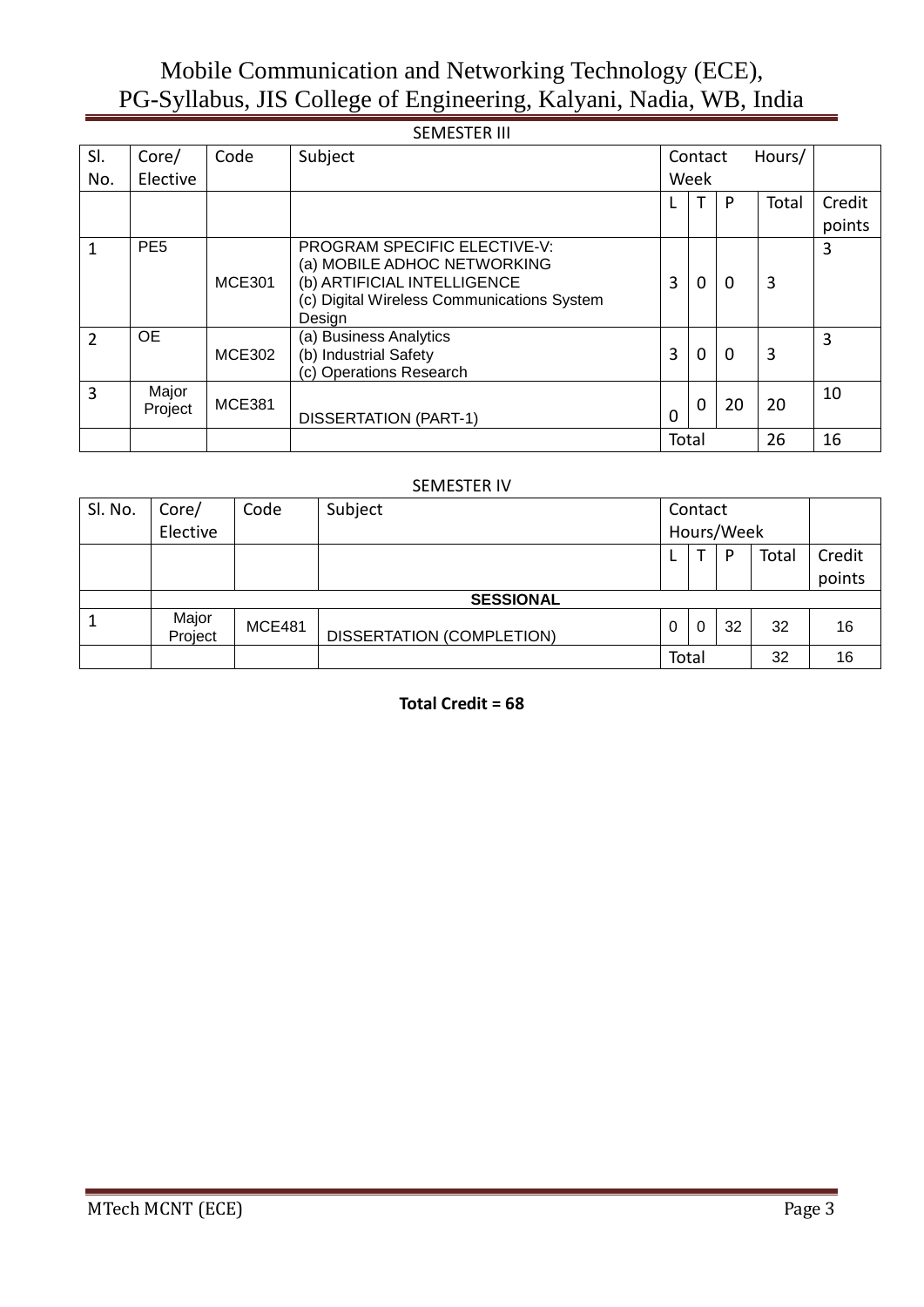#### SEMESTER I

# WIRELESS AND MOBILE COMMUNICATION

Code: MCE101 Contact hours: 4-0-0 Credits: 4

#### **Prerequisite: Communication Systems**

Module 1: Cellular Communication Fundamentals: Cellular system design, Frequency reuse, cell splitting, handover concepts, Co channel and adjacent channel interference, interference reduction. techniques and methods to improve cell coverage, Frequency management and channel assignment. GSM architecture and interfaces, GSM architecture details, GSM subsystems, GSM Logical Channels, Data Encryption in GSM, Mobility Management, Call Flows in GSM.2.5 G Standards: High speed Circuit Switched Data (HSCSD), General Packet Radio Service (GPRS), 2.75 G Standards: EDGE,

Module 2: Spectral efficiency analysis based on calculations for Multiple access technologist, FDMA and CDMA, Comparison of these technologies based on their signal separation techniques, advantages, disadvantages and application areas. Wireless network planning (Link budget and power spectrum calculations)

Module 3: Mobile Radio Propagation: Large Scale Path Loss, Free Space Propagation Model, Reflection, Ground Reflection (Two-Ray) Model, Diffraction, Scattering, Practical Link Budget Design using Path Loss Models, Outdoor Propagation Models, Indoor Propagation Models, Signal Penetration into Buildings. Small Scale Fading and Multipath Propagation, Impulse Response Model, Multipath Measurements, Parameters of Multipath channels, Types of Small-Scale Fading: Time Delay Spread; Flat, Frequency selective, Doppler Spread; Fast and Slow fading. Module 4: Equalization, Diversity: Equalizers in a communications receiver, Algorithms for adaptive equalization, diversity techniques, space, polarization, frequency diversity, Interleaving. Module 5: Code Division Multiple Access: Introduction to CDMA technology, IS 95 system Architecture, Air Interface, Physical and logical channels of IS 95, Forward Link and Reverse link operation, Physical and Logical channels of IS 95 CDMA, IS 95 CDMA Call Processing, soft Handoff, Evolution of IS 95 (CDMA One) to CDMA 2000, CDMA 2000 layering structure and channels.

Module 6: Higher Generation Cellular Standards:3G Standards: evolved EDGE, enhancements in 4G standard, Architecture and representative protocols, call flow for LTE, VoLTE, UMTS, introduction to 5G.

#### Course Outcomes:

At the end of this course, students will be able to

- Design appropriate mobile communication systems.
- Apply frequency-reuse concept in mobile communications, and to analyze its effects on interference, system capacity, handoff techniques

Distinguish various multiple-access techniques for mobile communications e.g. FDMA, TDMA, CDMA, and their advantages and disadvantages.

Analyze path loss and interference for wireless telephony and their influences on a mobilecommunication

system's performance.

Analyze and design CDMA system functioning with knowledge of forward and reverse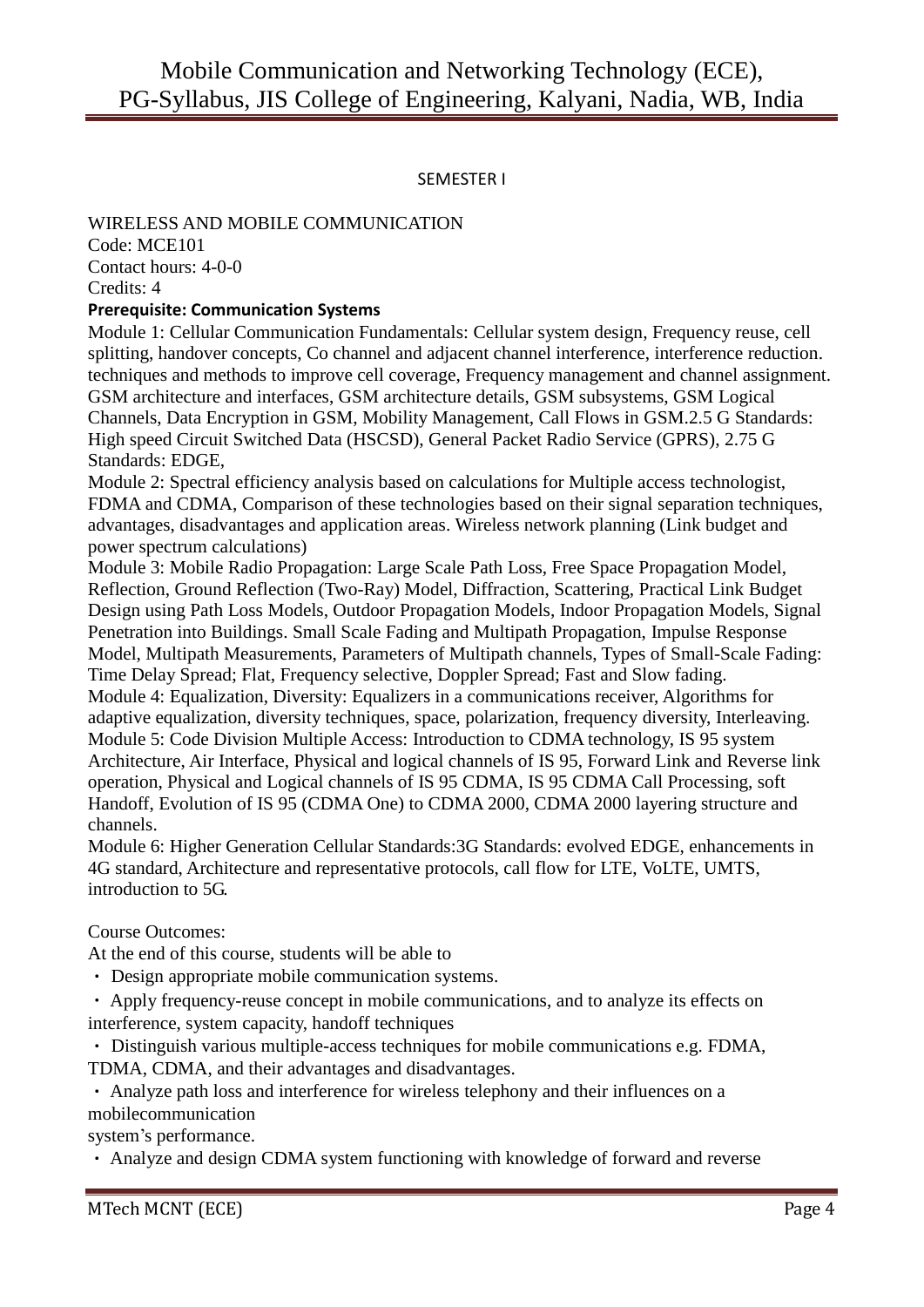channel details, advantages and disadvantages of using the technology

Understanding upcoming technologies like 3G, 4G etc.

#### Reference Books:

V.K.Garg, J.E.Wilkes, "Principle and Application of GSM", Pearson Education, 5th edition, 2008.

- V.K.Garg, "IS-95 CDMA & CDMA 2000", Pearson Education, 4th edition, 2009.
- T.S.Rappaport, "Wireless Communications Principles and Practice", 2nd edition, PHI,2002.

William C.Y.Lee, "Mobile Cellular Telecommunications Analog and Digital Systems", 2nd edition, TMH, 1995.

Asha Mehrotra, "A GSM system Engineering" Artech House Publishers Bosten, London,1997

### **Advanced digital communication Code: MCE 102**

Contact hours: 4-0-0 Credits: 4

**Prerequisite:** Digital Communication, Field Theory, Signal and Systems

#### **Objective**

1. Understanding of the main concepts and techniques used in the analysis and design of digital communication systems.

2. Help students to design complex circuits in digital communication.

#### **Outcome**

On completing this subject the student should be able to:

- Qualitatively and quantitatively analyse and evaluate digital communication systems;
- Use software tools to analyse, design and evaluate digital communication systems

#### **Module 1 :**

Fourier Expansion, Fourier transform, Normalized power spectrum, Power spectral density, Effect of transfer function on output power spectral density, Perseval's theorem. Autocorrelation & cross correlation between periodic signals, cross correlation power. Relation between power spectral density of a signal, its autocorrelation function and its spectrum. Distinction between a random variable and a random process. Probability, sample space, Venn diagram, joint probability, bay's theorem, cumulative probability distribution function, probability density function, joint cumulative probability distribution function, joint probability density function. Mean/average/expectation of a random variable and of sum of random variables. Standard deviation, variance, moments of random variables, explanation with reference to common signals. Tchebycheff's inequality. Gaussian probability density function – error function  $\& O$  function Central limit theorem.

#### **Spectral analysis of signals:**

Orthogonal & orthonormal signals. Gram-Schmidt procedure to represent a set of arbitrary signalsby a set of orthonormal components; - numerical examples. The concept of signal-space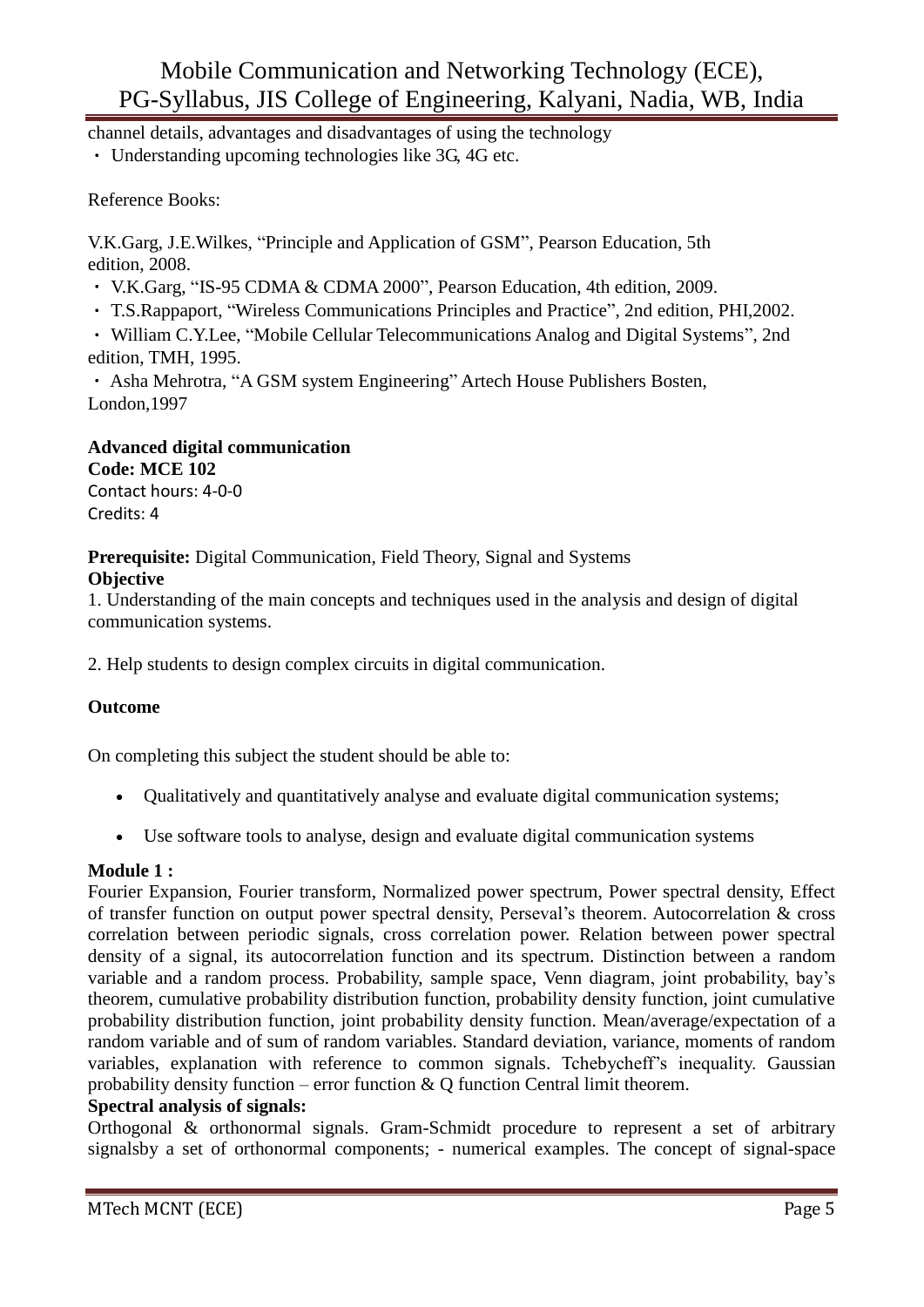coordinate system, representing a signal vector by its ortho-normal components, measure of distinguishability of signals.

**Line codes:** UPNRZ, PNRZ, UPRZ, PRZ, AMI, Manchester etc. Calculation of their power spectral densities. Bandwidths and probabilities of error (P<sub>e</sub>) for different line codes. **Revision of digital modulation:** Principle, transmitter, receiver, signal vectors, their distinguish ability (d) and signal band width for BPSK, QPSK, M-ARY PSK, QASK, MSK, BFSK, M-ARY FSK.

#### **Module 2**

**Spread spectrum modulation:** Principle of DSSS, processing gain, jamming margin, single tone interference, principle of CDMA.

**Multiplexing & multiple access:** TDM/TDMA, FDM/FDMA, Space DMA, Polarization DMA, OFDM, ALOHA, Slotted ALOHA, Reservation ALOHA, CSMA-CD, CSMA-CA – basic techniques and comparative performances e.g. signal bandwidth, delay, probability of error etc. **Module 3**

**Base band signal receiver and probabilities of bit error:** Peak signal to RMS noise output ration, probability of error. Optimum filter, it's transfer function. Matched filter, it's probability of error. Probability of error in PSK, effect of imperfect phase synchronization or imperfect bit synchronization. Probability of error in FSK, QPSK. Signal space vector approach to calculate probability of error in BPSK, BFSK, QPSK. Relation between bit error rate and symbol error rate. Comparison of various digital modulation techniques vis-Ã -vis band width requirement and probabilities of bit error.

#### **Characteristics of random variables and random processes:**

Common probability density functions, - Gaussian, Rayleigh, Poisson, binomial, Rice, Laplacian, log-normal, etc. Probability of error in Gaussian Binary symmetric channel. Random processes – time average, ensemble average, covariance, autocorrelation, cross correlation, stationary process, ergodic process, wide sense stationary process. Power spectral density and autocorrelation, power spectral density of a random binary signal. Linear mean square estimation methods.

**Revision of source coding:** Sampling theorem, instantaneous/ flat top/ natural sampling, band width of PAM signal, quantization, quantization noise, principle of pulse code modulation, delta modulation & adaptive delta modulation. Parametric coding/ hybrid coding/ sub band coding: APC, LPC, Pitch predictive, ADPCM, voice excited vocoder, vocal synthesizer.

#### **Module 4**

**Noise:** Representation of noise in frequency domain. Effect of filtering on the power spectral density of noise – Low pass filter, band pass filter, differentiating filter, integrating filter. Quadrature component of noise, their power spectral densities and probability density functions. Representation of noise in orthogonal components.

#### **Text Books:**

- **1.** Digital communication, 4th ed. J. G. Proakis, MGH International edition.
- **2.** Principle of Communication Systems Taub, Schilling, TMH
- **3.** Digital and Analog Communication Systems, 7th ed. Leon W. Couch, PHI.
- **4.** Principles of Digital Communication Haykin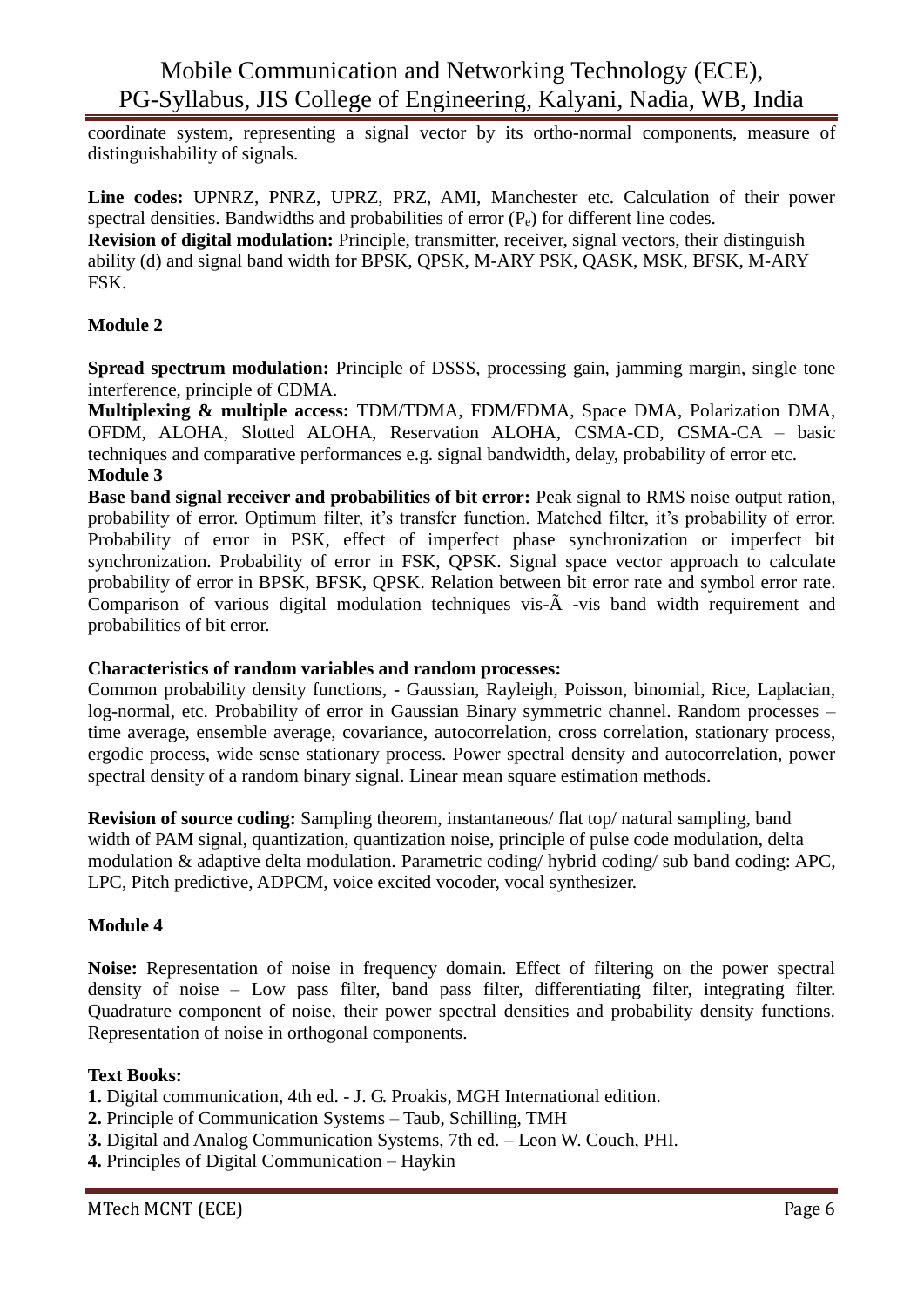**5.** Digital Communication – Zeimer, Tranter.

**6.** Principle of Digital communication - J. Das, S. K. Mallick, P. K Chakraborty, New Age Int.

**7.** Communication Systems, 4th ed. – A. Bruce Carlson, Paul B. Crilly, Janet C. Rutledge, MGH International edition.

**8.** Digital Communications, 2nd ed. – Bernard Sklar, Pearson Education.

**9.** Electronic Communications, 4th ed. – Dennis Roddy, John Coolen, PHI

#### **PEO Mapping**

**Engineering knowledge:** Apply knowledge of circuit and field theory

**Problem analysis:** Analyse performance of a large communication system

**Design/development of solutions**: Conducting experiments in communication systems

**Program Specific Elective – I**

#### **WIRELESS SENSOR NETWORKS MCE103A Contact hours: 3-0-0 Credits: 3 Prerequisites:** Signals and systems

#### **Program Objectives:**

The purpose of this course is to provide in-depth treatment on methods and techniques in discretetime signal transforms, digital filter design, optimal filtering, power spectrum estimation, multi-rate digital signal processing, DSP architectures, which are of importance in the areas of signal processing, and communications. Applications of these methods and techniques are also presented. The intended audiences are research students and industry professionals working in the abovementioned areas and related technical fields.

#### **Course Content:**

#### **Syllabus Contents:**

**Module 1:** Introduction and overview of sensor network architecture and its applications, sensor network comparison with Ad Hoc Networks, Sensor node architecture with hardware and software details.

**Module 2:** Hardware: Examples like mica2, micaZ, telosB, cricket, Imote2, tmote, btnode, and Sun

SPOT, Software (Operating Systems): tinyOS, MANTIS, Contiki, and RetOS.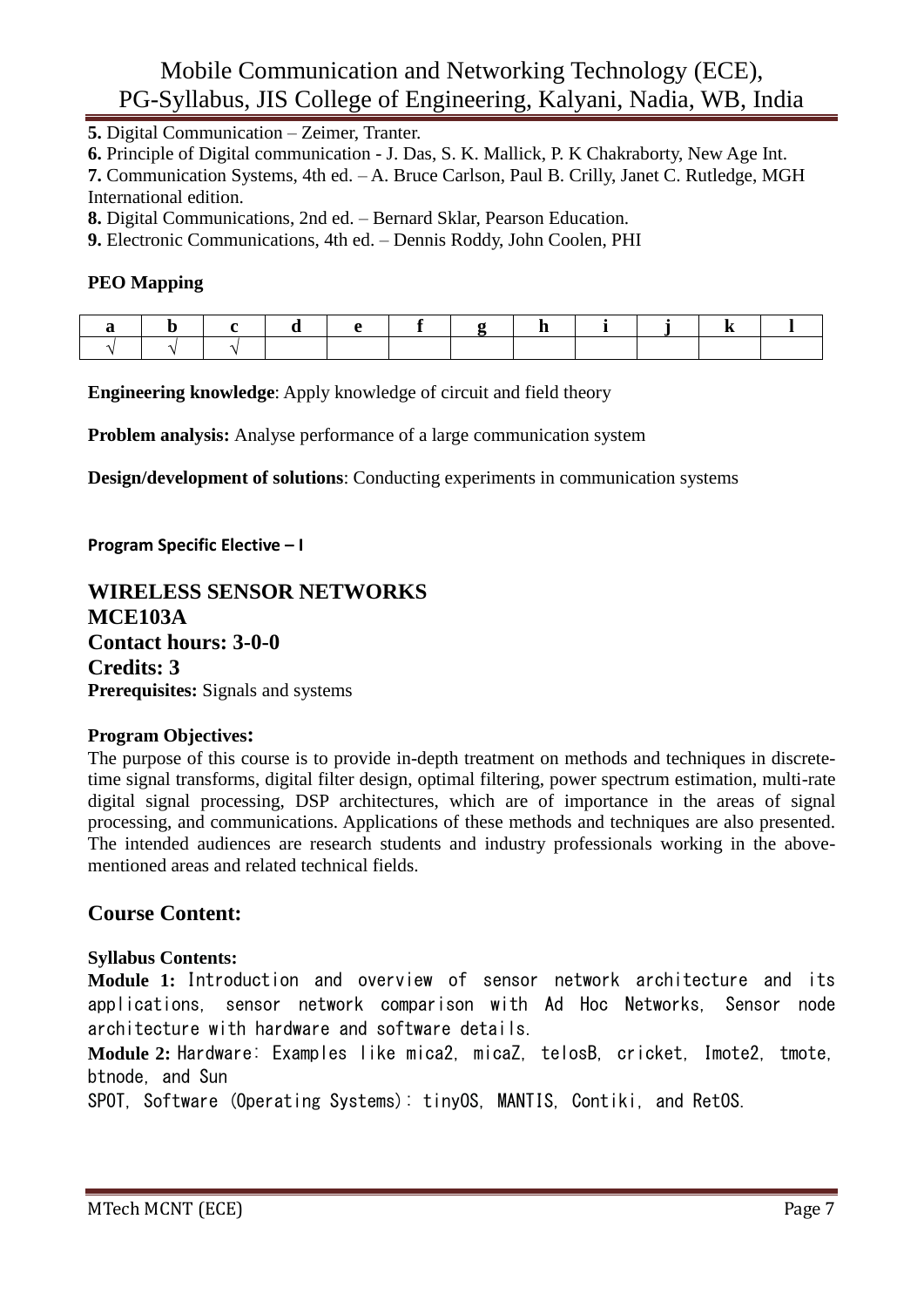**Module 3:** Programming tools: C, nesC. Performance comparison of wireless sensor networks simulation and experimental platforms like open source (ns-2) and commercial (QualNet, Opnet)

**Module 4:** Overview of sensor network protocols (details of at least 2 important protocol per layer): Physical, MAC and routing/ Network layer protocols, node discovery protocols, multi-hop and cluster-based protocols, Fundamentals of 802.15.4, Bluetooth, BLE (Bluetooth low energy), UWB.

**Module 5:** Data dissemination and processing; differences compared with another database management systems, data storage; query processing.

**Module 6:** Specialized features: Energy preservation and efficiency; security challenges; fault tolerance, Issues related to Localization, connectivity and topology, Sensor deployment mechanisms; coverage issues; sensor Web; sensor Grid, Open issues for future research, and Enabling technologies in wireless sensor network.

#### **Course Outcomes:**

At the end of this course, students will be able to

Design wireless sensor network system for different applications under consideration.

Understand the hardware details of different types of sensors and select right type of sensor

for various applications.

Understand radio standards and communication protocols to be used for wireless sensor

network based systems and application.

Use operating systems and programming languages for wireless sensor nodes, performance

of wireless sensor networks systems and platforms.

Handle special issues related to sensors like energy conservation and security challenges.

#### **Text and Reference Books:**

H. Karl and A. Willig, "Protocols and Architectures for Wireless Sensor Networks", John

Wiley & Sons, India, 2012.

C. S. Raghavendra, K. M. Sivalingam, and T. Znati, Editors, "Wireless Sensor Networks",

Springer Verlag, 1st Indian reprint, 2010.

F. Zhao and L. Guibas, "Wireless Sensor Networks: An Information Processing Approach", Morgan Kaufmann, 1st Indian reprint, 2013.

YingshuLi, MyT. Thai, Weili Wu, "Wireless sensor Network and Applications", Springer

series on signals and communication technology, 2008.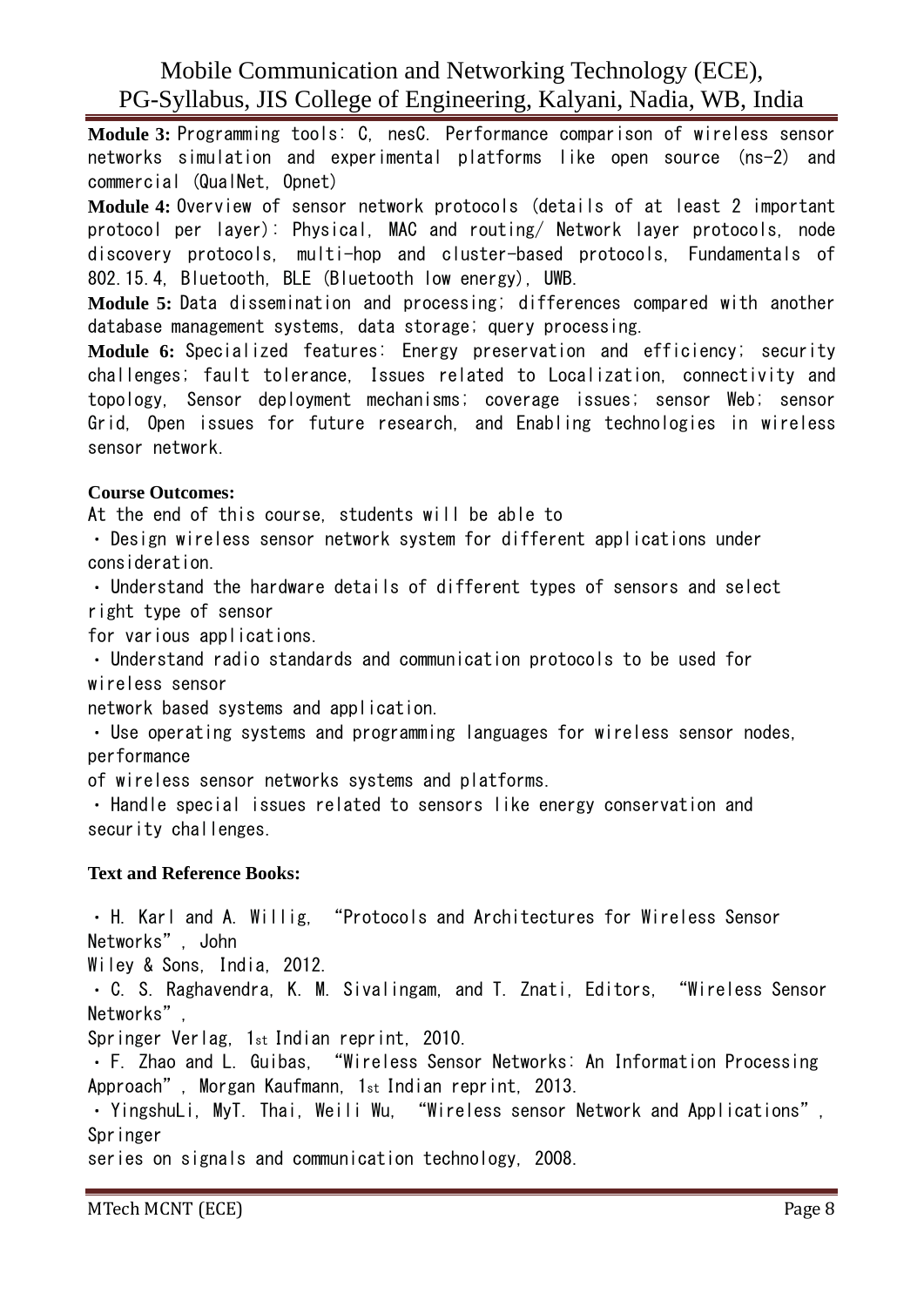# **ADVANCED RADIO PROPAGATION AND REMOTE SENSING MCE103B Contact hours: 3-0-0**

#### **Credits: 3**

Prerequisite: Microwave Engineering

#### **Prerequisites:** EM Theory

#### **Program Objectives:**

1. To know fundamental mechanism of Radio propagation Advancement in Remote Sensing.

2. To understand model analysis in the subject area.

#### **Module I**

Basic Radio propagation mechanism: Short distance & long distance propagation cases. Free space propagation models. Diffraction, Reflection and Scattering. 4L

#### **Module II**

Radio propagation models: Two ray reflection model, Fresnel zones, knife edge model; 6L

#### **Module III**

Link budget analysis, Outdoor propagation models. 6L

#### **Module IV**

Multipath & Small-Scale Fading, Types Large scale fading, small scale fading, delay speed effect doppler shift, doppler power spectrum. Flat fading channel modelling, frequency selective fading, Fading effects on device. 6L

#### **Module V**

Concept of Remote Sensing: Remote Sensing, Data, Sources of Energy, Interaction with Atmosphere and Target, Recording of Energy, Application of Remote Sensing, Types of Remote Sensing, Sensor Resolution. 6L

#### **Module VI**

Digital Imaging: Digital Image, Sensors, Detectors, Imaging by Scanning, Active Remote Sensors. Microwave Remote Sensing 5L

#### **Module VII**

Radar Imaging GPS: Requirement of Ground Truth Data, Parameters of Ground Truthing-Atmospheric Condition, Suface Water, Factors of Special Measurement—Sun Angle, Aerosol, Haze Water Vapour. 6L

Text and Reference Books:

- 1. Wireless Communication, Upena Dalal
- 2. Wireless Communication, Basudeb Acharya
- 3. Satellite Communication, D. C. Agarwal, Khanna publisher

#### **Learning Outcome:** Student should be able to

- 1) Gain knowledge and understanding of radio propagation.
- 2) Have knowledge of remote sensing mechanism.

#### **PO Table**

| ~<br>. .<br>- | $\ddot{\phantom{1}}$ | $\overline{\phantom{0}}$ | $-$ |  | $ -$<br>_<br>$\ddot{\phantom{0}}$ |  | $\mathbf{r}$ | — |
|---------------|----------------------|--------------------------|-----|--|-----------------------------------|--|--------------|---|
|               |                      |                          |     |  |                                   |  |              |   |

MTech MCNT (ECE) Page 9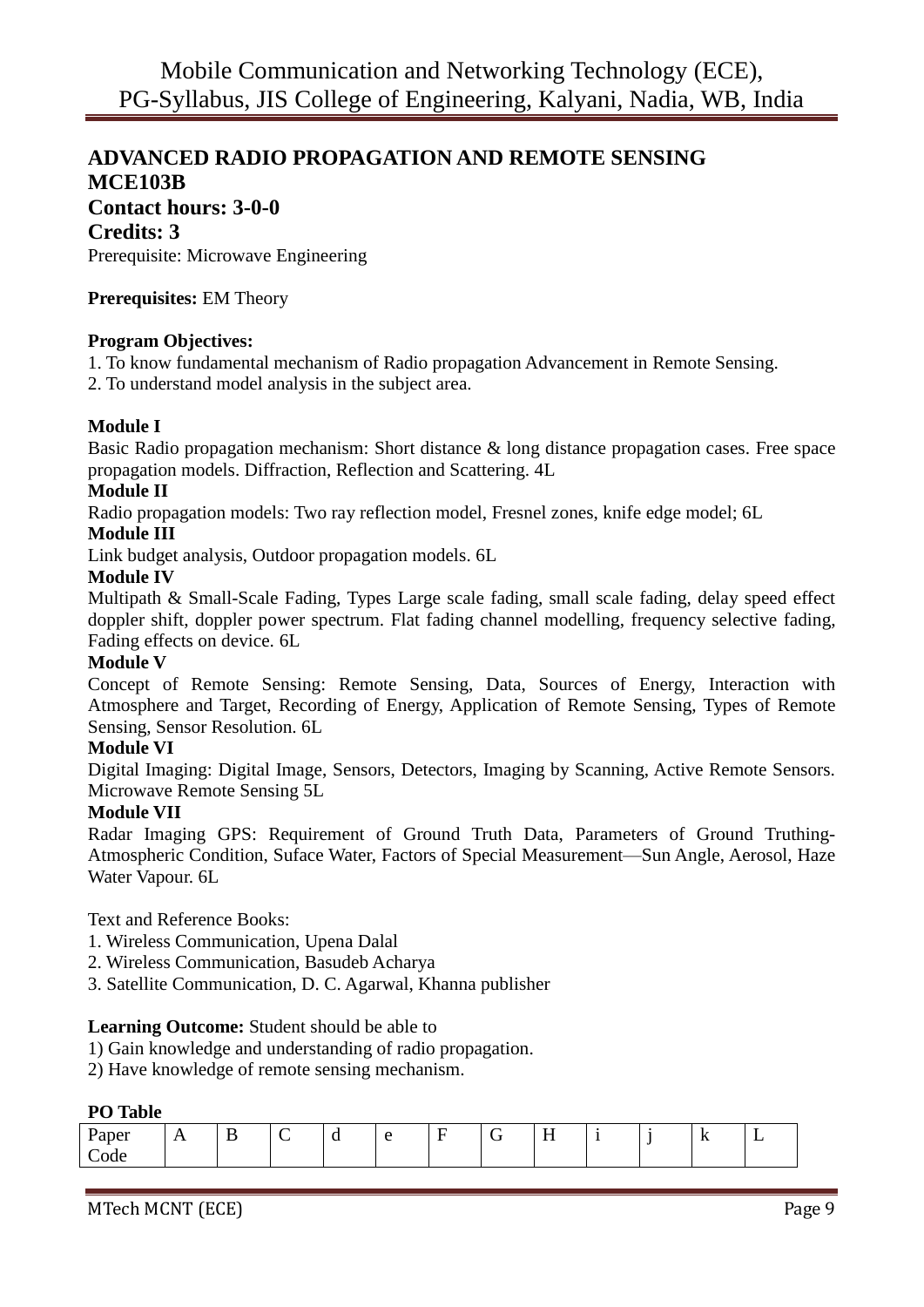| $M_{\bullet}$<br>৸<br>.     |  |  |  |  |  |  |  |
|-----------------------------|--|--|--|--|--|--|--|
| $\sim$ $\sim$ $\sim$ $\sim$ |  |  |  |  |  |  |  |

#### **PO Statement**

- 1. Engineering knowledge: Apply the knowledge of basic microwave engineering, and an engineering specialization to the solution of various related measurements.
- 2. Problem analysis: Analyze and synthesize performance of various channel characteristics.
- 3. Design/development of solutions: be able to design low loss path in radio propagation.
- 4. Lifelong learning: proceed to further research work according to the need-based analysis.

#### **VOICE AND DATA NETWORKS MCE103C Contact hours: 3-0-0 Credits: 3**

Prerequisite: Communication Systems

#### **Module 1**

Network Design Issues, Network Performance Issues, Network Terminology, centralized and distributed approaches for networks design, Issues in design of voice and data networks.

#### **Module 2**

Layered and Layer less Communication, Cross layer design of Networks, Voice Networks (wired and wireless) and Switching, Circuit Switching and Packet Switching, Statistical Multiplexing.

#### **Module 3**

Data Networks and their Design, Link layer design- Link adaptation, Link Layer Protocols, Retransmission. Mechanisms (ARQ), Hybrid ARQ (HARQ), Go Back N, Selective Repeat protocols and their analysis.

#### **Module 4**

Queuing Models of Networks, Traffic Models, Little's Theorem, Markov chains, M/M/1 and other Markov systems, Multiple Access Protocols, Aloha System, Carrier Sensing, Examples of Local area networks,

#### **Module 5**

Inter-networking, Bridging, Global Internet, IP protocol and addressing, Sub netting, Classless Inter domain Routing (CIDR), IP address lookup, Routing in Internet. End to End Protocols, TCP and UDP. Congestion Control, Additive Increase/Multiplicative Decrease, Slow Start, Fast Retransmit/ Fast Recovery.

#### **Module 6**

Congestion avoidance, RED TCP Throughput Analysis, Quality of Service in Packet Networks. Network Calculus, Packet Scheduling Algorithms.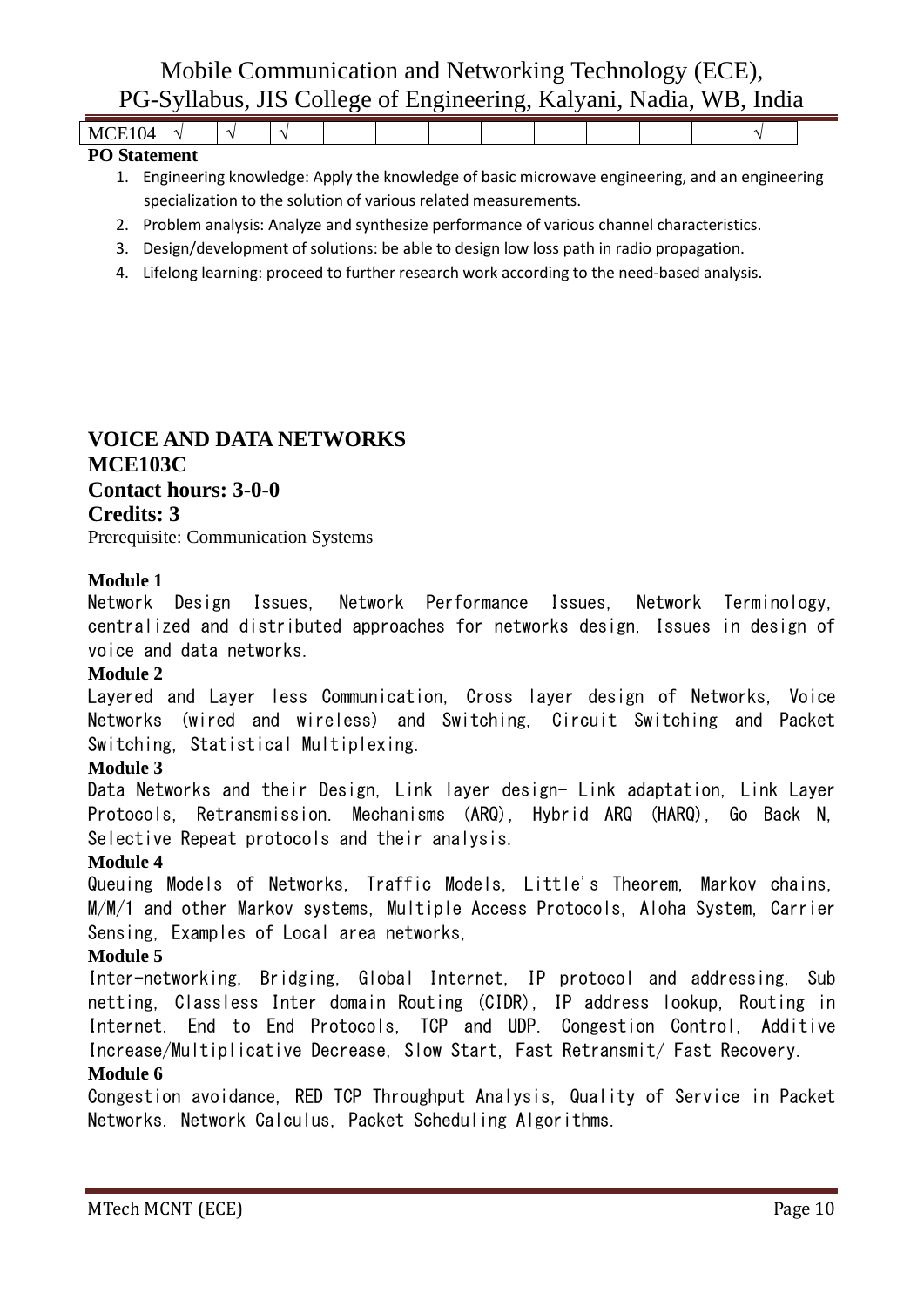**Course Outcomes:** At the end of this course, students will be able to · Protocol, algorithms, trade-offs rationale. Routing, transport, DNS resolutions Network extensions and next generation architectures **References:** D. Bertsekas and R. Gallager, "Data Networks", 2nd Edition, Prentice Hall, 1992. L. Peterson and B. S. Davie. "Computer Networks: A Systems Approach". 5th Edition, Morgan Kaufman, 2011. · Kumar, D. Manjunath and J. Kuri, "Communication Networking: An analytical approach", 1st Edition, Morgan Kaufman, 2004. Walrand, "Communications Network: A First Course", 2nd Edition, McGraw Hill, 2002. • Leonard Kleinrock, "Queueing Systems, Volume I: Theory", 1st Edition, John Wiley and Sons, 1975. • Aaron Kershenbaum, "Telecommunication Network Design Algorithms", McGraw Hill, 1993. Vijay Ahuja, "Design and Analysis of Computer Communication Networks", McGraw Hill, 1987

**Program Specific Elective – II**

**COMPUTER COMMUNICATION & NETWORKING Code: MCE 105A Contact hours: 3-0-0 Credits: 3**

**Prerequisite:** Digital Communication

#### **Objective:**

1. An understanding of how devices like Hub, Switch, Router and Bridge are used in network. 2. An understanding of how securely data can be transmitted from one place to remotely place using various protocols.

#### **Outcome:**

After the course, student will be able to 1. Analyze various protocols used in data communication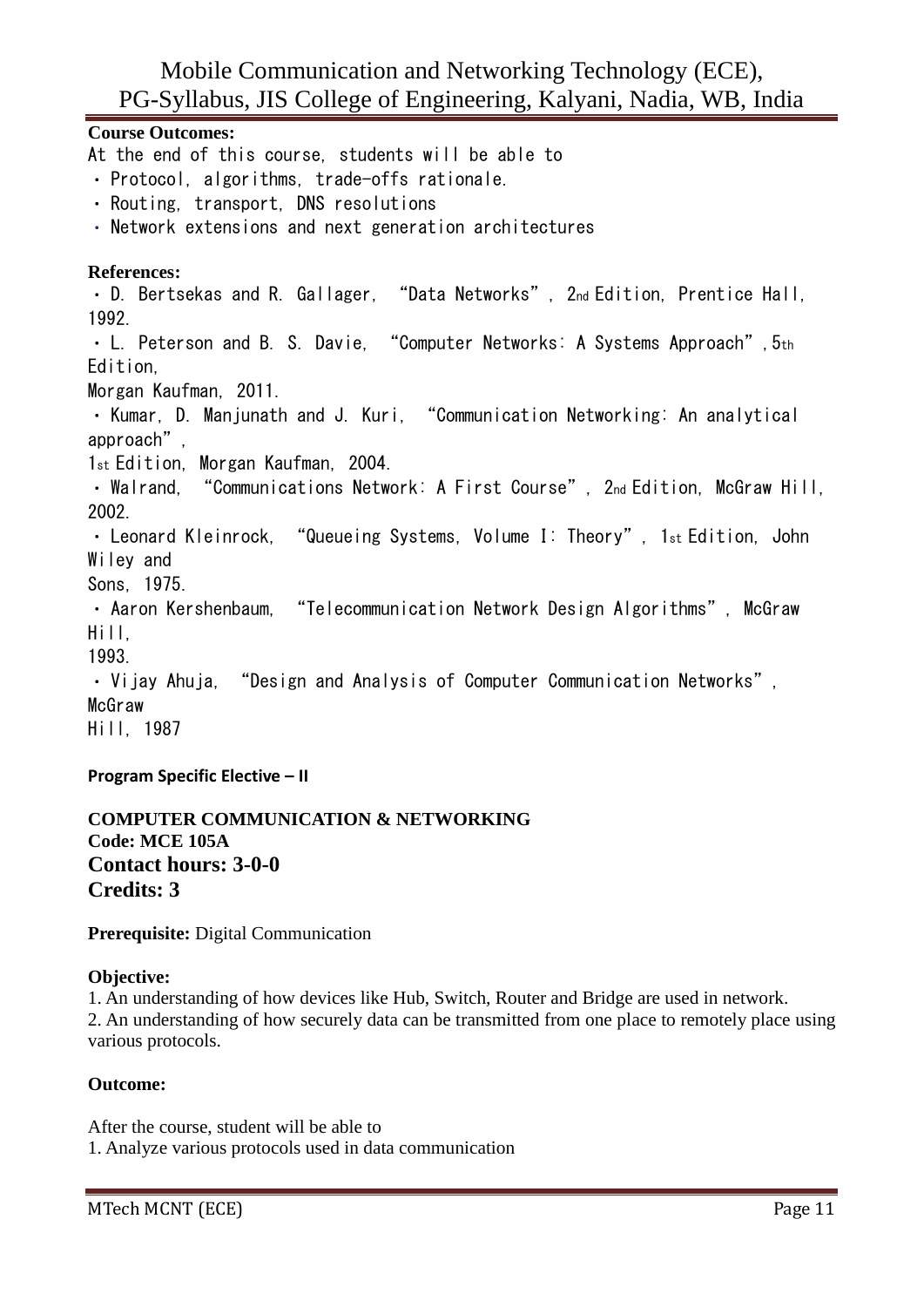- 2. Design networking structure in data communication.
- 3. Transmit data securely from one place to another.
- 4. Analyze the performance of various protocols.

| <b>Module</b>           | <b>Topic</b>                                                                                                                                                                                                                                                                                                                                                                                                                                                                                                                                                                          | No. of          |
|-------------------------|---------------------------------------------------------------------------------------------------------------------------------------------------------------------------------------------------------------------------------------------------------------------------------------------------------------------------------------------------------------------------------------------------------------------------------------------------------------------------------------------------------------------------------------------------------------------------------------|-----------------|
| no.                     |                                                                                                                                                                                                                                                                                                                                                                                                                                                                                                                                                                                       | <b>Lectures</b> |
| $\mathbf{1}$            | Introduction - Motivation, goals, applications and classification of<br>computer networks, common networks and standard organizations<br>Network Structure and Architecture- Network structure-concept of<br>subnet, backbone and local access, Channel sharing techniques-<br>FDM, TDM. Circuit and packet switching. Topological Design of a<br>network.<br>Network architecture layering concept, OSI Reference Model, OSI<br>Services and protocols<br>Physical layer - bit communication between DTE and DCE, RS232,<br>transmission media, modems.                              | 10              |
| $\boldsymbol{2}$        | Data link layer - error detection and correction, retransmission<br>strategies, stop and wait protocol, sliding window protocols, pure<br>Aloha protocols, slotted Aloha protocol, CSMA protocols, CSMA /<br>CD and CSMA / CA protocol, HDLC.<br>LANs and their Interconnection - Basic concepts and IEEE standards,<br>Architecture, protocol, management and performance of Ethernet,<br>token ring and token bus LANs, WLAN, Bluetooth, LAN<br>interconnection - repeaters and bridges, Transparent and source<br>routing bridges and their relative advantages and disadvantages. | 10              |
| 3                       | Network layer - basic design issues, network layer services,<br>connection oriented and connection less services, routing – static,<br>dynamic, stochastic, flow-based routing, optimal routing, Quality of<br>service, congestion control, Leaky Bucket Algorithm<br>process to process delivery,<br>TCP, UDP.<br><b>Transport</b><br>layer-<br>Internetworking- motivation, goals and strategies, Routers and<br>gateways, TCP / IP model, IP addressing, important features of Ipv6.                                                                                               | 10              |
| $\overline{\mathbf{4}}$ | Application layer - DNS, SMTP, FTP, HTTP, WWW Network<br>security - Cryptographic principle, DES, AES, RSA, Digital signature,<br>Security in internet, VPN, Firewalls.<br>Network management system - SNMP. Advance Protocol-RTP, SIP.                                                                                                                                                                                                                                                                                                                                               | 10              |

Text and Reference Books :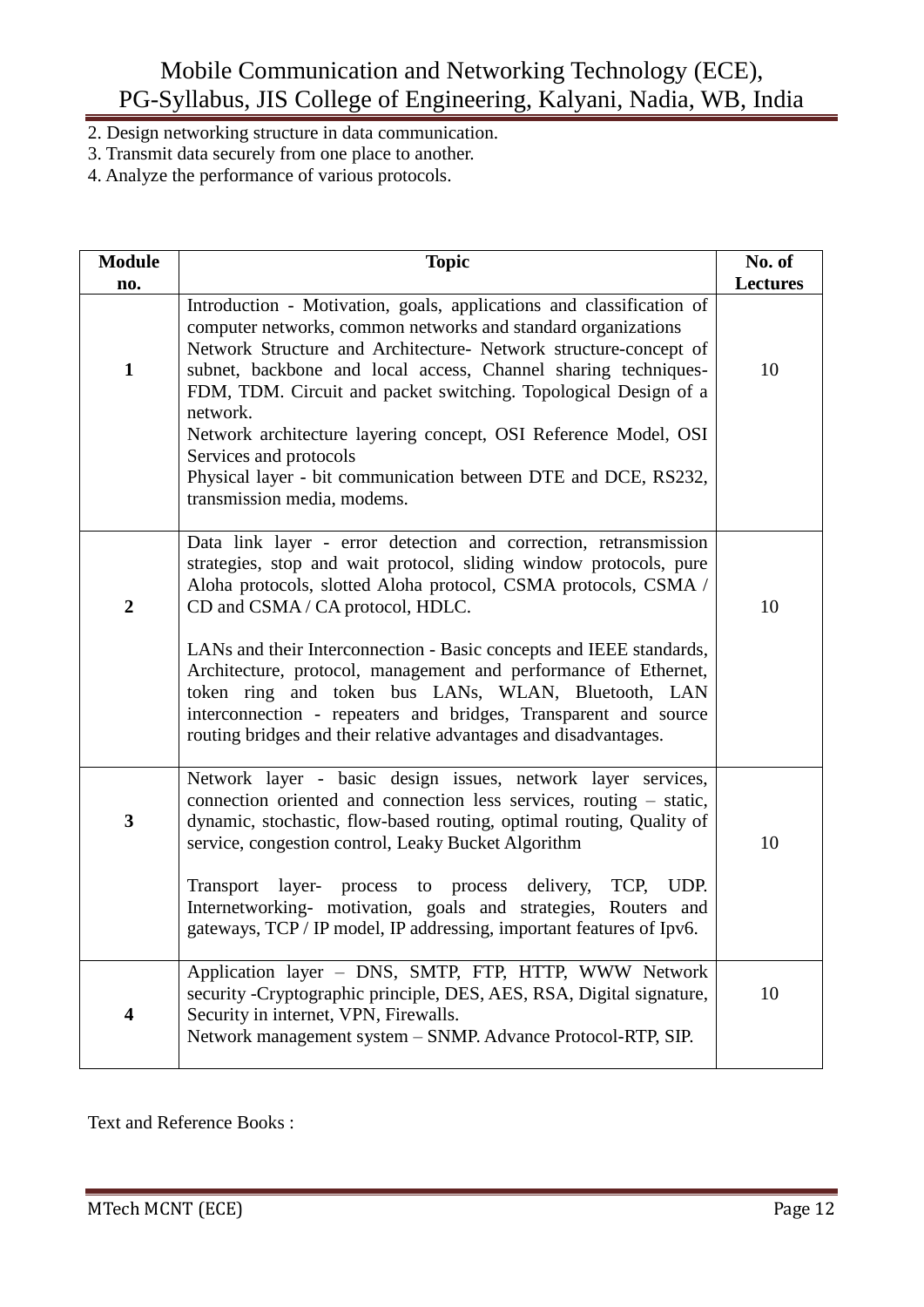- 1. B. A. Forouzan, Data Communication and Networking, Tata Mc-Graw Hill.
- 2. W. Stallings, Data and Computer Communication, 5th Ed. PHI, 1998.
- 3. A. S. Tanenbaum, Computer Networks, Prentice-Hall India.
- 4. Miller, Data Communication and Networks, Vikas.
- 5. A. Leon-Garcia, Communication networks, Tata Mc-Graw Hill.
- 6. G. E. Keiser: Local Area Network, McGraw Hill. 1989.
- 7. D. Bertsekas and R. Gallagher: Data Networks, 2nd Ed. PHI, 1992.

#### **PEO Mapping**

**Engineering knowledge**: Apply knowledge of digital communication

**Problem analysis:** Analyse performance of a large network system, checking no of packets transmitted and received

**Design/development of solutions**: Conducting experiments in network setup

**Individual and team work**: Setup network among different departments and provides security **Modern tool usage**: Share knowledge regarding up gradation of computer network.

#### **ADVANCED MICROWAVE ENGINEERING Code: MCE 105B Contact hours: 3-0-0 Credits: 3**

**Prerequisite:** Microwave Engineering, Propagation of Microwave.

#### **Program Objectives:**

1.Advance Microwave Engineering introduces the student to microwave and millimetre wave solid state devices.

2.Scattering parameters are defined and used to characterize devices and system behaviour.

3.Describe the principles and working of various antennas.

4. Passive and active devices commonly utilized in microwave subsystems are analyzed and studied.

5.Design procedures are presented along with methods to evaluate device performance.

6.Basic radio waves propagation mechanism will be dealt with.

#### **Microwave and millimetre wave devices: 10L**

• Overview of microwave and millimetre wave vacuum tube devices, limitations of microwave vacuum tubes, gyrotron vacuum tube devices.

• Advances in microwave and millimetre wave solid state devices, Gunn devices, oscillator using Gunn diode, and injection locked oscillators, IMPATT devices, and microwave and mm wave performance of IMPATT.

• Other solid-state devices like Tunnel diode, BARITT and TRAPAT.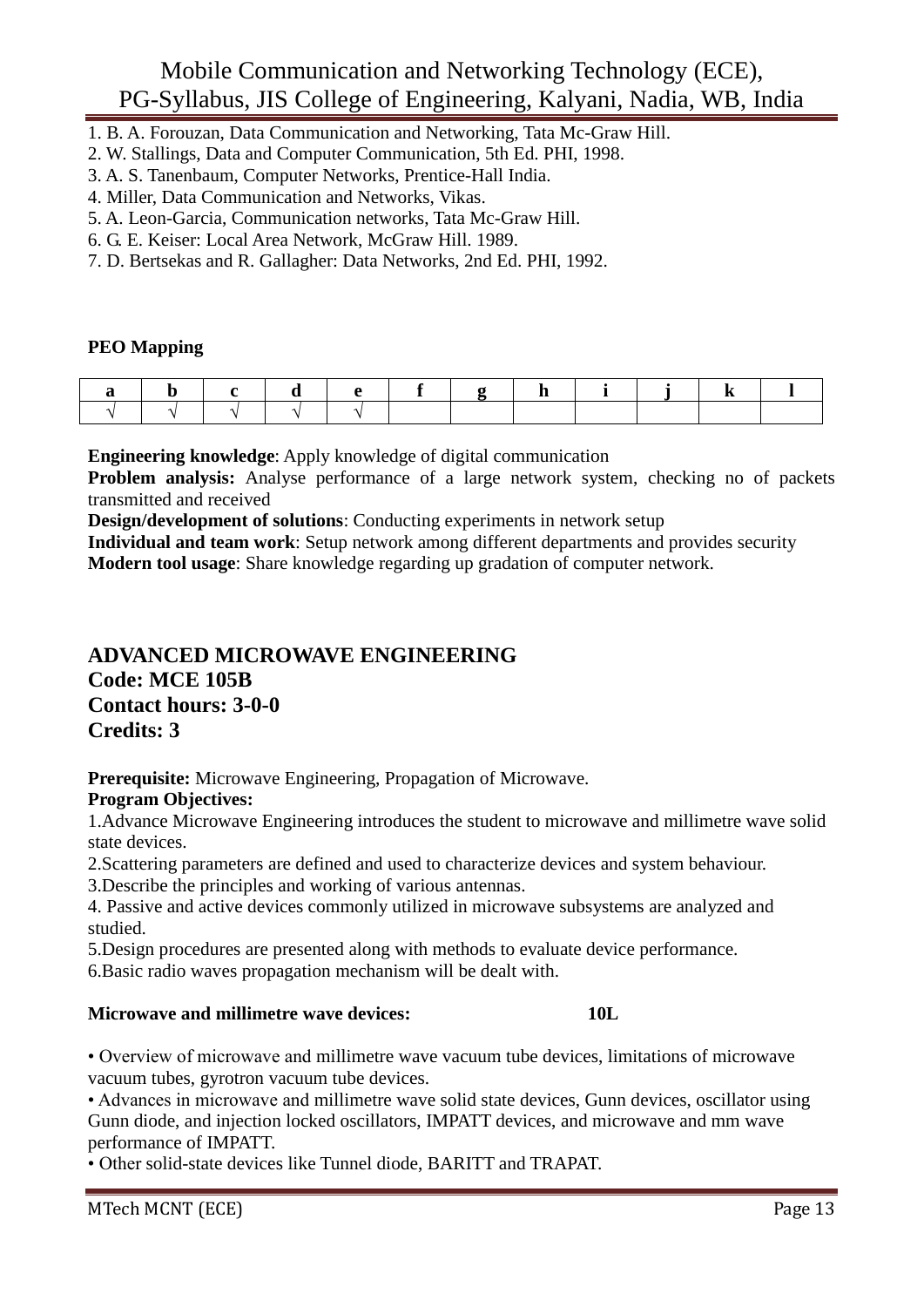#### **Microwave and mm wave circuits: 10L**

• Review of scattering matrix concept in the light of vector network analyzer, impedance matching network, couplers, power dividers, resonators and filters.

- Detectors, mixers, attenuators, phase shifters, amplifier and oscillator
- Ferrite based circuits.

#### **Antennas: 10L**

• Hertzian dipole, loop antenna, helical antenna, frequency independent antenna: Du0Hamel principle, log spiral and log periodic dipole antenna array.

• Babinet principle, waveguide slot antenna, microstrip antenna, horn antenna, parabolic reflector.

• Antenna arrays and phased array antenna. Antenna measurement.

#### **Microwave and mm wave propagation. 10L**

Overview of basic radio wave propagation mechanisms, Friis transmission formula, plane earth propagation model, troposcatter systems, ionosphere propagation, duct propagation, microwave radio link and calculation of link budget.

• Effect on radio wave propagation due to rain, fog, snow, ice, atmospheric gases, Earth's magnetic field.

Learning Outcome: Student should be able to

1) Gain knowledge and understanding of microwave and millimetre wave solid state devices.

2) Be able to apply analysis methods to determine circuit properties of microwave devices.

3) Know how to model and determine the performance characteristics of a microwave circuit or system.

4) Have knowledge of radio waves propagation mechanism.

5) Have knowledge of few basic antennas and principles.

6) Know to how perform antenna measurements.

7) Solve microwave design problems:

#### **PO Table**

| Paper<br>Code | $\sim$<br>u | ് | $\sqrt{2}$ | ս | $\sqrt{2}$ | $\overline{\phantom{0}}$ | TТ<br>H |  | 17 |  |
|---------------|-------------|---|------------|---|------------|--------------------------|---------|--|----|--|
| MCE104        |             |   | ۰          |   |            |                          |         |  |    |  |

#### **PO Statement**

1. Engineering knowledge: Apply the knowledge of basic microwave engineering s, and an engineering specialization to the solution of various microwave and millimetre wave related measurements and problems.

2. Problem analysis: Analyze and synthesize performance of various GUNN and IMPATT devices.

3. Design/development of solutions: be able to design antennas.

12. Lifelong learning: Performance measure of solid-state devices of millimetre wave and microwave

and how to design antennas can be applied to further research work.

Books

- P Bhartia & I J Bahl, Millimeter wave engineering and Applications, John Wiley & Sons
- David M Pozar, Microwave Engineering, John Wiley & Sons
- R E Collin, Antenna & Radio wave Propagation, McGraw Hill Book Co.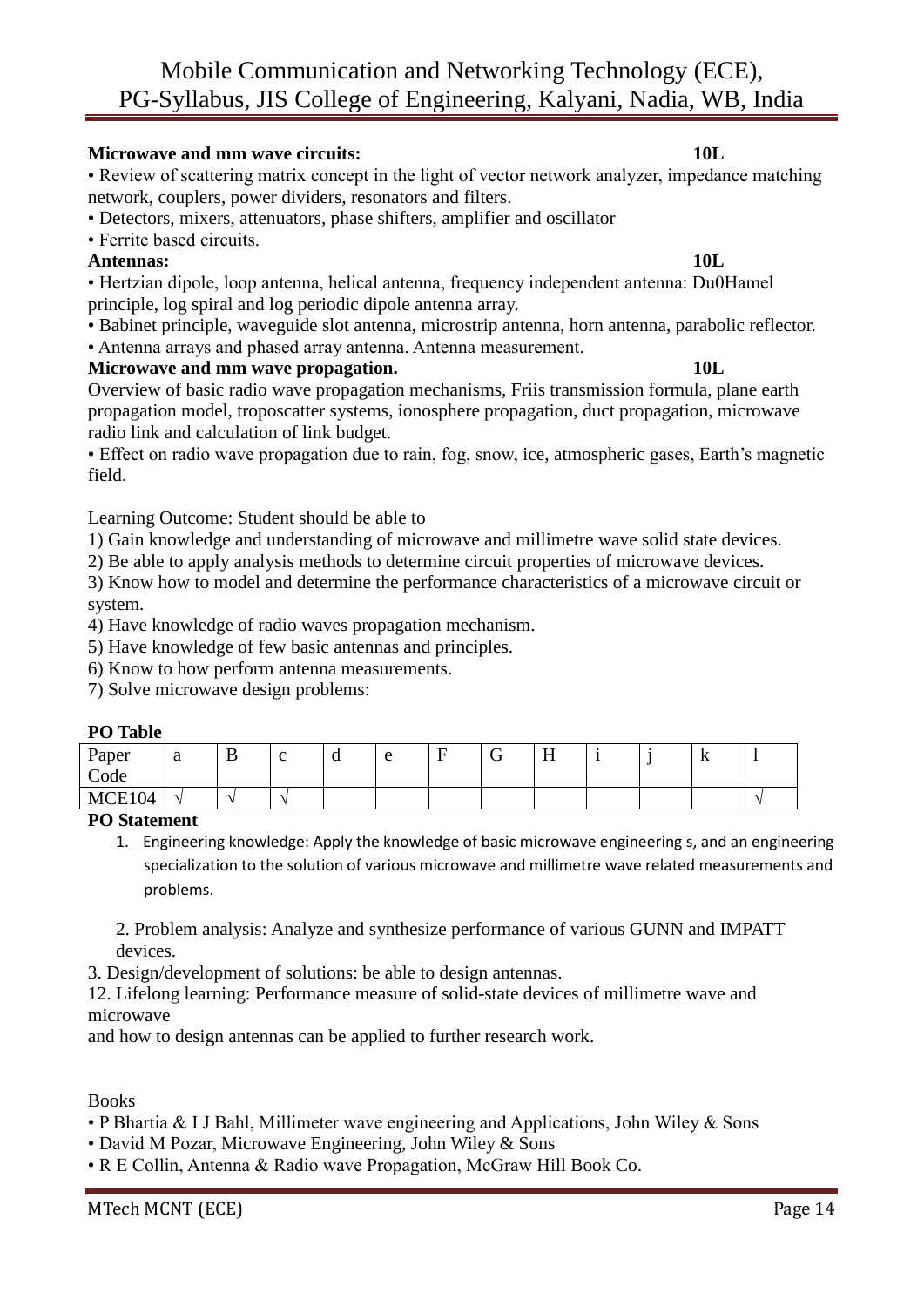• Jordan & Balman, Electromagnetic waves & Radiating System

• R E Collin, Microwave Engineering, McGraw Hill CO.

#### **Computer Vision Code: MCE 105C Contact hours: 3-0-0 Credits: 3**

#### **Module 1**

#### **Image Formation Models**

Monocular imaging system • Orthographic & Perspective Projection • Camera model and Camera calibration • Binocular imaging systems, Perspective, Binocular Stereopsis: Camera and Epipolar Geometry; Homography, Rectification, DLT, RANSAC, 3-D reconstruction framework; Auto-calibration. Apparel, Binocular Stereopsis: Camera and Epipolar Geometry; Homography, Rectification, DLT, RANSAC, 3-D reconstruction framework; Auto-calibration. Apparel, Stereo vision **Module 2**

#### **Feature Extraction**

• Image representations (continuous and discrete) • Edge detection, Edge linking, corner detection,

texture, binary shape analysis, boundary pattern analysis, circle and ellipse detection, Light at Surfaces; Phong Model; Reflectance Map; Albedo estimation; Photometric Stereo; Use of Surface Smoothness Constraint; Shape from Texture, color, motion and edges.

#### **Module 3**

**Shape Representation and Segmentation** • Deformable curves and surfaces • Snakes and active contours  $\cdot$  Level set representations  $\cdot$  Fourier and wavelet descriptors  $\cdot$ Medial representations Multi-resolution analysis, Region Growing, Edge Based approaches to segmentation, Graph-Cut, Mean-Shift, MRFs, Texture Segmentation **Module 4**

**Motion Detection and Estimation** • Regularization theory • Optical computation • Stereo Vision • Motion estimation, Background Subtraction and Modelling, Optical Flow, KLT, Spatio-Temporal Analysis, Dynamic Stereo; Motion parameter estimation • Structure from motion, Motion Tracking in Video

#### **Module 5**

**Object recognition** • Hough transforms and other simple object recognition methods • Shape correspondence and shape matching • Principal component analysis • Shape priors for recognition **Module 6**

#### **Applications of Computer Vision**

Automated Visual Inspection, Inspection of Cereal Grains, Surveillance, In-Vehicle Vision Systems, CBIR, CBVR, Activity Recognition, computational photography, Biometrics, stitching and document processing

#### **Course Outcomes:**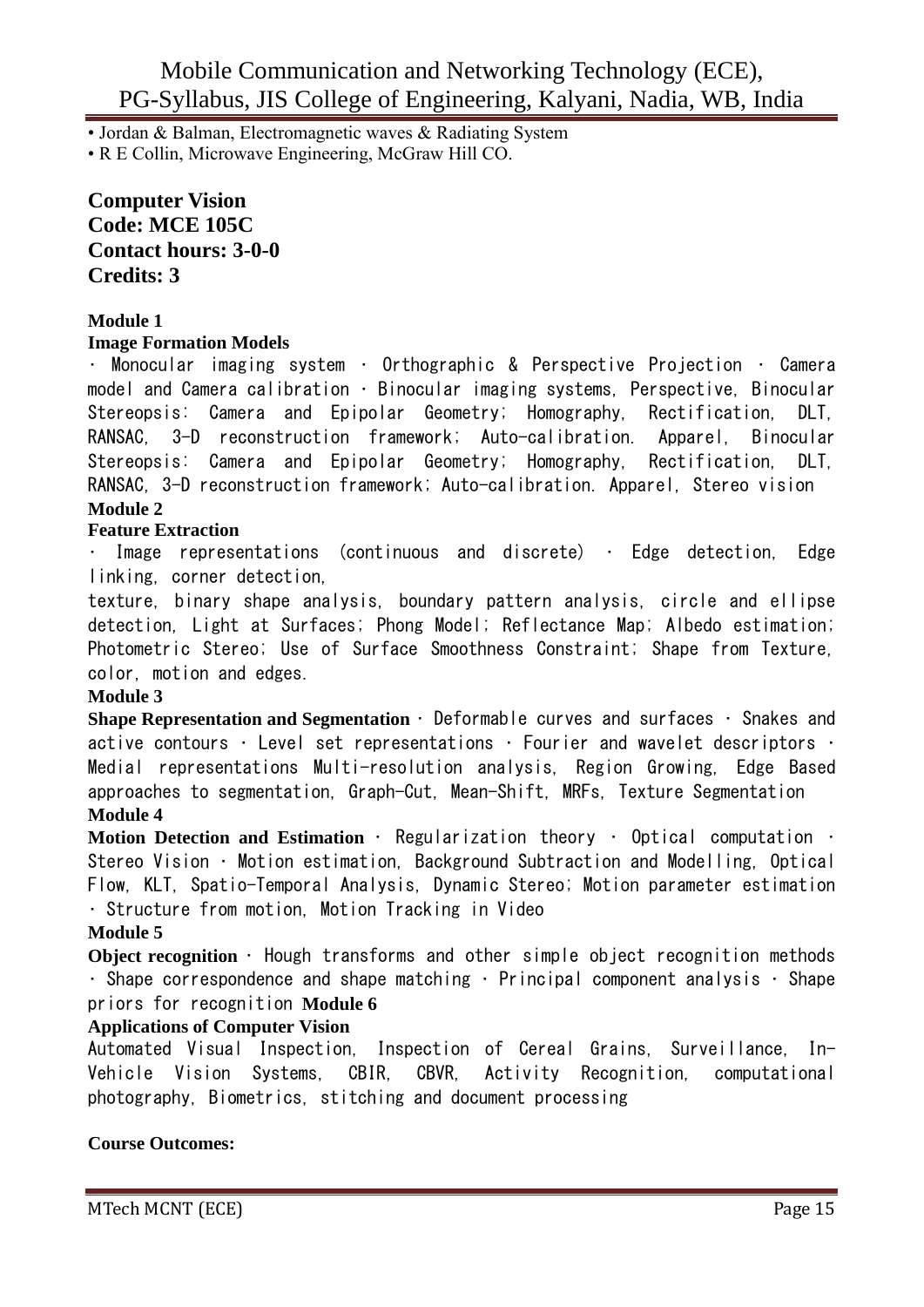At the end of this course, students will be able to Study the image formation models and feature extraction for computer vision Identify the segmentation and motion detection and estimation techniques Develop small applications and detect the objects in various applications **References:** D. Forsyth and J. Ponce, "Computer Vision - A modern approach", 2nd Edition, Pearson Prentice Hall, 2012  $\cdot$  Szeliski, Richard, "Computer Vision: Algorithms and Applications", 1st Edition, Springer-Verlag London Limited, 2011. Richard Hartley and Andrew Zisserman, "Multiple View Geometry in Computer Vision", 2nd Edition, Cambridge University Press, 2004. K. Fukunaga, "Introduction to Statistical Pattern Recognition",2ndEdition, Morgan Kaufmann, 1990. Rafael C. Gonzalez and Richard E. Woods," Digital Image Processing", 3rd Edition, Prentice Hall, 2008. B. K. P. Horn, "Robot Vision", 1st Edition, McGraw-Hill, 1986. E. R. Davies "Computer and Machine Vision: Theory, Algorithms, Practicalities", 4th Edition, Elsevier Inc,2012.

#### **RESEARCH METHODOLOGY AND IPR Code: MLC 101 Contact hours: 2-0-0 Credits: 2**

**Unit 1:** Meaning of research problem, Sources of research problem, Criteria Characteristics of a good research problem, Errors in selecting a research problem, Scope and objectives of research problem. Approaches of investigation of solutions for research problem, data collection, analysis, interpretation, Necessary instrumentations

**Unit 2:** Effective literature studies approaches, analysis Plagiarism, Research ethics,

**Unit 3:** Effective technical writing, how to write report, Paper Developing a Research Proposal, Format of research proposal, a presentation and assessment by a review committee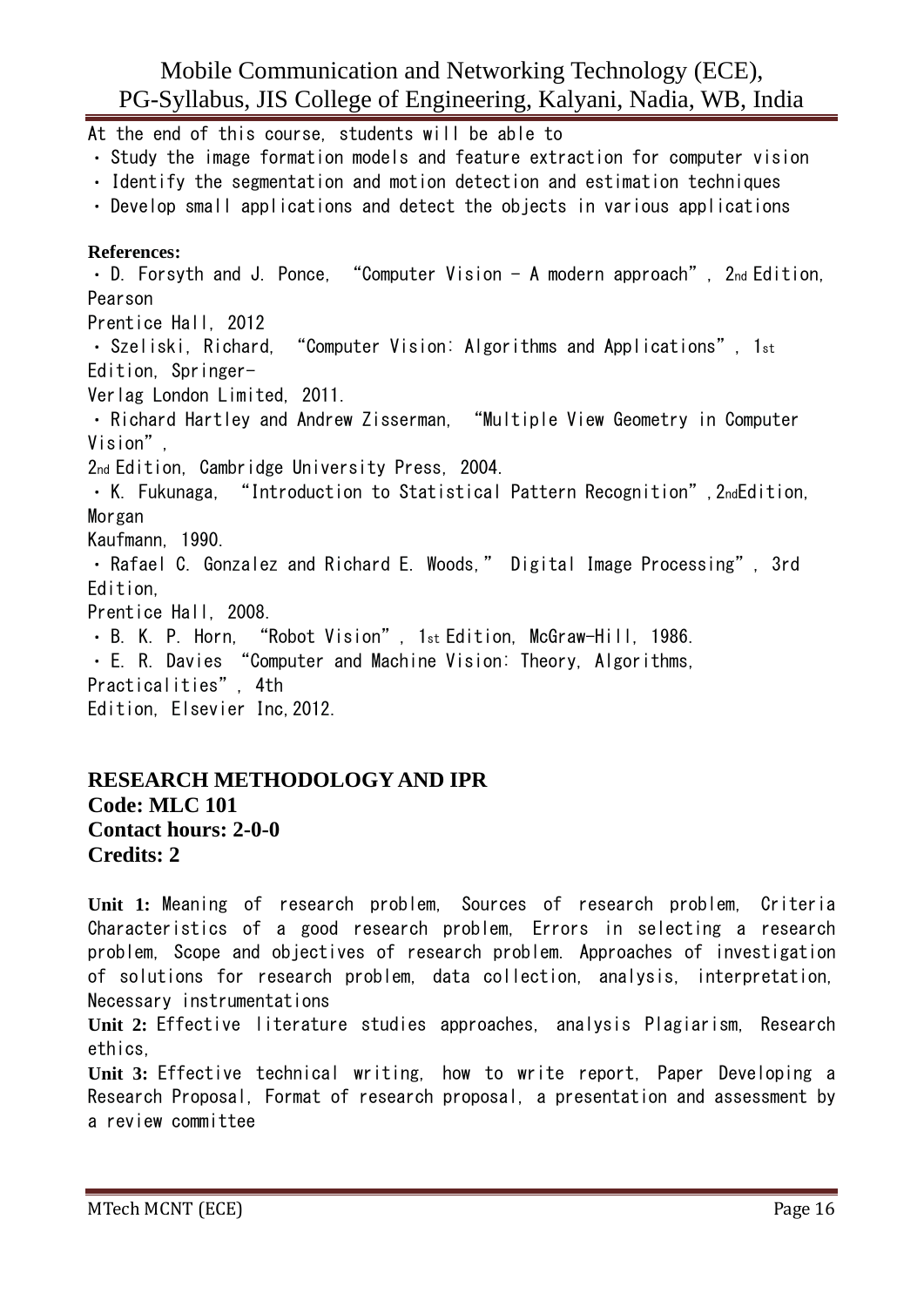**Unit 4:** Nature of Intellectual Property: Patents, Designs, Trademarks and Copyright. Process of Patenting and Development: technological research, innovation, patenting, development. International Scenario: International cooperation on Intellectual Property. Procedure for grants of patents, Patenting under PCT.

**Unit 5:** Patent Rights: Scope of Patent Rights. Licensing and transfer of technology. Patent information and databases. Geographical Indications.

**Unit 6:** New Developments in IPR: Administration of Patent System. New developments in IPR; IPR of Biological Systems, Computer Software etc. Traditional knowledge Case Studies, IPR and IITs.

#### **Course Outcomes:**

At the end of this course, students will be able to

Understand research problem formulation.

- Analyze research related information
- Follow research ethics
- Understand that today's world is controlled by Computer, Information Technology, but

tomorrow world will be ruled by ideas, concept, and creativity.

Understanding that when IPR would take such important place in growth of individuals

& nation, it is needless to emphasis the need of information about Intellectual Property

Right to be promoted among students in general & engineering in particular.

Understand that IPR protection provides an incentive to inventors for further research

work and investment in R & D, which leads to creation of new and better products, and

in turn brings about, economic growth and social benefits.

#### **References:**

Stuart Melville and Wayne Goddard, "Research methodology: an introduction for

science & engineering students'"

. Wayne Goddard and Stuart Melville, "Research Methodology: An Introduction"

Ranjit Kumar, 2nd Edition , "Research Methodology: A Step by Step Guide for beginners"

- Halbert, "Resisting Intellectual Property", Taylor & Francis Ltd ,2007.
- Mayall , "Industrial Design", McGraw Hill, 1992.
- Niebel , "Product Design", McGraw Hill, 1974.
- Asimov , "Introduction to Design", Prentice Hall, 1962.
- Robert P. Merges, Peter S. Menell, Mark A. Lemley, "Intellectual Property in New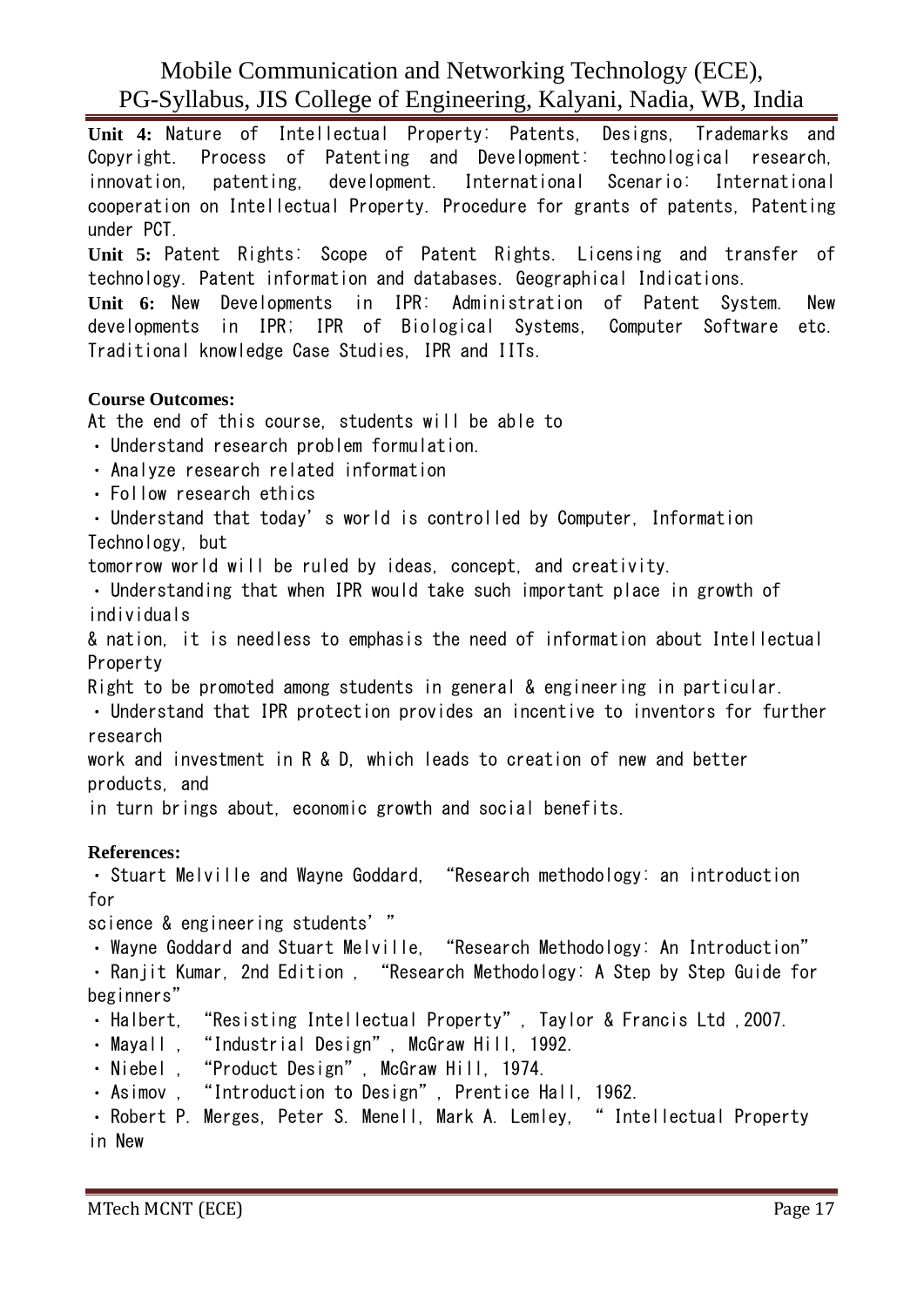Technological Age", 2016.

T. Ramappa, "Intellectual Property Rights Under WTO", S. Chand, 2008

#### **WIRELESS AND MOBILE COMMUNICATION LAB Code: MCE 191 Contact hours: 0-0-3 Credits: 1.5 List of Assignments:** 1. Understanding Cellular Fundamentals like Frequency Reuse, Interference, cell splitting, multi path environment, Coverage and Capacity issues using communication software. 2. Knowing GSM and CDMA architecture, network concepts, call management, call setup, call release, Security and Power Control, Handoff Process and types, Rake Receiver etc. 3. Study of GSM handset for various signalling and fault insertion techniques (Major GSM handset sections: clock, SIM card, charging, LCD module, Keyboard, User interface). 4. To study transmitters and receiver section in mobile handset and measure frequency band signal and GMSK modulating signal. 5. To study various GSM AT Commands their use and developing new application using it. Understating of 3G Communication System with features like; transmission of voice and videocalls, SMS, MMS, TCP/IP, HTTP, GPS and File system by AT Commands in 3G network. 6. Study of DSSS technique for CDMA, observe effect of variation of types of PN codes, chip rate, spreading factor, processing gain on performance. 7. To learn and develop concepts of Software Radio in real time environment by studying the building blocks like Base band and RF section, convolution encoder, Interleaver and De-**Interleaver** 8. To study and analyze different modulation techniques in time and frequency domain using SDR kit.

#### **Course Outcomes:**

At the end of this course, students will be able to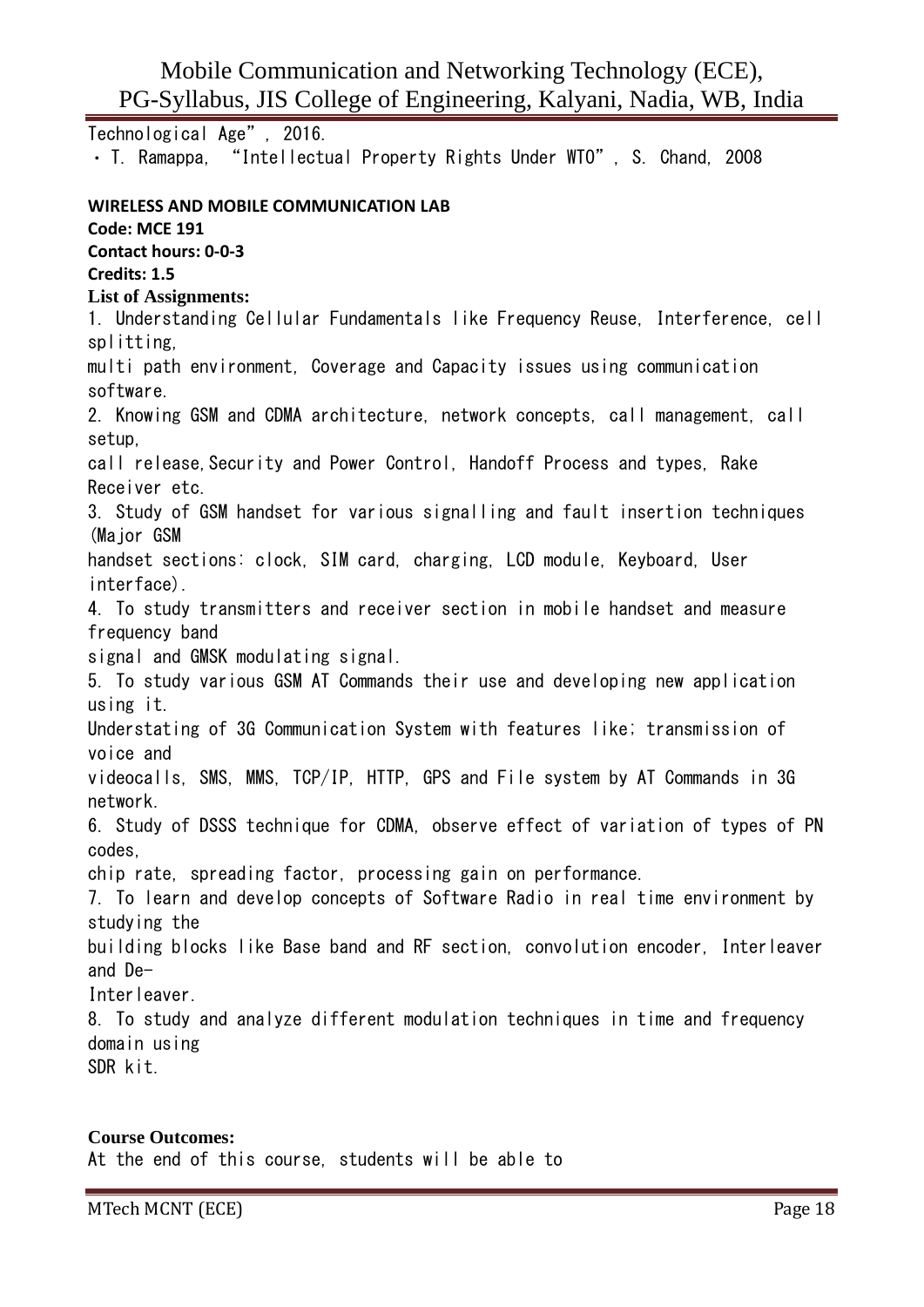- Understanding Cellular concepts, GSM and CDMA networks
- To study GSM handset by experimentation and fault insertion techniques

Understating of 3G communication system by means of various AT commands usage in

#### GSM

Understanding CDMA concept using DSSS kit

To learn, understand and develop concepts of Software Radio in real time environment

**Advanced communication Lab Code: MCE 192 Contact hours: 0-0-3 Credits: 1.5**

#### Purpose:

Experiments on hardware/ kits in order to acquire sufficient knowledge and understand practical limitations/ implications of various communication techniques.

Program Objectives:

- To introduce the basic principles, methods, and applications of various advanced communication systems.
- To learn measurement and synchronization with ambient changes.

#### Learning outcomes:

- 1. Learn to represent real world signals in digital format to representation of the signals;
- 2. Learn to apply the knowledge for proper data recovery.
- 3. Learn the basic blocks of communication systems.

#### Experiments:

- 1. QPSK signal bandwidth, distinguish ability, effect of noise etc.
- 2. Sampling, quantization, coding sampling rate, quantization error, signal bandwidth etc.
- 3. Bit synchronization technique
- 4. Error control coding techniques
- 5. Sampling and reconstruction data transmission scheme for
	- a. External sampling signal
	- b. Audio signal
- 6. Modulation (Spreading) of DSSS signal.
- 7. De-modulation (De-spreading) of DSSS signal.

#### **AUDIT COURSE – I Code: MCE 182 Contact hours: 2-0-0 Credits: 0**

- 1. English for Research Paper Writing
- 2. Disaster Management
- 3. Sanskrit for Technical Knowledge
- 4. Value Education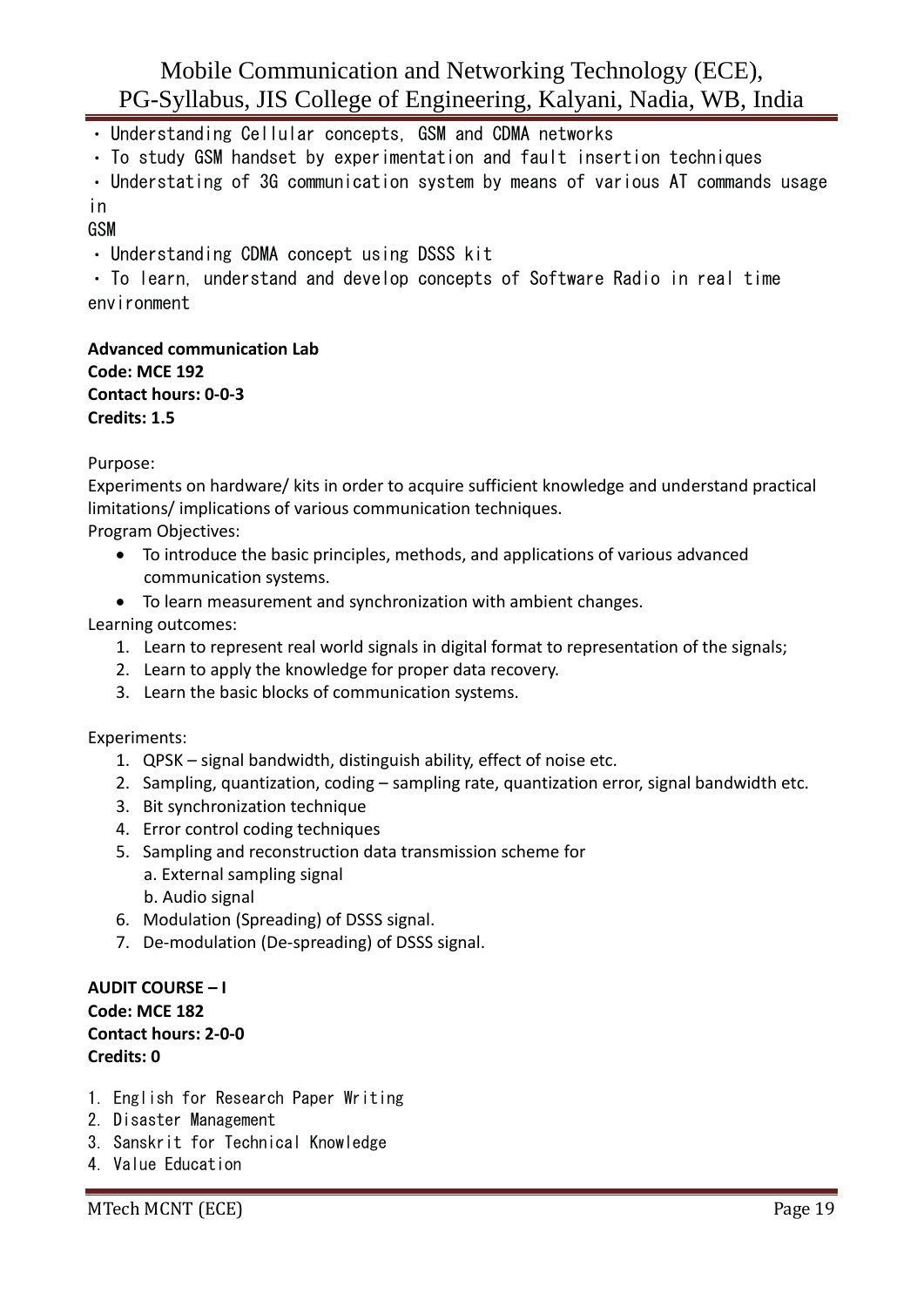- 5. Constitution of India
- 6. Pedagogy Studies
- 7. Stress Management by Yoga
- 8. Personality Development through Life Enlightenment Skills.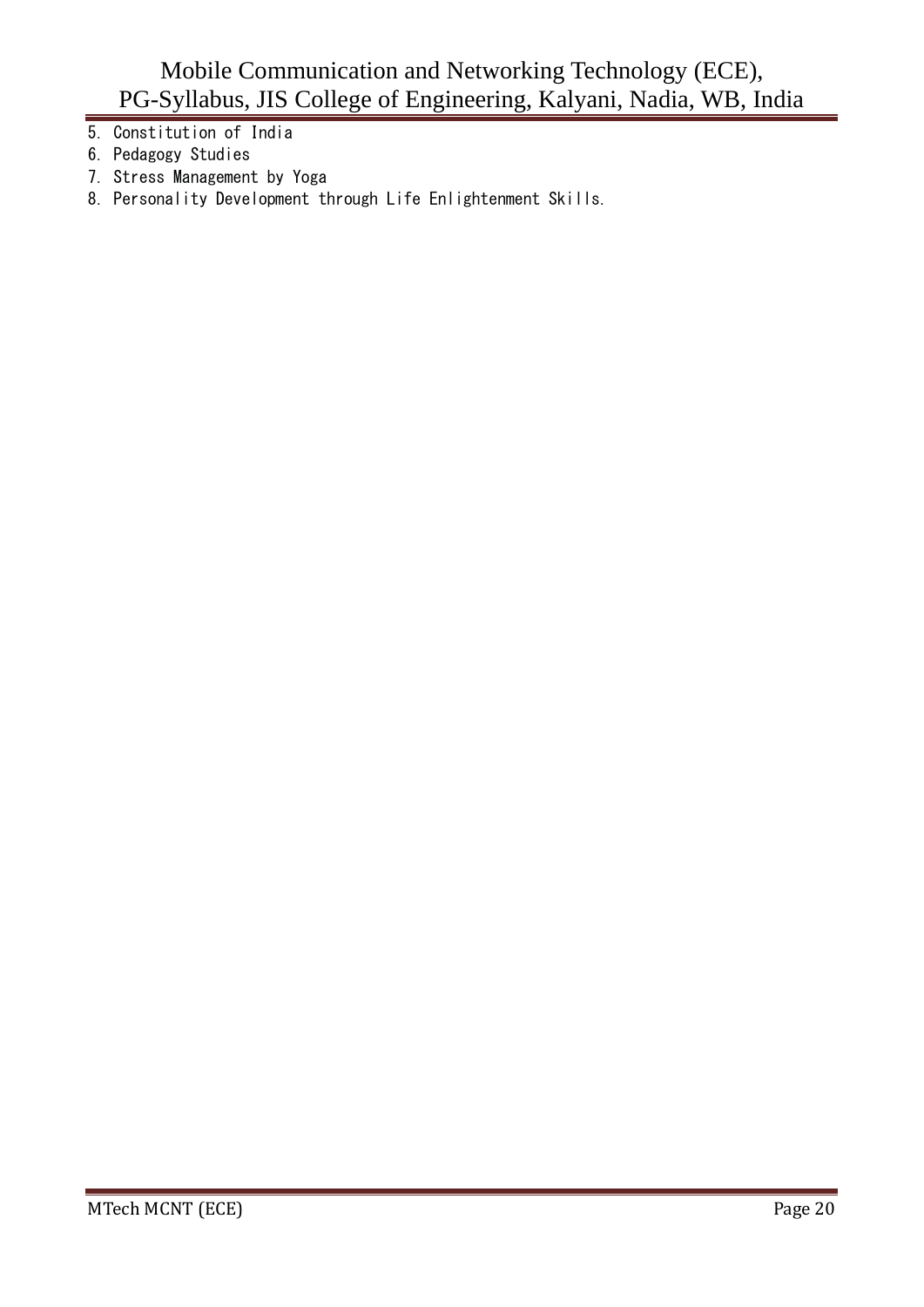**Mobile Computing MCE201 Contact hours: 3-0-0 Credits: 3**

## **Aim of the course:**

Aim of the course is to provide students advanced level of theoretical knowledge on mobile computing. The knowledge from the mobile computing architecture to database for mobile computing and data synchronization analysis will make students enrich enough to work in mobile computing area either in research field or in industry.

# **Course Objective:**

After completion of this course students will be able to

- $\checkmark$  State advantages and limitations of mobile computing
- $\checkmark$  Describe Mobile Computing architecture and environment
- $\checkmark$  Describe Mobile Computing application architecture
- $\checkmark$  Explain Mobile computing databases
- $\checkmark$  Describe synchronization techniques for mobile data

Introduction to mobile computing, Novel applications of mobile computing, Limitations of mobile computing.

Mobile computing architecture and environment:

Programming languages, Operating system functions, Functions of middleware for mobile systems, Mobile computing architectural layers.

Mobile computing application architecture:

Reconfigurable Access module for mobile computing applications (RAMON). Functional architecture of RAMON, Algorithm description, control parameters and user plane interaction, mobility management algorithm, handover decision and execution, session control and error control algorithm, Radio resource control algorithm, radio resource sharing, simulative approach, performance issues.

Databases for mobile computing: Data organization, Database transaction models, Query processing, Data recovery process, Data caching.

#### Data synchronization:

Synchronization in mobile computing systems, conflict resolution strategies, overview of synchronization software for mobile devices. Synchronization protocols, SyncML programming model for mobile computing, SyncML protocol, SMIL.

Text and Reference Books:

1. Architectures and protocols for mobile computing applications: a reconfigurable approach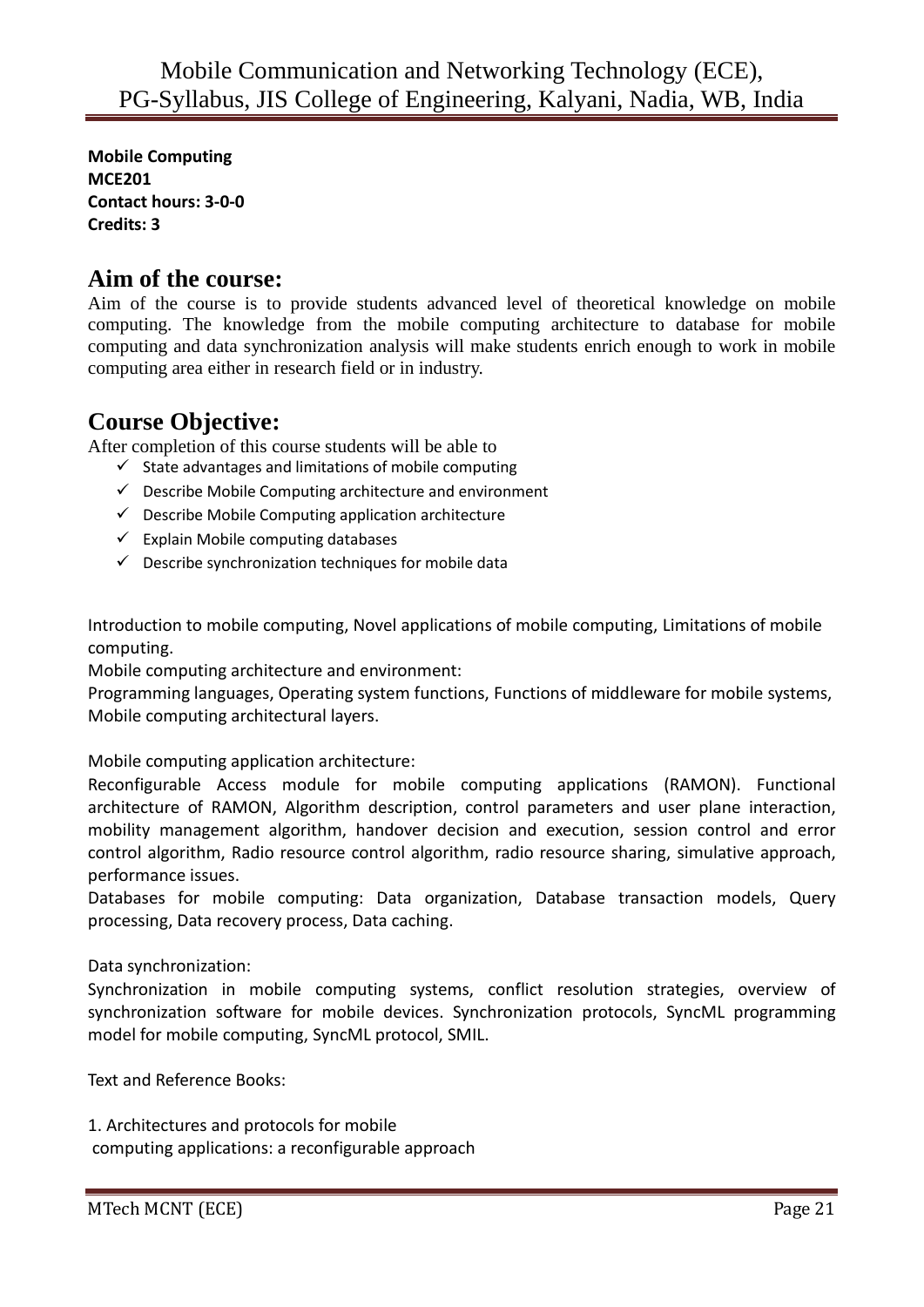Carla-Fabiana Chiasserini a, Francesca Cuomo b,\*, Leonardo Piacentini c, Michele Rossi d, Ilenia Tinirello e, Francesco Vacirca b-- b a Polytechnic of Torino, Corso Duca degli Abruzzi 24, 10129 Torino, Italy Dip. INFOCOM, University of Roma ''La Sapienza'', Via Eudossiana 18, 00184 Roma, Italy University of Perugia, Via G. Duranti 93, 06125 Perugia, Italy d University of Ferrara, Via Saragat 1, 44100 Ferrara, Italye University of Palermo, Viale delle Scienze, 90128 Palermo, Italy 2. HANDBOOK OF WIRELESS NETWORKS AND MOBILE COMPUTING A WILEY-INTERSCIENCE PUBLICATION-- JOHN WILEY & SONS, INC.

#### **ADVANCED DIGITAL SIGNAL PROCESSING MCE202 Contact hours: 3-0-0**

**Credits: 3**

#### **Course Outcomes:**

At the end of this course, students will be able to

- $\cdot$  To understand theory of different filters and algorithms
- . To understand theory of multirate DSP, solve numerical problems and write algorithms
- $\cdot$  To understand theory of prediction and solution of normal equations

 $\cdot$  To know applications of DSP at block level.

#### **Syllabus Contents:**

#### **Unit 1**

Overview of DSP,Characterization in time and frequency, FFT Algorithms, Digital filter design

and structures: Basic FIR/IIR filter design &structures, design techniques of linear phase FIR

filters,IIR filters by impulse invariance, bilinear transformation,FIR/IIR Cascaded lattice

structures, and Parallel all pass realization of IIR.

#### **Unit 2**

Multi rate DSP, Decimators and Interpolators, Sampling rate conversion,

multistage decimator &

interpolator, poly phase filters, QMF, digital filter banks, Applications in subband coding.

#### **Unit 3**

Linear prediction & optimum linear filters, stationary random process, forwardbackward linear

prediction filters, solution of normal equations, AR Lattice and ARMA Lattice-Ladder Filters,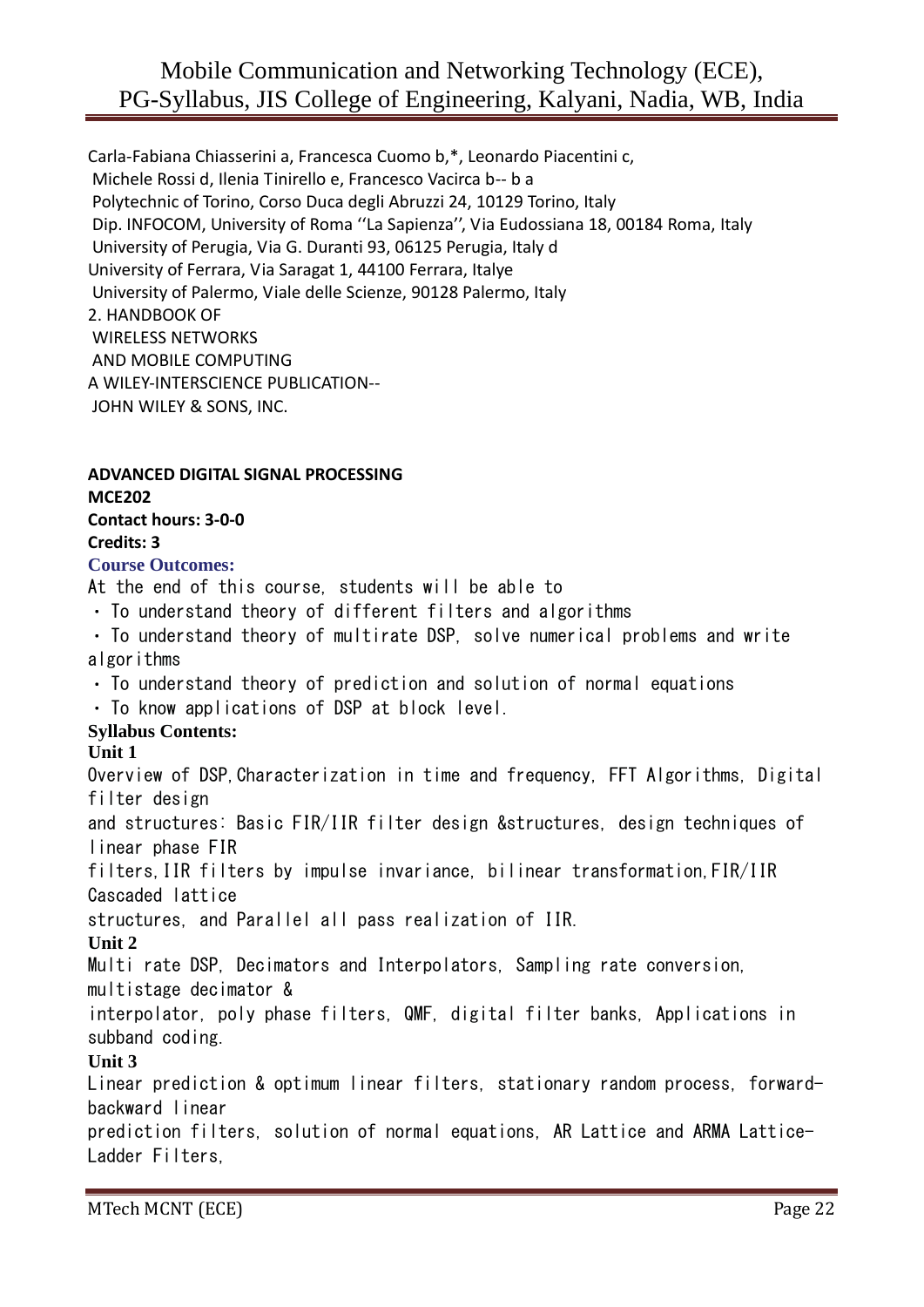Wiener Filters for Filtering and Prediction. **Unit 4** Adaptive Filters, Applications, Gradient Adaptive Lattice,Minimum mean square criterion, LMS algorithm, Recursive Least Square algorithm **Unit 5** Estimation of Spectra from Finite-Duration Observations of Signals. Nonparametric Methods for Power Spectrum Estimation, Parametric Methods for Power Spectrum Estimation, Minimum-Variance Spectral Estimation, Eigen analysis Algorithms for Spectrum Estimation. **Unit6** Application of DSP & Multi rate DSP, Application to Radar, introduction to wavelets, application to image processing, design of phase shifters, DSP in speech processing & other applications **References:** J.G.Proakis and D.G.Manolakis"Digital signal processing: Principles, Algorithm and Applications", 4th Edition, Prentice Hall, 2007. N. J. Fliege, "Multirate Digital Signal Processing: Multirate Systems -Filter Banks – Wavelets", 1st Edition, John Wiley and Sons Ltd, 1999. Bruce W. Suter, "Multirate and Wavelet Signal Processing",1st Edition, Academic Press, 1997. M. H. Hayes, "Statistical Digital Signal Processing and Modeling", John Wiley & Sons Inc., 2002. S.Haykin, "Adaptive Filter Theory", 4th Edition, Prentice Hall, 2001. D.G.Manolakis, V.K. Ingle and S.M.Kogon, "Statistical and Adaptive Signal Processing", McGraw Hill, 2000.

**CRYPTOGRAPHY & NETWORK SECURITY MCE203A Contact hours: 3-0-0 Credits: 3**

#### **Course Outcomes:**

At the end of the course, students will be able to:

- Identify and utilize different forms of cryptography techniques.
- $\cdot$  Incorporate authentication and security in the network applications.

Distinguish among different types of threats to the system and handle the same.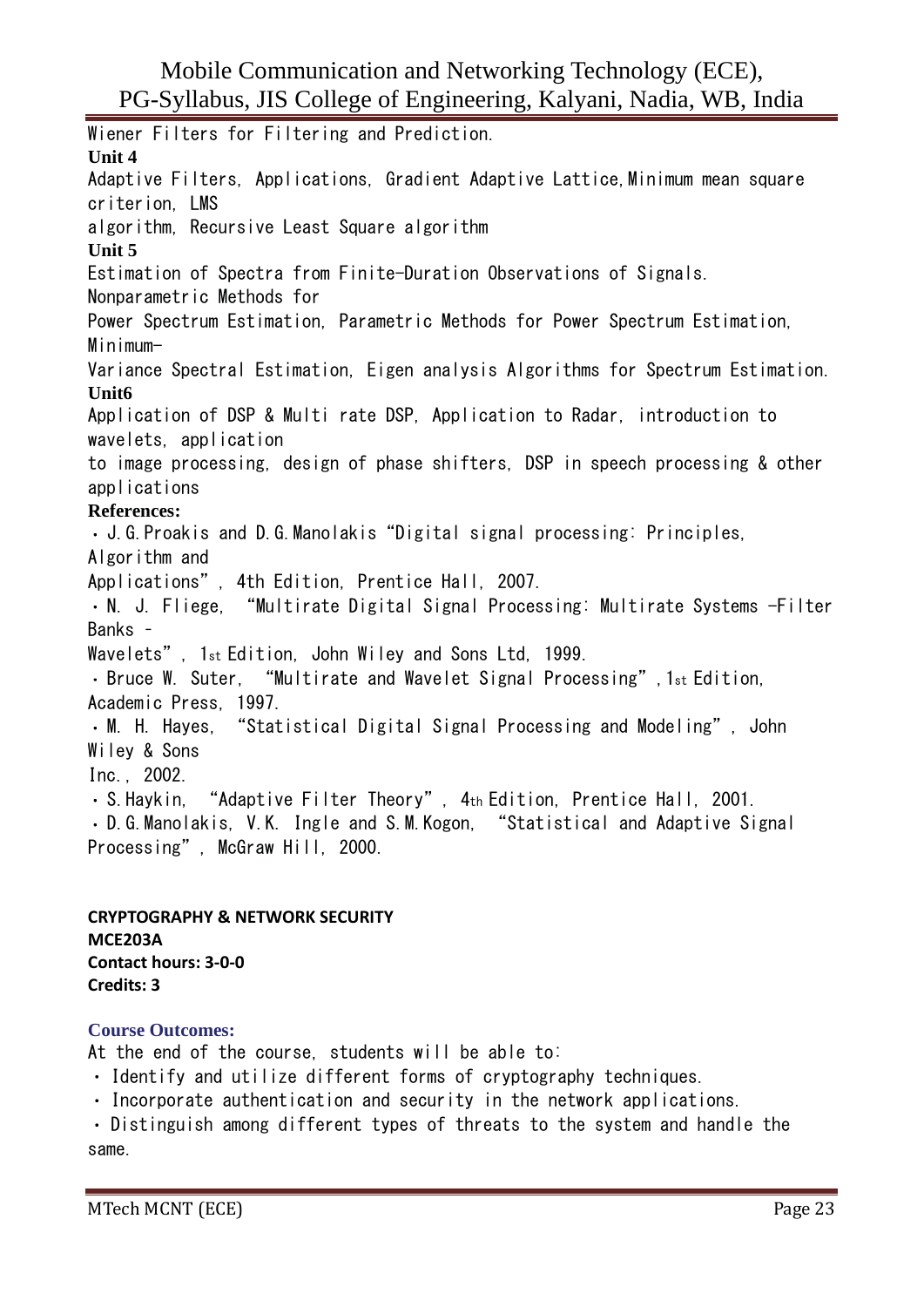**Unit 1:** Security - Need, security services, Attacks, OSI Security Architecture, one-time passwords, Model for Network security, Classical Encryption Techniques like substitution ciphers, Transposition ciphers, Cryptanalysis of Classical Encryption Techniques. **Unit 2:** Number Theory - Introduction, Fermat's and Euler's Theorem, The Chinese Remainder Theorem, Euclidean Algorithm, Extended Euclidean Algorithm, and Modular Arithmetic. **Unit 3:** Private-Key (Symmetric) Cryptography - Block Ciphers, Stream Ciphers, RC4 Stream cipher, Data Encryption Standard (DES), Advanced Encryption Standard (AES), Triple DES, RC5, IDEA, Linear and Differential Cryptanalysis. **Unit 4:** Public-Key (Asymmetric) Cryptography - RSA, Key Distribution and Management, Diffie-Hellman Key Exchange, Elliptic Curve Cryptography, Message Authentication Code, hash functions, message digest algorithms: MD4 MD5, Secure Hash algorithm, RIPEMD-160, HMAC. **Unit 5:** Authentication - IP and Web Security Digital Signatures, Digital Signature Standards, Authentication Protocols, Kerberos, IP security Architecture, Encapsulating Security Payload, Key Management, Web Security Considerations, Secure Socket Layer and Transport Layer Security, Secure Electronic **Transaction Unit 6:** System Security - Intruders, Intrusion Detection, Password Management, Worms, viruses, Trojans, Virus Countermeasures, Firewalls, Firewall Design Principles, Trusted Systems. **References:** William Stallings, "Cryptography and Network Security, Principles and Practices", Pearson Education, 3rd Edition. Charlie Kaufman, Radia Perlman and Mike Speciner, "Network Security, Private Communication in a Public World", Prentice Hall, 2nd Edition Christopher M. King, ErtemOsmanoglu, Curtis Dalton, "Security Architecture, Design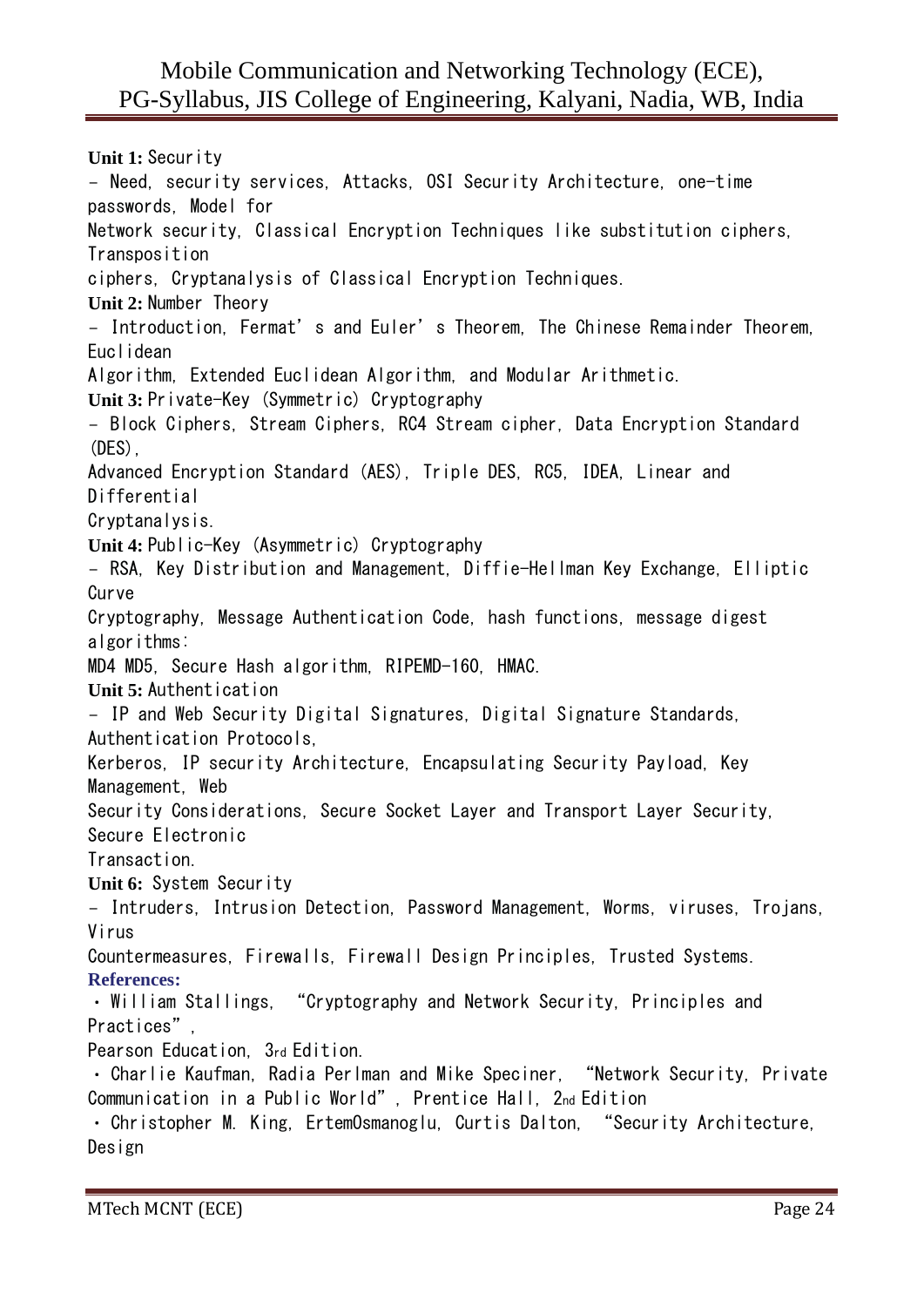Deployment and Operations", RSA Pres, Stephen Northcutt, LenyZeltser, Scott Winters, Karen Kent, and Ronald W. Ritchey, "Inside Network Perimeter Security", Pearson Education, 2nd Edition Richard Bejtlich, "The Practice of Network Security Monitoring: Understanding Incident Detection and Response", William Pollock Publisher, 2013. **J2ME FOR MOBILE PROGRAMMING**

**MCE203B Contact hours: 3-0-0 Credits: 3**

**Program Objectives:** Mobile phones have been so popular and found a fated market inarguably because of its software features. Java Platform, Micro Edition (Java ME) provides a robust, flexible environment for applications running on embedded and mobile devices in the Internet of Things: micro-controllers, sensors, gateways, mobile phones, personal digital assistants (PDAs), TV set-top boxes, printers and more. Java ME includes flexible user interfaces, robust security, built-in network protocols, and support for networked and offline applications that can be downloaded dynamically. Applications based on Java ME are portable across many devices, yet leverage each device's native capabilities. The Java ME Software Development Kit (SDK) provides device emulation, a standalone development environment and a set of utilities for rapid development of Java ME applications.

#### **Module 1**

**Introduction to Java ME:** Getting Started with Wireless Tool Kit, writing your first J2ME Application, setting up *WTK* with Eclipse and using Netbeans Mobility pack. **3L**

#### **Module 2**

**MIDlet and UI Elements:** MIDlet as a unit of a JME Application, MID let life cycle concepts and simulation, *Display* class; Command Buttons, *Alert* Class, Form, *Choice Group*, *Date Field*, *Gauge, String Item, TextField , ImageItem, List, TextBox, Ticker*; Event handling concepts and listener **5L**

**Module 3Application data, persistence and RMS:** Concept & Need of Persistent Storage with detailed coverage, JME Record Management Store (RMS), Record Store, how to use it for saving application data, Reading from and Writing to a record store, Writing and reading : String, primitive data type, *Serializable* type, any object, use of java.io. Byte Array Output Stream, java. io. Byte Array Input Stream, java.io. Object Output Stream, java.io.ObjectInput Stream., Iterating over a record set data. **5L**

#### **Module 4 Generic Connection Framework (GCF):**

Connecting to a Server over TCP/IP, UDP/IP and HTTP, *Connector* class, *HttpConnection*, *StreamConnection*, *FileConnection*, Writing request to and reading response from a HTTP server. Uploading a dummy Form to the Web. Concept of multi-threading in Network and IO operations and replication of Network and IO blockage. Using GCF in a non-UI thread. **4L**

#### **Module 5 Mobile Media API (JSR-135): Capturing Video, Audio, Different formats:**

Using Multimedia devices on your phone, to render or play stored media (images, audio, and video). Taking still snap using phone camera, recording audio and video and saving it on phone file system, including SD card. *Canavs* class, Video Control elements. Troubleshooting and overcoming non-JSR-135 compliant native device dependencies. **4L**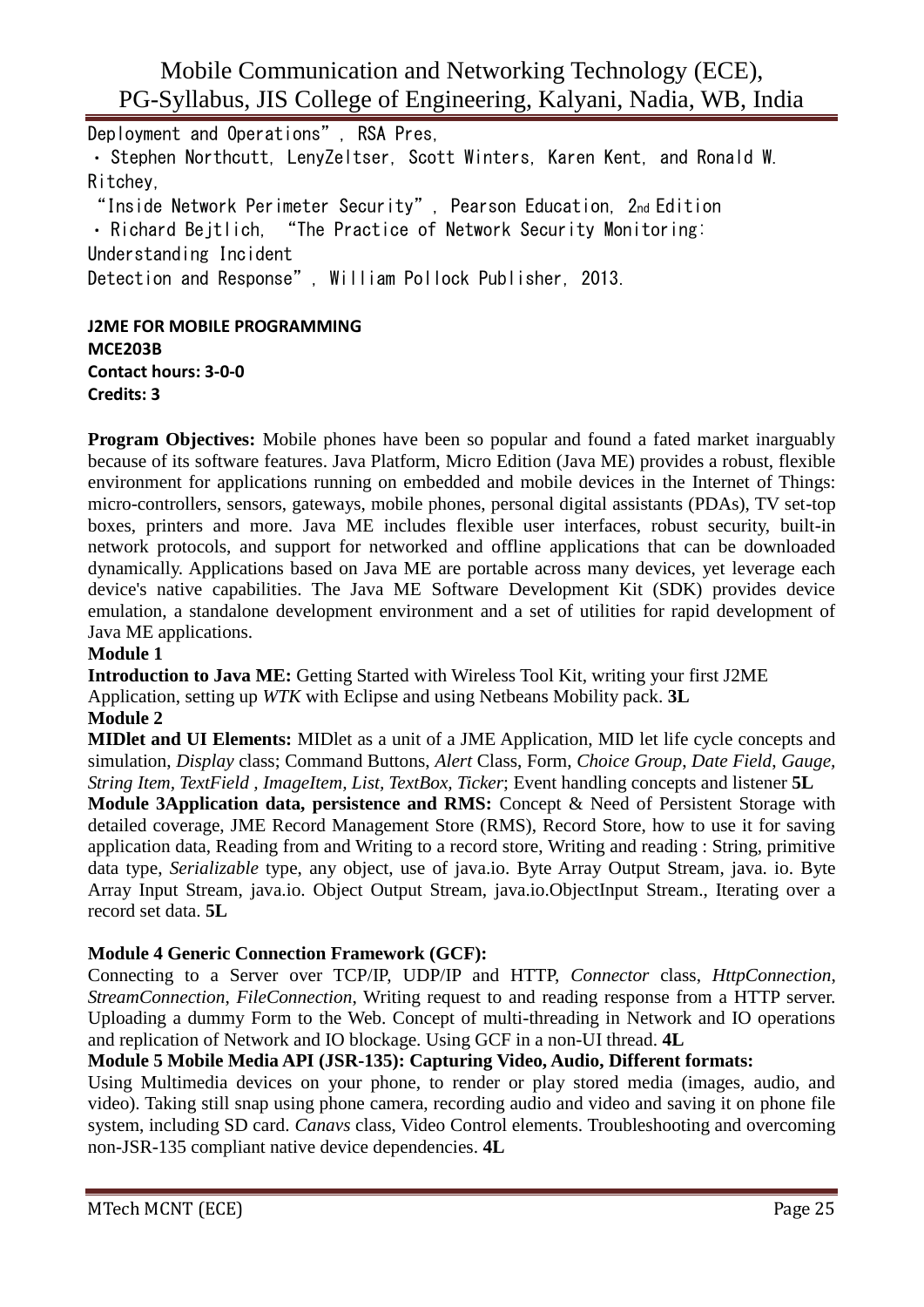**Module 6 Wireless Messaging API (JSR-205):** Sending and receiving SMS and MMS from your program. **2L**

**Module 7 Bluetooth API-JSR 82:** Programming Java ME devices and Windows OS Java apps to communicate over Bluetooth. Getting device information, Finding devices, services, *Local Device, Remote Device, Discovery Agent, Discovey Listener, UUID, Stream Connection.* Bluetooth Serial Port Profile, Connecting to standard Bluetooth (IEEE 802.15.x) profiles: DUN, HEADSET, OBEX, concept of AT commands in GSM devices. Using Bluetooth to programmatically connect to a GSM phone and extract information, auto-answer, dial a number. **6L**

#### **Course Outcomes:**

- **(i)** Students can develop Java ME software and make and distribute essential applications for themselves and their friends which grows interest in engineering as a whole.
- **(ii)** They can sell products from different application Stores, maybe, for free initially, but they can earn good revenue by incorporating *AdSense* to even their free applications
- **(iii)** They get a ready-to-explore career in Mobile Application Development and can pick up other technologies like Android, iOS, RIM etc. very fast
- **(iv)**They can have good professional offers
- **(v)** They can earn from home even if they are not directly in software industryor can be selfemployed if they wish or till they get a suitable opening.

#### **Text & Reference Books:**

- **1. J2ME Complete Reference by J. Keogh (TMG)**
- **2. J2ME from Novice to Professional by Sing Li , Knudsen (Apress)**
- **3. Oracle Developers Network**
- **4. IBM dW**
- **5.** [http://sohamsironline.weebly.com](http://sohamsironline.weebly.com/)

**SATELLITE COMMUNICATION MCE203C Contact hours: 3-0-0 Credits: 3**

**Course Outcomes:** At the end of this course, students will be able to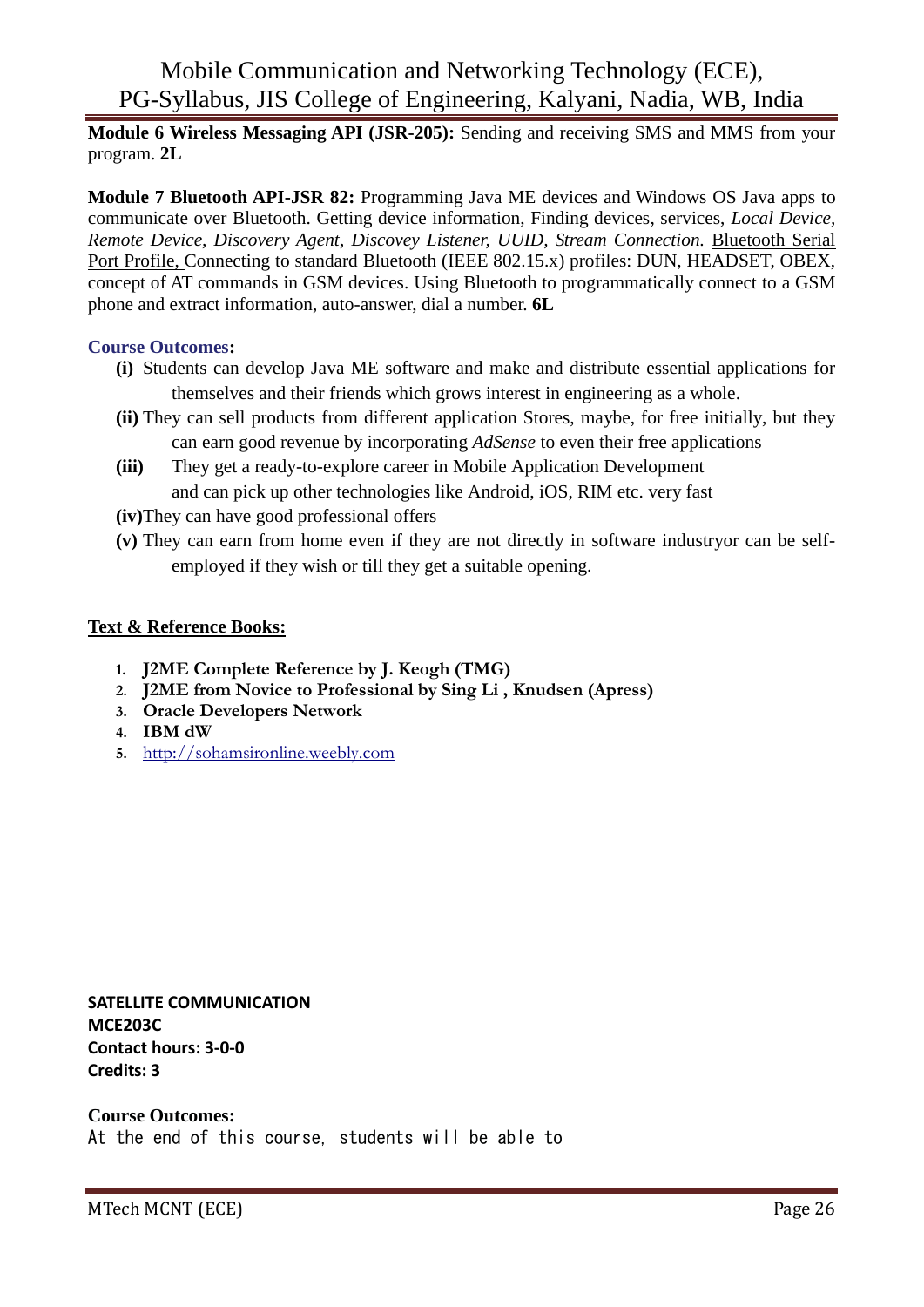Visualize the architecture of satellite systems as a means of high speed, high range communication system. State various aspects related to satellite systems such as orbital equations, sub-systems in a satellite, link budget, modulation and multiple access schemes. Solve numerical problems related to orbital motion and design of link budget for the given parameters and conditions. **Unit 1:** Architecture of Satellite Communication System: Principles and architecture of satellite Communication, Brief history of Satellite systems, advantages, disadvantages, applications, and frequency bands used for satellite communication and their advantages/drawbacks. **Unit 2:** Orbital Analysis: Orbital equations, Kepler's laws of planetary motion, Apogee and Perigee for an elliptical orbit, evaluation of velocity, orbital period, angular velocity etc of a satellite, concepts of Solar day and Sidereal day. **Unit 3:** Satellite sub-systems: Architecture and Roles of various sub-systems of a satellite system such as Telemetry, tracking, command and monitoring (TTC & M), Attitude and orbit control system (AOCS), Communication sub-system, power sub-systems, antenna sub-system. **Unit 4:** Typical Phenomena in Satellite Communication: Solar Eclipse on satellite, its effects, remedies for Eclipse, Sun Transit Outage phenomena, its effects and remedies, Doppler frequency shift phenomena and expression for Doppler shift. **Unit 5:** Satellite link budget: Flux density and received signal power equations, Calculation of System noise temperature for satellite receiver, noise power calculation, Drafting of satellite link budget and C/N ratio calculations in clear air and rainy conditions, Case study of Personal Communication system (satellite telephony) using LEO. **Unit 6:** Modulation and Multiple Access Schemes used in satellite communication. Typical case studies of VSAT, DBS-TV satellites and few recent communication satellites launched by NASA/ ISRO. GPS.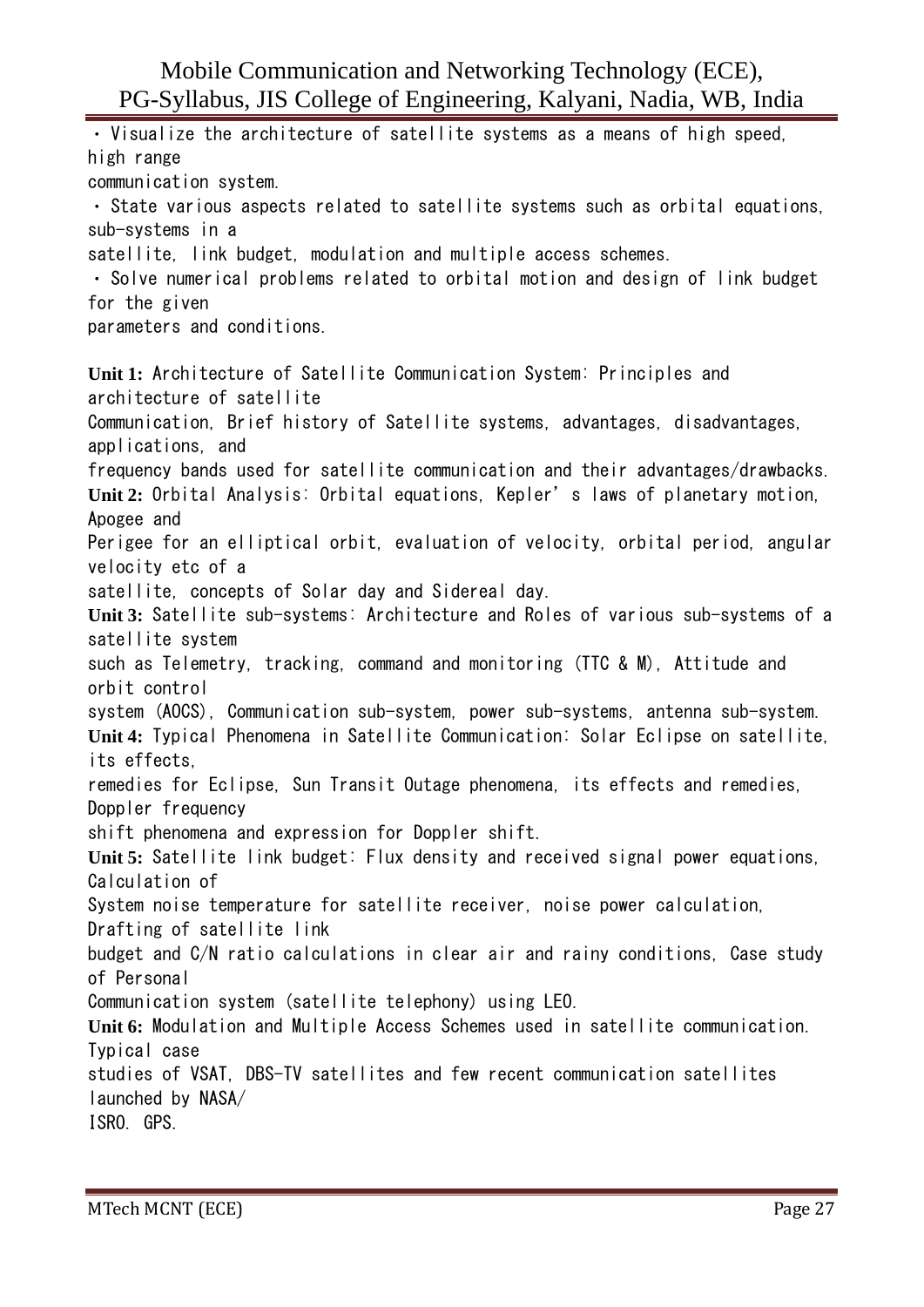#### **References:**

• Timothy Pratt and Others, "Satellite Communications", Wiley India, 2nd edition,2010.

S. K. Raman, "Fundamentals of Satellite Communication", PearsonEducation India, 2011.

- . Tri T. Ha, "Digital Satellite Communications", Tata McGraw Hill, 2009.
- · Dennis Roddy, "Satellite Communication", McGraw Hill, 4th Edition, 2008.

**Microwave measurement Techniques MCE203D Contact hours: 3-0-0 Credits: 3**

Prerequisite: RF & Microwave Engineering

Program Educational Objectives:

- 1. To understand the various concepts of Microwave measurement techniques.
- 2. To understand how to achieve optimization with minute variations.
- 3. To understand the merits of various measurement devices.
- 4. To understand the domain-based measurements and comparisons.

Learning Outcome:

Outcome 1: Solve measurement related problems.

Outcome 2: Calculate the parametric value to achieve better measurement.

Module-I

Introduction to Radio Frequency & Microwave Measurements- Introduction Radio Frequency Band, microwave and millimeter wave. Power Measurement- High Power Measurement, calorimeter technique, Low power Measurement, bolometer technique, Very Low Power Measurement.

Module-II

Frequency Measurement - Different Technique to measure frequency, Slotted Line Technique, maxima & minima, wavelength & frequency measurement. Impedance Measurement-Measurement of unknown load impedance of a transmission line, Slotted Line Technique to measure unknown impedance.

Module-III

Distortion & Frequency Translation Measurement- Different types of distortion occurred at microwave frequencies, Procedures for frequency translation. Detectors& Sensors: Definition of Detectors; Different type of microwave detectors functions and applications, Sensors Definition & working principle, applications.

Module-IV

Vector Network Analyzer (VNA): Concept of vector network analyzer, measurement of scattering parameters, Basic block diagram of vector network analyzer (VNA), Application of vector network analyzers. Scalar Network Analyzer (SNA): Definition of network analyzer, Difference between SNA&VNA, Basic block diagram Scalar Network Analyzer.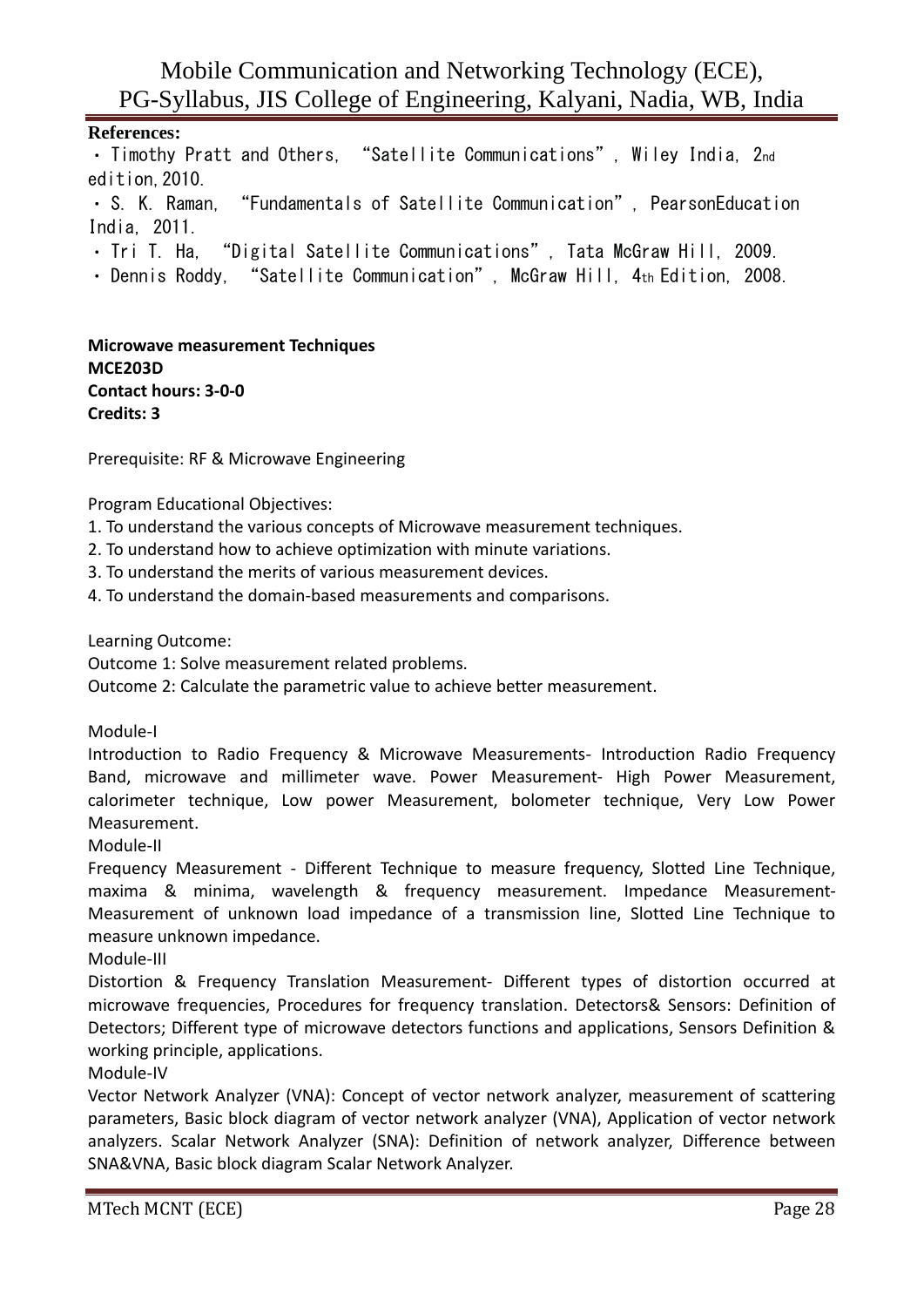Module-V

Spectrum Analyzer: Basic block diagram of a spectrum analyzer, functions & applications of a spectrum analyzer. Time Domain Electrometer (TDR) & IC Technology: Introduction to Electrometer, Measurement of reflection coefficient using electrometer technique, Basic block diagram of a time domain electrometer.

Recommended Books:

- 1. G.H.Bryant- Principles of Microwave Measurements- Peter Peregrinus Ltd.
- 2. D.Pozar- Microwave Engineering, 2nd Ed, John Wiley
- 3. T.S.Laverghetta- Hand book on Microwave Testing
- 4. S.F.Adam- Microwave Theory & Application- Prentice Hall, Inc
- 5. HP Application Notes
- 6. A.E. Bailey, Ed. Microwave Measurements- Peter Peregrinus Ltd
- 7. M. Engelson-Moder Spectrum Analyser: Theory & Applications Artech Hous

**Baseband Processor MCE204A Contact hours: 3-0-0 Credits: 3**

**Prerequisites:** Signals and systems, Microprocessor

## **Aim of the course:**

Aim of the course is to provide students advanced level of theoretical knowledge on baseband processor. The knowledge from the baseband processor architecture to power & throughput analysis will make students enrich enough to design and debug baseband processor related areas either in reaserch filed or in industry.

# **Course Objective:**

After completion of this course students will be able to

- $\checkmark$  Identify digital baseband operations
- $\checkmark$  State characteristics of Parallelizable computation kernels
- ✓ State SIMD and scalar architecture
- $\checkmark$  Write macro instruction.
- $\checkmark$  Describe macro piping
- $\checkmark$  State main processing element and computation units in baseband processor
- $\checkmark$  Describe programming model for baseband processor

Outcome of this course are:

Students will be able to apply the knowledge of baseband processor to design, new baseband architecture and to configure and write programs for the baseband processor. Having a strong foundation on the theoretical knowledge of baseband processor will help then to analyze, synthesize and design baseband processors & also to configure and propose new baseband architecture which may have good social impact in form of products in recent communication era.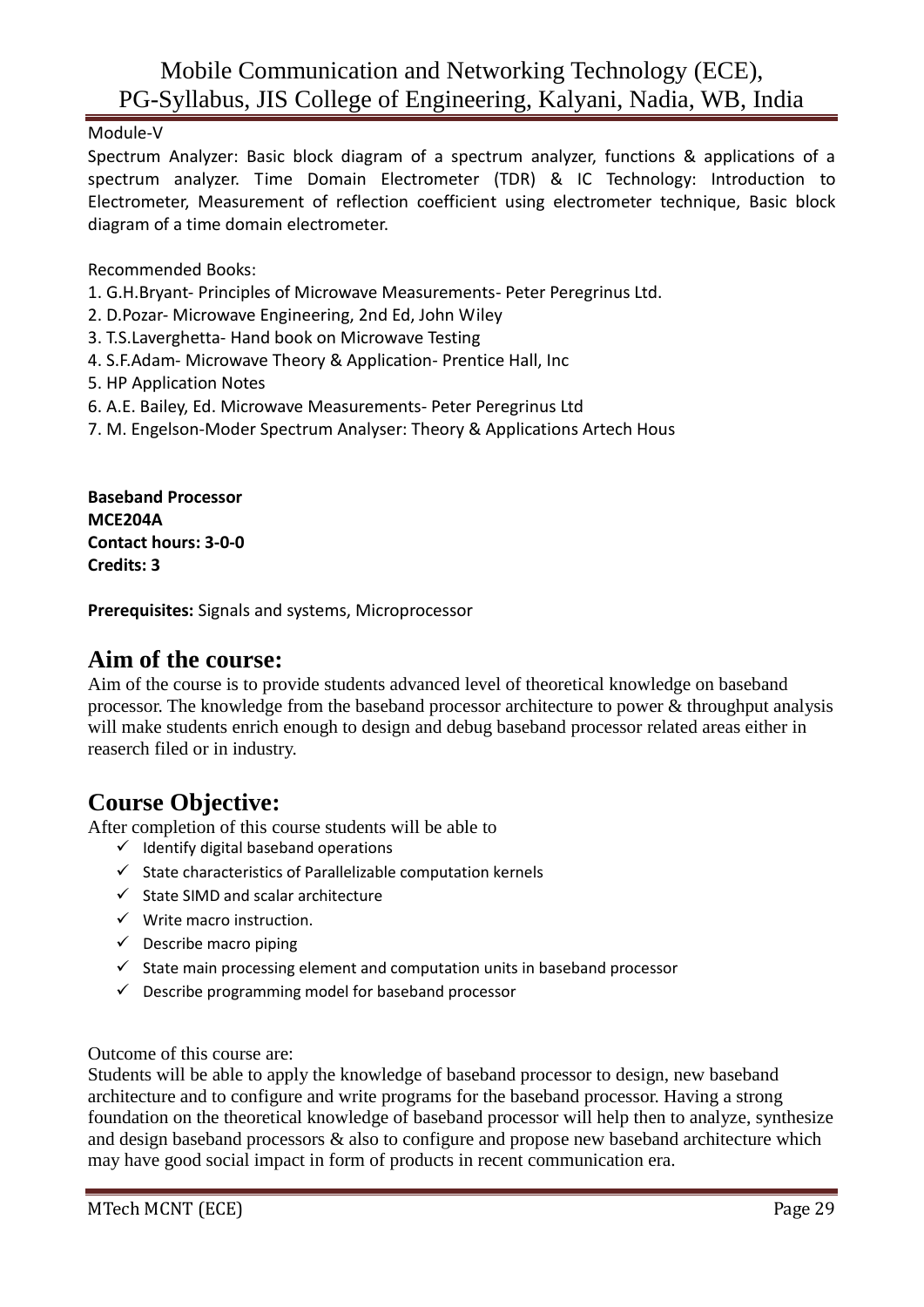#### Module-1: Introduction

Digital baseband operations, major computation kernels, workload, characteristic of parallelizable computation kernels.

Module-2: Architecture of baseband processor:

Chip multi-processor, coarse gain PE, Homogeneous PE, Low speech bus, Memory hierarchy, SIMD & scalar architecture.

Module-3:Processing element archtecture:

SODA architecture,macro instruction,macro pipeling,staggered execution of computation units, high level architecture of main processing element,computaion units,vector reduction unit, address generators, programming model.

Module-4:Power and throughput analysis:

Component level evaluation environment,Kernel levlel evaluation environment,system level evaluation environment,kernel level analysis,system level analysis,optimal active mode operation frequency,idle mode,comparison with SODA.

Text and Reference Books :

1. A Low Area and Low Power Programmable Baseband Processor Architecture .-- Eric Tell, Anders Nilsson, and Dake Liu Dept. of Electrical Engineering Linköping University S-581 83 Linköping, Sweden {erite,andni,dake}@isy.liu.se

2. Design of Programmable Baseband Processors -- Department of Electrical Engineering Linköping University SE-581 83 Linköping, Sweden Linköping 2005 ISBN 91-85457-20-ISSN 0345-7524

#### 3. A BASEBAND PROCESSOR FOR SOFTWARE DEFINED RADIO TERMINALS

-- A dissertation submitted in partial fulfillment of the requirements for the degree of Doctor of Philosophy (Electrical Engineering and Computer Science) in The University of Michigan 2007 Doctoral Committee: Professor Trevor N. Mudge, Chair Professor Chaitali Chakrabarti, Arizona State University Associate Professor Scott Mahlke Professor Marios C. Papaefthymiou Professor Wayne E. Stark.

**Multimedia for Mobile Devices MCE204B Contact hours: 3-0-0 Credits: 3**

#### **Course Outcomes**

At the end of the course, students should be able to: 1.describe the importance of multimedia in mobile. 2.understand the process of video telephony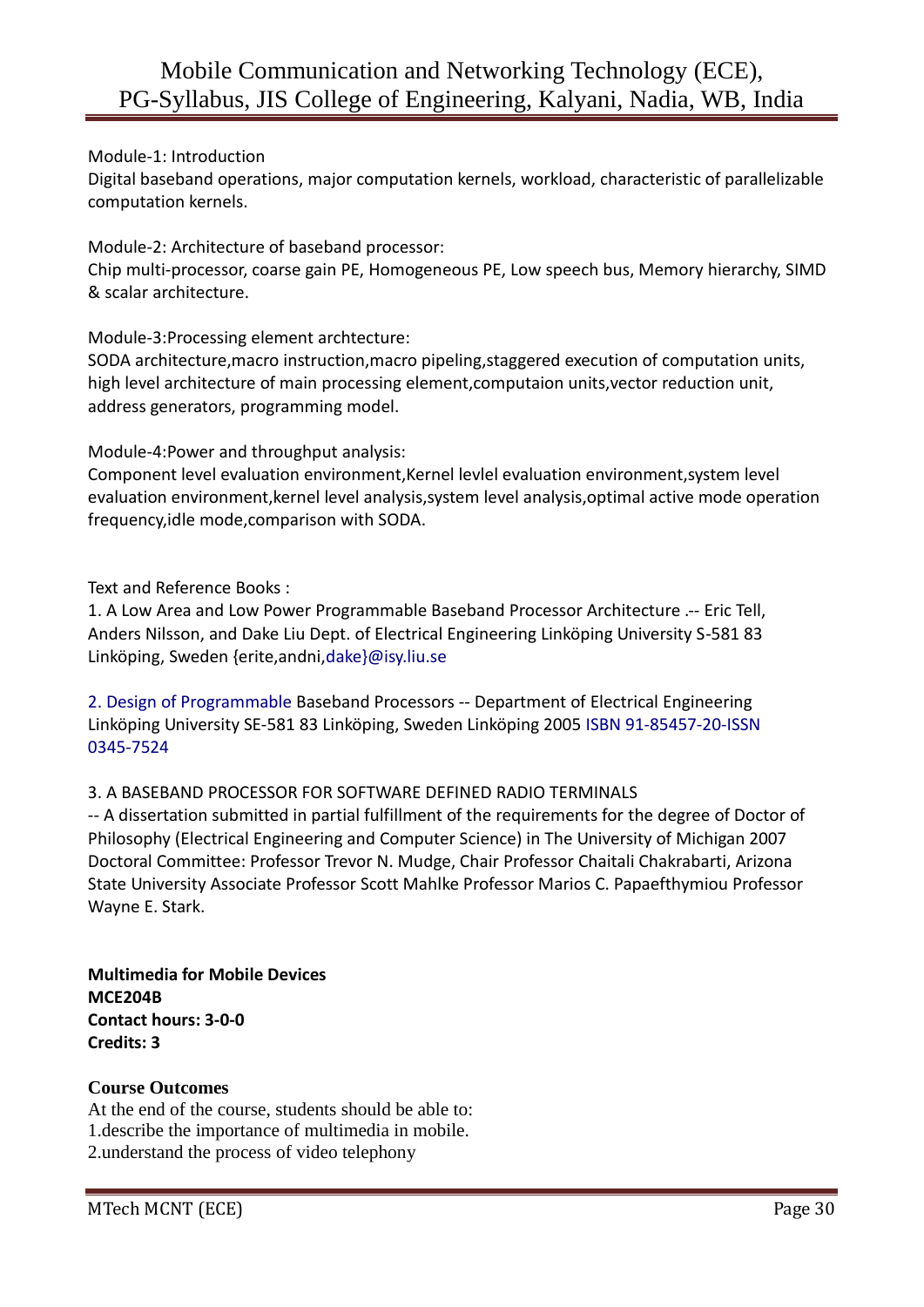3.understand how concept of MP3, AAC, WMA audio codecs.

4.understand some issues related to bandwidth, error rates,delivery order,call control based issues. 5.understand some trafficking as speech and video streaming.

#### **Module 1:**

#### **Introduction to multimedia for mobile :**

Mobile multimedia application properties, Mobile multimedia telephony, mobile multimedia streaming. **4L**

The PSS standrad, media traffic characteristics,content,creation and distribution Media content and rate controls, speach streaming traffic,video streaming traffic. **8L**

Module 2:

#### **Audio for mobile and standrad : 6L**

Brief introduction of audio codecs. MP3,AAC,WMA formats Synthetic polyphonic sound format, DLS Voice codecs.

#### **Videos for mobile and standrad : 6L**

Video telephony, video straming, MMS, video compression (H.263,MPEG – 4, H. 264, 3gp) brief inoduction of video codecs. Module 3: 8L

**Multimedia services :**

Multimedia messaging service, voice mail, video caller ID, video portal for mobile, mobile TV,components for delevering multimedia service, gateways, media service, multimedia end points. Module 4:

#### **Qos issues fir mobile multimedia : 8L**

Bandwidth, error rates, delivery order,delay, jitter, segmentation issues,frame based Qos issues,PSNR based Qos metrics, Delay based Qos metrics,call control based Qos metrics.

#### **Text and Reference Books:**

**1.** Tampereen teknillinen yliopisto. Julkaisu 973 tampere University of Technology. Publication 973 igor danilo diego curcio QoS Aspects of mobile multimedia Application.

**2.** Multimedia in mobile phones – the ongoing revolution jim rasmussion, fredrik dahlgren, harald gustafsson and tord nilsson

**3.** Quality of Experiance in digital mobile multimedia service shendrik Ole knoche A dissertation submitted in partial fulfillment of the requirements for the degree of doctor of philosophy of university college london.

**Image processing & pattern recognition MCE204C Contact hours: 3-0-0 Credits: 3**

**Prerequisite:** Basic concept of vectors and matrices (relation between a column matrix and vector), inner product of two vectors, matrix multiplication, inversion, extracting Eigenvectors and Eigen values of a matrix, covariance matrix. Perception of dimensionality and hyper plane. Distance measures in Euclidean space between two points (e.g. Euclidean distance) and a point with a group of points (Mahalanobis distance). Knowledge about statistical distributions (e.g. Normal/ Gaussian), statistical independence, probability distribution function, condition probability, the law of total probability and Bayes rule.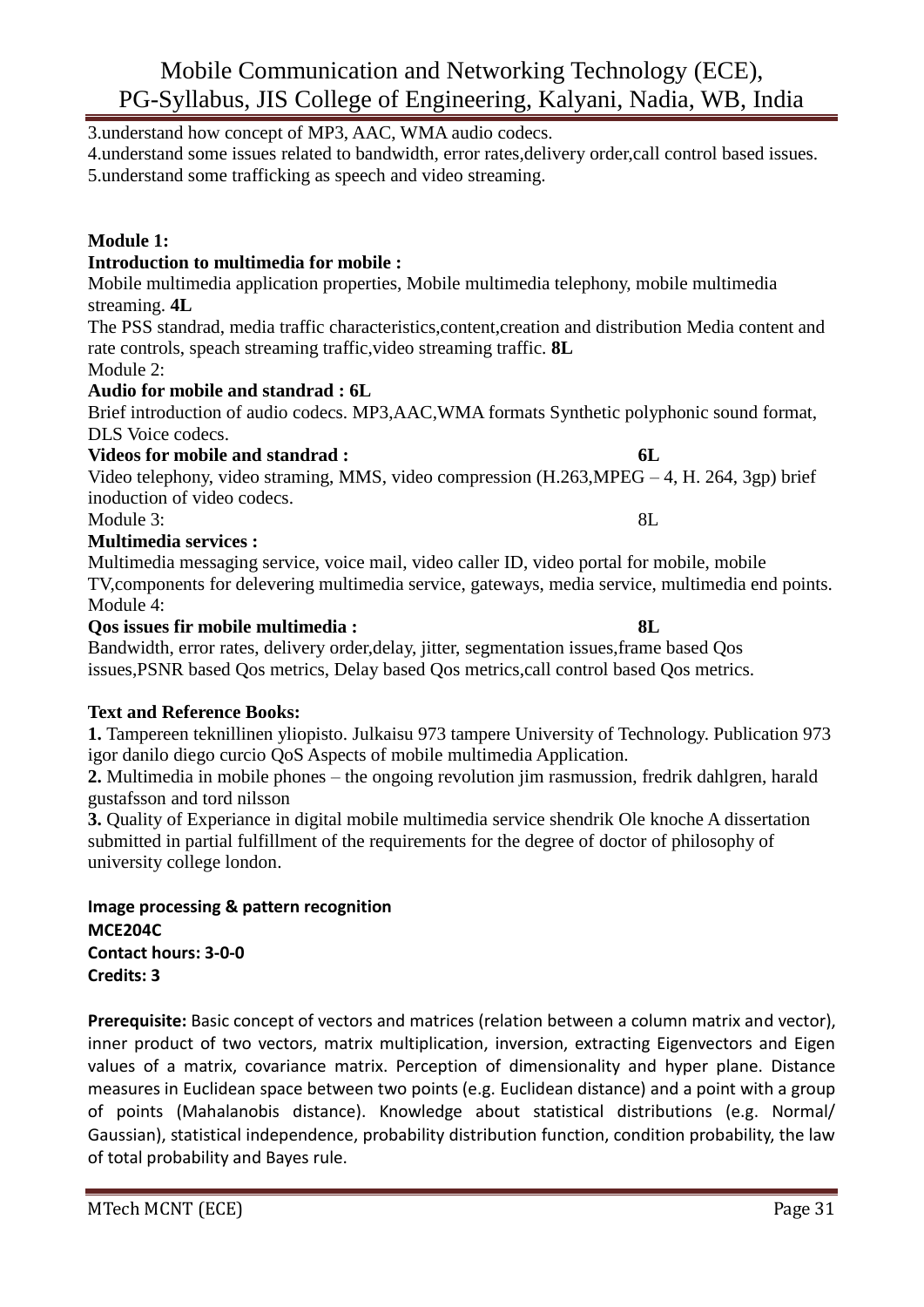#### Part – A:

Image Processing Basics: Image definition, a simple image formation model, basic concepts of image sampling and quantization, representing a digital image, concept of pixel/ pel, spatial and gray level resolution, some basic relationships between pixels : Neighbors of a pixel, Adjacency, Connectivity, Path, Connected component, Connected component labeling. Distance measures: the three essential properties, Euclidean, City-Block and Chess-Board distance, concept of image operations on a pixel basis. 6 L

Popular image processing methodologies: Spatial domain technique : contrast stretching, basic point processing, thresholding function, concept of mask/ sub image, mask processing/ filtering, gray-level slicing, bit-plane slicing. Basics of spatial filtering : convolution mask/kernel, concept of sliding mask throughout the image-space, smoothing(averaging) filter/ low pass filter. Image segmentation by global and local gray level thresholding, region growing, region splitting and merging techniques. Morphological algorithms: thinning, thickening, skeletons. 8 L

Color image processing: Perception of color: color fundamentals. Two popular color models: RGB & HSI, concept of RGB & HSI space and their conceptual relationships, mathematical conversion from RGB to HSI space and vice versa. 2 L

#### Part  $- B$  :

Pattern Recognition Basics of pattern recognition: Concept of a pattern: feature, feature vectors and classifiers. Importance of pattern recognition. Basic concept of fuzzy pattern recognition, linearly separable and inseparable classes, classes with some overlapping regions, convex and nonconvex paradigm in this aspect. 2 L

Clustering: Basic concept of cluster analysis.Similarity (Proximity) metrics (indices) and clustering criteria.Partitional clustering: Extraction of natural groups that are inherent in some data set by hard c-means (k-means), fuzzy cmeans. Concept of getting stuck to a local optimum (in objective functional space) by k-means and fuzzy c-means due to their initiation/ starting point. Fuzzy cluster validity index: Xie-Beni index. 8 L

Classification and prediction: Definition of classification and prediction. Basic task of a classifier.Concept of training & testing data and overfitting. Bayes classification: Bayes' Theorem, Naϊve Bayesian classification. Classification by Backpropagation: Multilayer Perceptron (MLP) neural network and Backpropagation algorithm. 6 L

Global optimization techniques: Genetic Algorithms (Gas): Cycle of genetic algorithms, selection (Roulette wheel and Tourment) crossover, mutation, evaluation of fitness function, incorporation of elitism in GAs. Multi-objective optimization using GAs. Simulated Annealing (SA): Analogy with physical annealing process, concept of energy and mechanism of energy minimization using SA, Necessity of an uphill movement during the process. Hybridization with partitional clustering techniques. 4 L

#### Part – C : Image analysis

Image clustering applications: Mechanism of extracting pixel-patterns from a gray-scale image in various ways: e.g. forming feature space (like a two column matrix) treating the gray-value of center-pixel (of a local window) as the first feature and averaged value over a square-shaped local window (3x3 or 5x5 or like that) as the second feature, construction of high-dimensional feature space: e.g. treating all the pixel-gray-values of a local window as features (i.e. for 3x3 window 9 dimensional feature space will result). Application of partitionalclusterings in the above mentioned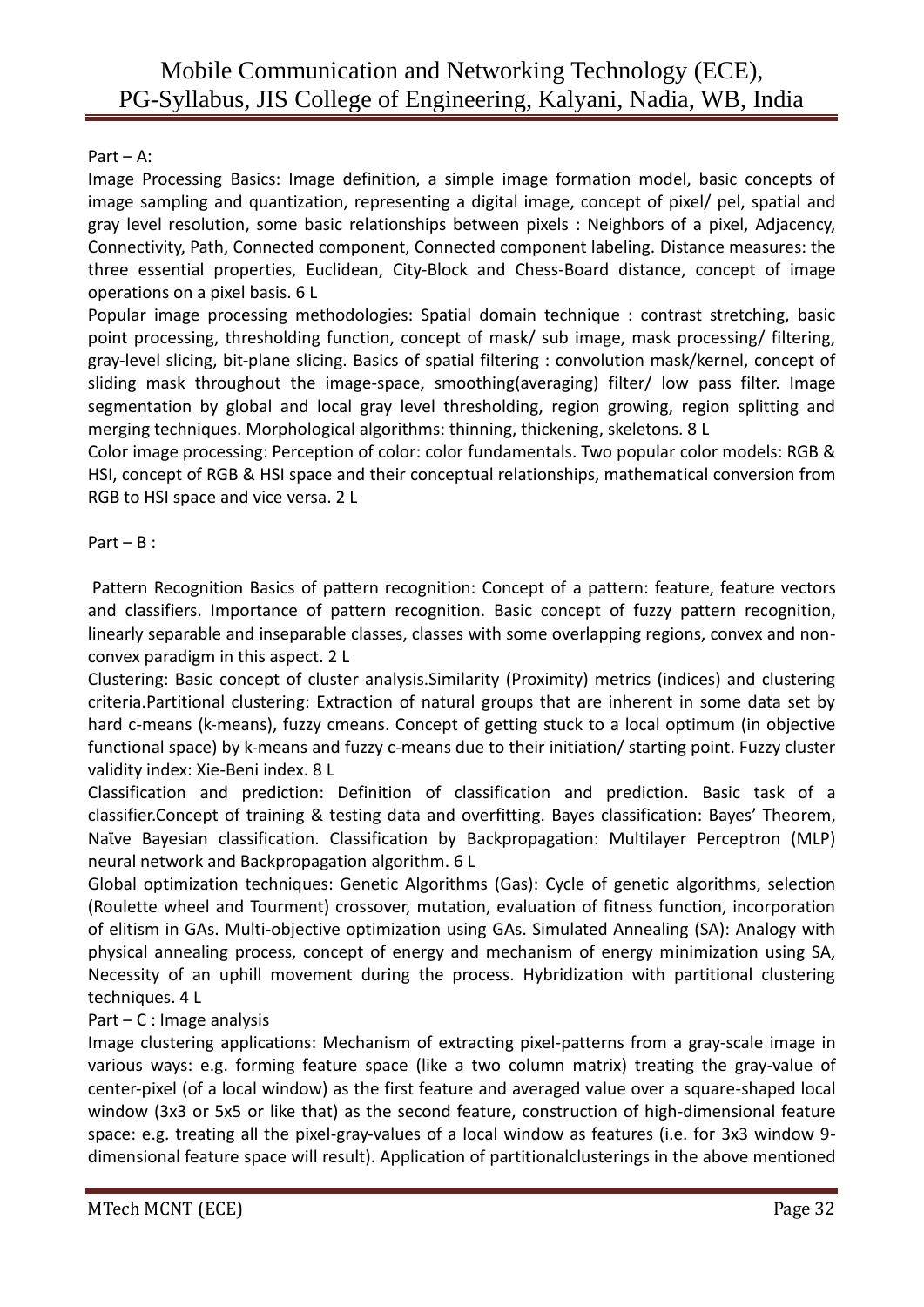feature-space to recognize the objects in the concerned image. 2 L

Applications in multispectral and multitemporal remotely sensed imagery: Identification of different land cover types from multispectral remote image data using supervised/ unsupervised classification: Clustering by Histogram peak selection & and its limitation in this context (i.e. remote image analysis). Unsupervised Change Detection using squared-error clustering methodologies: The algorithm, process, key challenges, error estimations like missed alarms,false alarms and overall error, need of ground truth. 2 L

Image mining: Need, Image search and retrieval. Bottleneck of Text based image mining/ retrieval, Visual feature based image mining: Content-based image retrieval (CBIR). 2 L

Image based face recognition: Basic technique for Eigen face generation & recognition. Intended outcomes: After completion of the course students will be able to analyze about the spatial image processing (in image space) and superiority of image pattern recognition. They will also get the idea about how to deal in an environment with high vagueness and/or ill-fashioned classes (or objects in some image) using fuzzy concept (fuzzy pattern recognition), function of basic and multilayer perceptron model to classify a data set. Some optimization processes (e.g. GA) to enhance the chance to reach a global optimum. Research and development kind of analyses should be realized by them concerning the recent trends in this aspect. 2 L

Text and Reference Books:

1. R. C. Gonzalez and R. E. Woods, Digital Image Processing, Pearson Education Asia, 2004

2. S.K. Pal, A.Ghosh, and M.K. Kundu, Soft Computing for Image Processing, Physica

3. Verlag, (Springer), Heidelberg,1999.

4. R. O. Duda, P.E. Hart and D. G. Stork, Pattern Classification, John Wiley & Sons (Low Priced Edition).

5. Anil K. Jain and R.C.Dubes, Algorithms for Clustering Data, Prentice Hall.

6. S. Theodoridis and K. Koutroumbus, Pattern Recognition, Elsevier.

7. A. Ghosh, S. Dehuri, and S. Ghosh (editors). Multi-Objective Evolutionary

- 8. Algorithms for Knowledge Discovery from Databases. Springer, Berlin,
- 9. 2008.

10. Anil K. Jain, Fundamentals of Digital Picture Processing, Prentice Hall.

11. D. E. Goldberg, Genetic Algorithms in search, Optimization & Machine Learning, Pearson 12. Education.

13. 9. Remote Sensing Digital Image Analysis : An Introduction by J.A Richards and X. Jia. Springer.

14. Data Clustering: A Review by Anil K. Jain, ACM Comput. Surv., Vol. 31, No. 3. (September 1999), pp. 264-323.

15. Pattern Recognition: The Journal of the Pattern Recognition Society.

16. IEEE Transactions on (i) Pattern Analysis and Machine Intelligence (TPAMI), (ii) on Neural Networks, (iii) on Fuzzy Systems.

**Advanced Antenna Engineering MCE204D Contact hours: 3-0-0**

**Credits: 3**

Prerequisite: Engineering Electromagnetic Program Educational Objectives: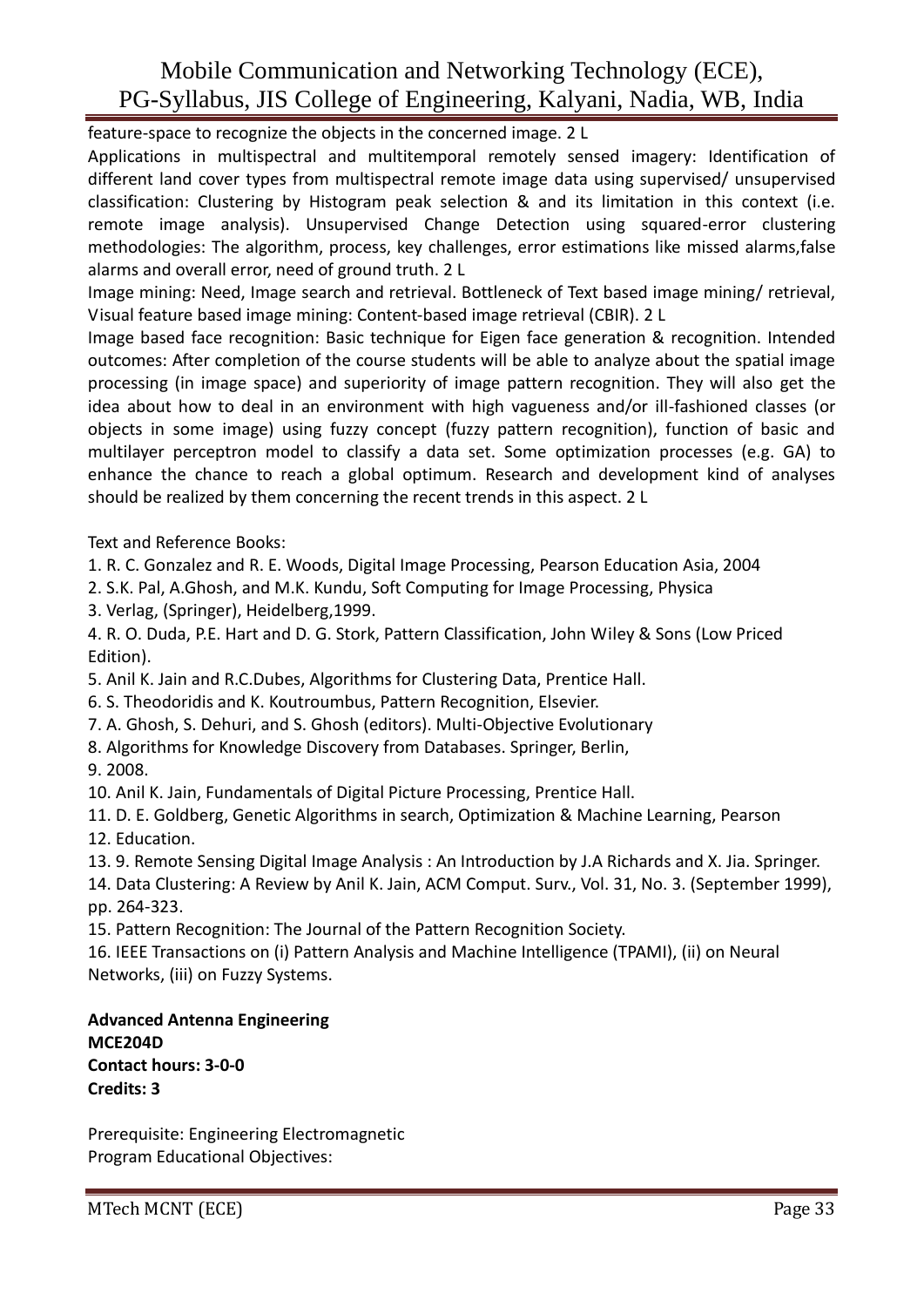- 1. To understand the fundamental concepts of radiation mechanisms.
- 2. To understand how to measure various antenna parameters
- 3. To understand the various possible configurations of antennas and their comparative merits.
- 4. To understand the working principles of various Antennas.

#### Module-I

Fundamental Concepts.

Physical concept of radiation, Radiation pattern, near-and far-field regions, reciprocity, directivity and gain, effective aperture, polarization, input impedance, efficiency, Friis transmission equation, radiation integrals and auxiliary potential functions.

Module-II

Radiation from Wires and Loops.

Infinitesimal dipole, finite-length dipole, linear elements near conductors, dipoles for mobile communication, small circular loop.

Module-III

Aperture and Reflector Antennas.

Huygens' principle, radiation from rectangular and circular apertures, design considerations, Babinet's principle, Radiation from sectoral and pyramidal horns, design concepts, prime-focus parabolic reflector and cassegrain antennas.

Module-IV

Broadband Antennas.

Log-periodic and Yagi antennas, frequency independent antennas, broadcast antennas.

Module-V

Microstrip Antennas.

Basic characteristics of microstrip antennas, feeding methods, methods of analysis, design of rectangular and circular patch antennas.

Module-VI

Antenna Arrays.

Analysis of uniformly spaced arrays with uniform and non uniform excitation amplitudes, extension to planar arrays, synthesis of antenna arrays using Schelkunoff polynomial method, Woodward-Lawson method.

Module-VII

Basic Concepts of Smart Antenns. Concept and benefits of smart antennas, Fixed weight beamforming basics, Adaptive beamforming.

Learning Outcome:

Outcome 1: Solve antenna related problems.

Outcome 2: Calculate the parametric value to design an antenna.

Outcome 3: self learning starts in antenna related research article discussion.

Text:

1. C. A. Balanis, "Antenna Theory and Design", 3rd Ed., John Wiley & Sons., 2005.

2. W. L. Stutzman, and G. A. Thiele, "Antenna Theory and Design", 2nd Ed., John Wiley & Sons., 1998.

3. R. S. Elliot, "Antenna Theory and Design", Revised edition, Wiley-IEEE Press., 2003. Reference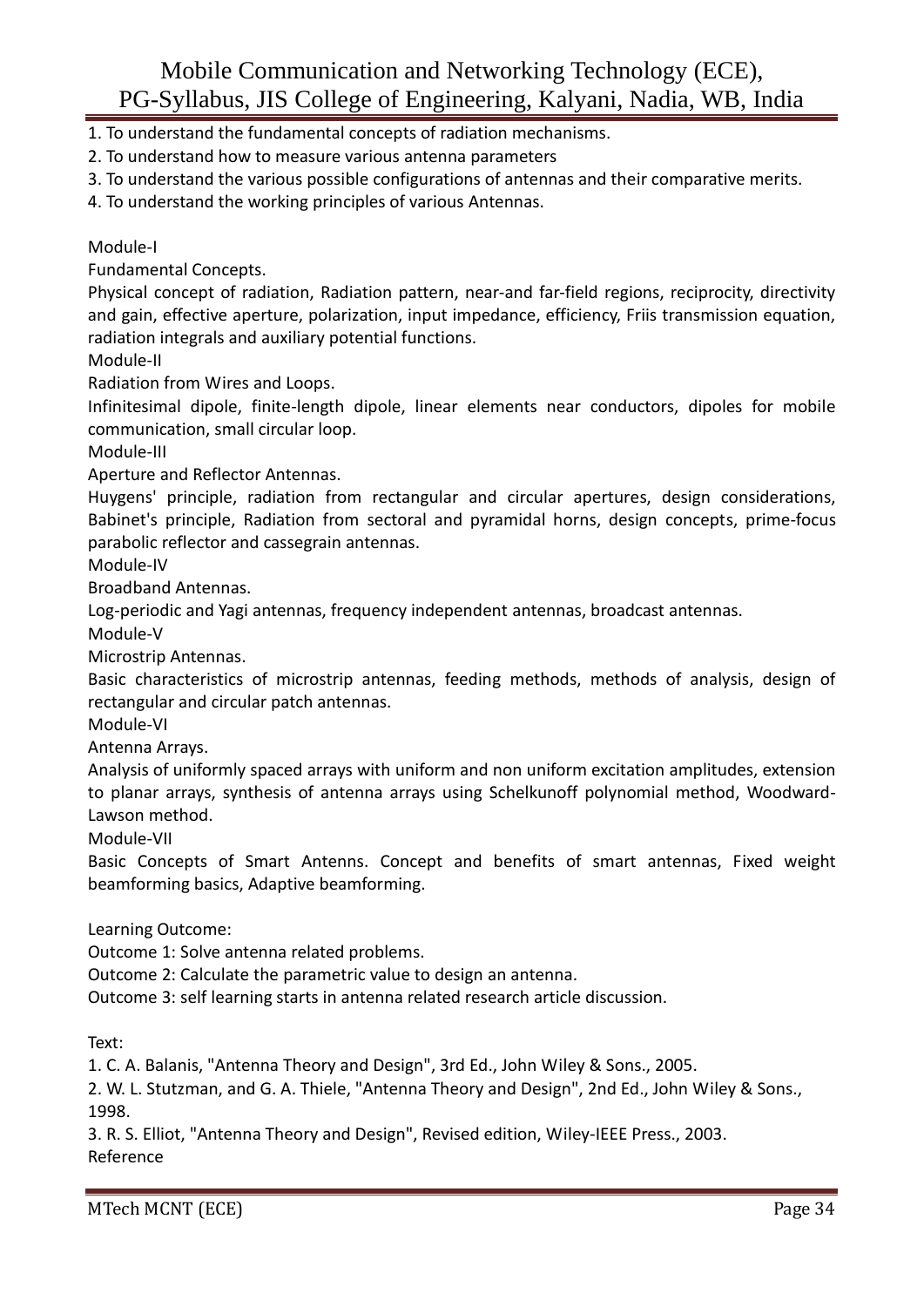1. R. E. Collin, "Antennas and Radio Wave Propagation", McGraw-Hill., 1985.

2. F. B. Gross, "Smart Antennas for Wireless Communications", McGraw-Hill., 2005.

**Mini Project with Seminar MCE281 Contact hours: 0-0-4 Credits: 2**

Format

#### 1. Title Page

- 2. Certificates
- 3. Declaration by student
- 4. Acknowledgement
- 5. Table of Contents
- 6. Abstract
- 7. Chapters (Introduction, Literature Survey, System Analysis(if applicable), System Design(if applicable), Coding, Testing(if applicable), Conclusion , Future Scope of work)
- 8. References (Students should follow IEEE format of papers and books)

| <b>Word Processor</b>      | Microsoft Word                                                  |
|----------------------------|-----------------------------------------------------------------|
| Page Size                  | $[A4 (8.27" x 11.69")$ with page number                         |
| Page Margin for all pages) | Top = 1 inch Bottom=1 inch Left = $1.5$ inch,<br>$Right=1$ inch |
| Font                       | <b>Times New Roman</b>                                          |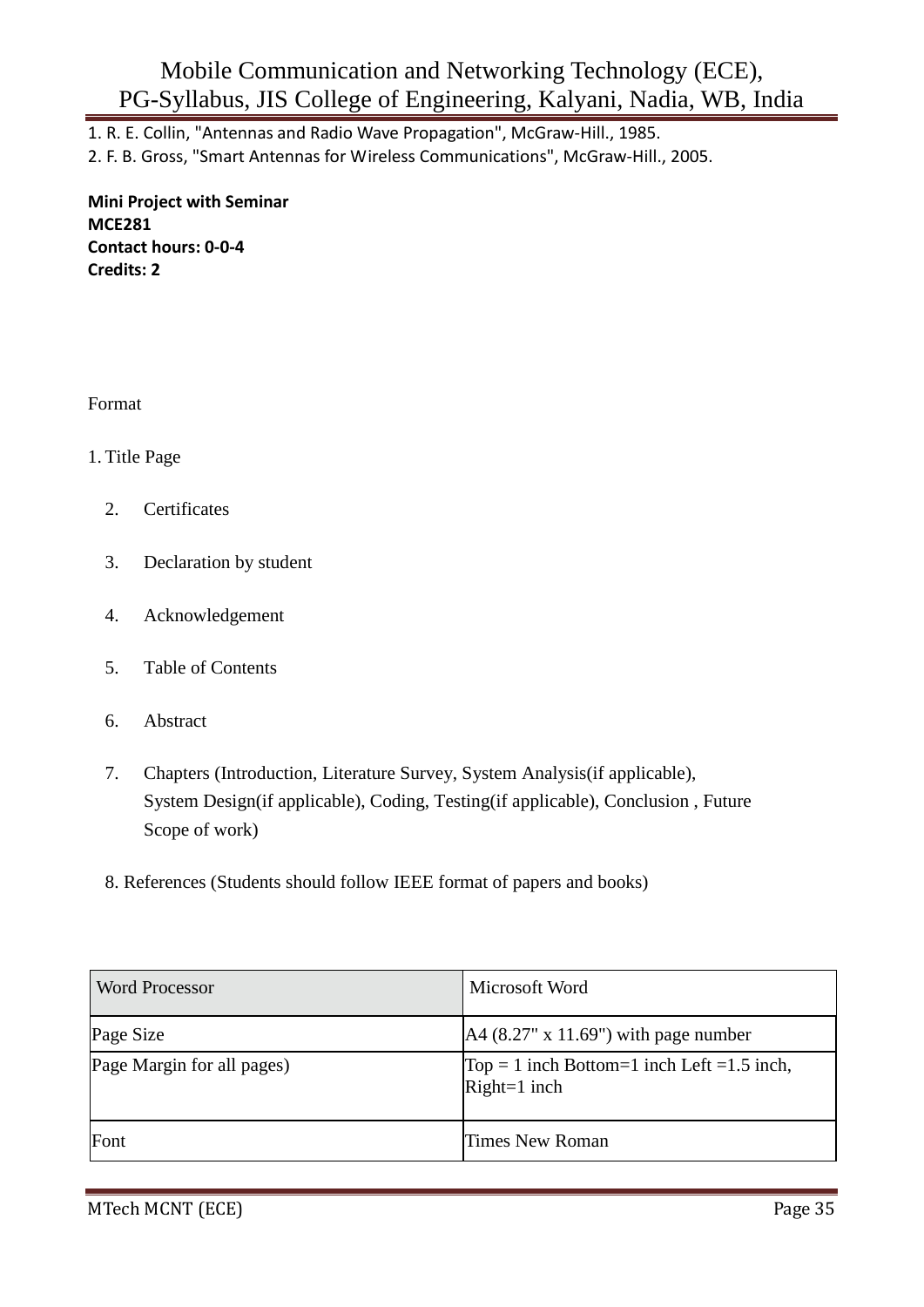| <b>CHAPTER TITLE</b>       | 16 pt. Bold & CAPITAL CASE                                                            |
|----------------------------|---------------------------------------------------------------------------------------|
| Font Size for Sub-Headings | 12 pt. Bold & Title Case                                                              |
| Font size for Text         | 12 pt.                                                                                |
| Line Space for Text        | 1.5 line space                                                                        |
| Paragraph                  | 6 pt. Space before and after paragraph $\&$<br>Alignment=Justify                      |
| Reference                  | Align= $j$ ustify<br>Line Space= single and 6 pt. space before the<br>next reference. |

# TITLE OF PROJECT

# <Font Size 18>

# Submitted by

# NAME OF THE CANDIDATE

# with roll &

# reg. no.

# <Font Size 16>

# Under the guidance of

# GUIDE NAME,

# <Font Size 16>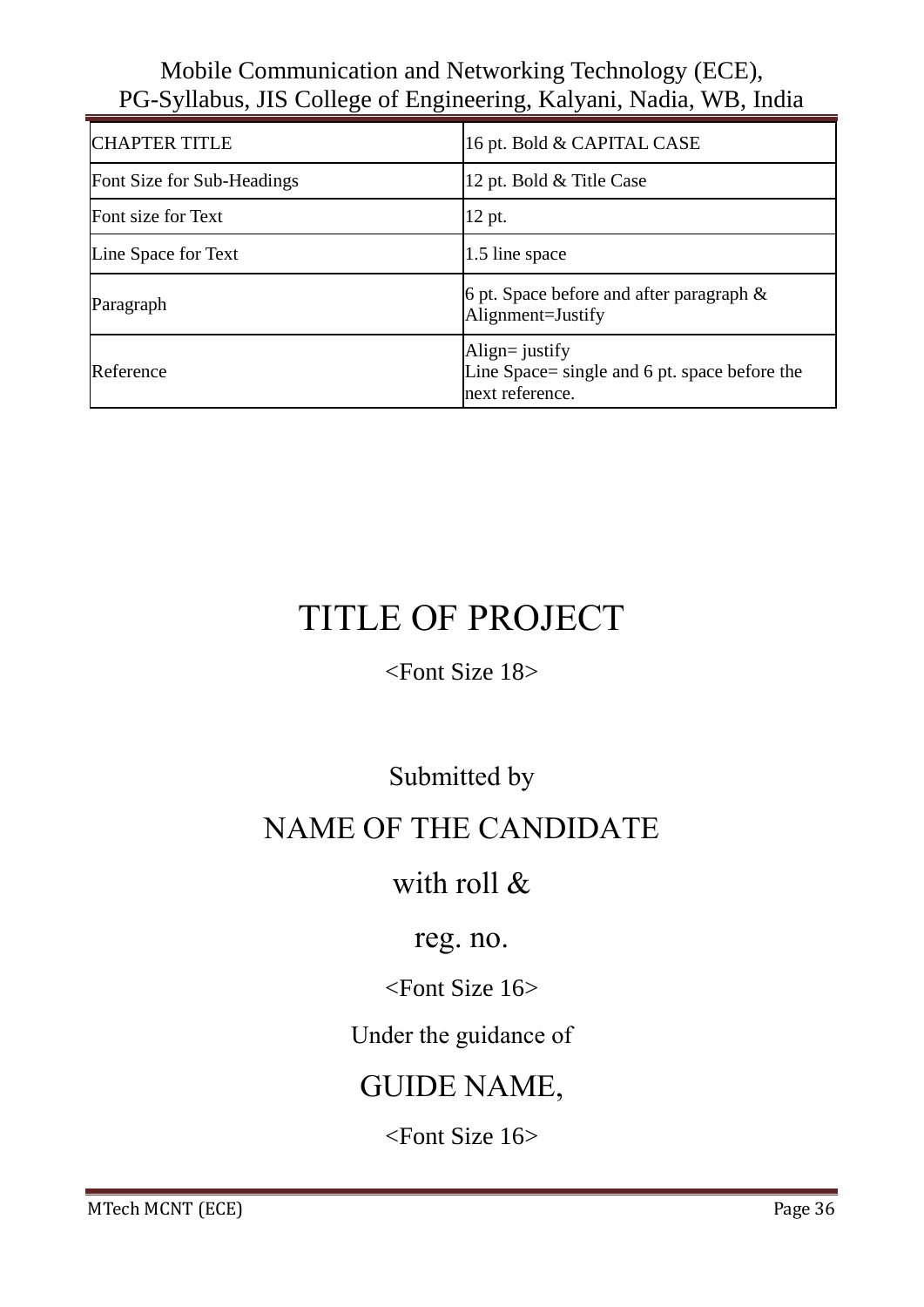in partial fulfillment for the award of the degree of

<Font Size 14><1.5 line spacing><Italic>

# NAME OF THE DEGREE

<Font Size 14> in

# BRANCH OF STUDY

# <Font Size 16> of

# COLLEGE NAME

# <Font Size 14> MONTH & YEAR <Font Size 14>

**MOBILE COMPUTING LAB Code: MCE 291 Contact hours: 0-0-3 Credits: 1.5**

#### **List of Assignment**

- 1. To implement Code Division Multiple Access (CDMA).
- 2 To study frequency reuseconcept.
- 3 To study basic concept og J2ME.

4 To study various classes (such as TextBox, ChoiceGroup , Drop Down menus etc. ) and their implementation in J2ME.

- 5 To design a simple WML page using various WML tags.
- 6 To implement mobile network using NS2.
- 7 Study Assignment 1: Detailed study of Bluetooth
- 8 Study Assignment 2: Detailed study of Wireless Application Protocol.
- 9 Set up and configuration of access point
- 10 Study Assignment 3:To study network security softwares

#### **ADVANCED DIGITAL SIGNAL PROCESSING LAB**

MTech MCNT (ECE) Page 37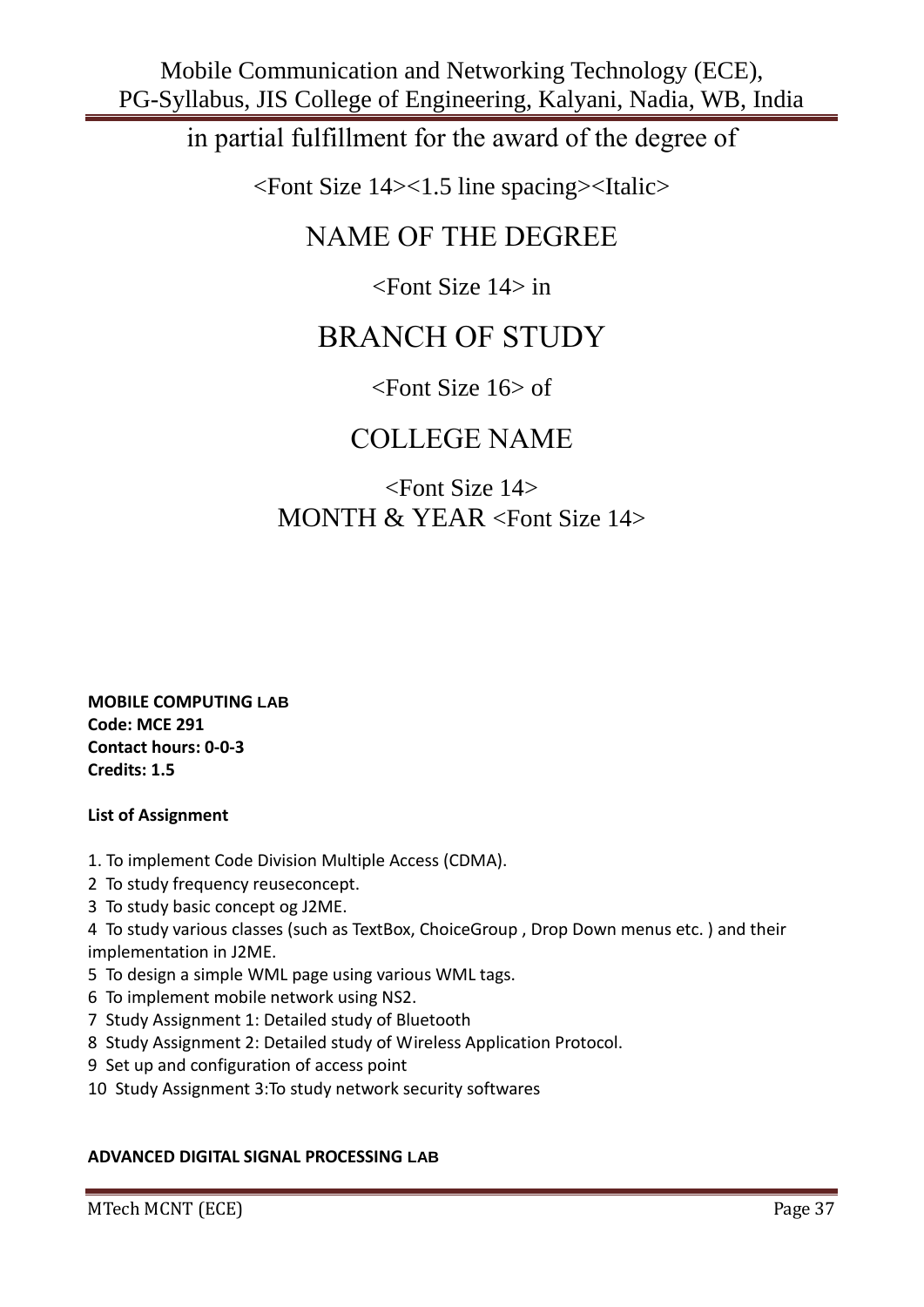**Code: MCE 292 Contact hours: 0-0-3 Credits: 1.5**

#### **Course Outcomes:**

At the end of this course, students will be able to

- Design different digital filters in software
- Apply various transforms in time and frequency
- Perform decimation and interpolation

#### **List of Assignments:**

- 1. Basic Signal Representation
- 2. Correlation Auto and Cross
- 3. Stability Using Hurwitz Routh Criteria
- 4. Sampling FFT Of Input Sequence
- 5. Butterworth Low pass And High pass Filter Design
- 6. Chebyshev Type I, II Filter
- 7. State Space Matrix from Differential Equation
- 8. Normal Equation Using Levinson Durbin
- 9. Decimation and Interpolation Using Rationale Factors
- 10. Maximally Decimated Analysis DFT Filter
- 11. Cascade Digital IIR Filter Realization
- 12. Convolution and M Fold Decimation &PSD Estimator
- 13. Estimation Of PSD
- 14. Inverse Z Transform
- 15. Group Delay Calculation
- 16. Separation Of T/F
- 17. Parallel Realization of IIR filter

**AUDIT COURSE – II Code: MCE 282 Contact hours: 2-0-0 Credits: 0**

- 1. English for Research Paper Writing
- 2. Disaster Management
- 3. Sanskrit for Technical Knowledge
- 4. Value Education
- 5. Constitution of India
- 6. Pedagogy Studies
- 7. Stress Management by Yoga
- 8. Personality Development through Life Enlightenment Skills.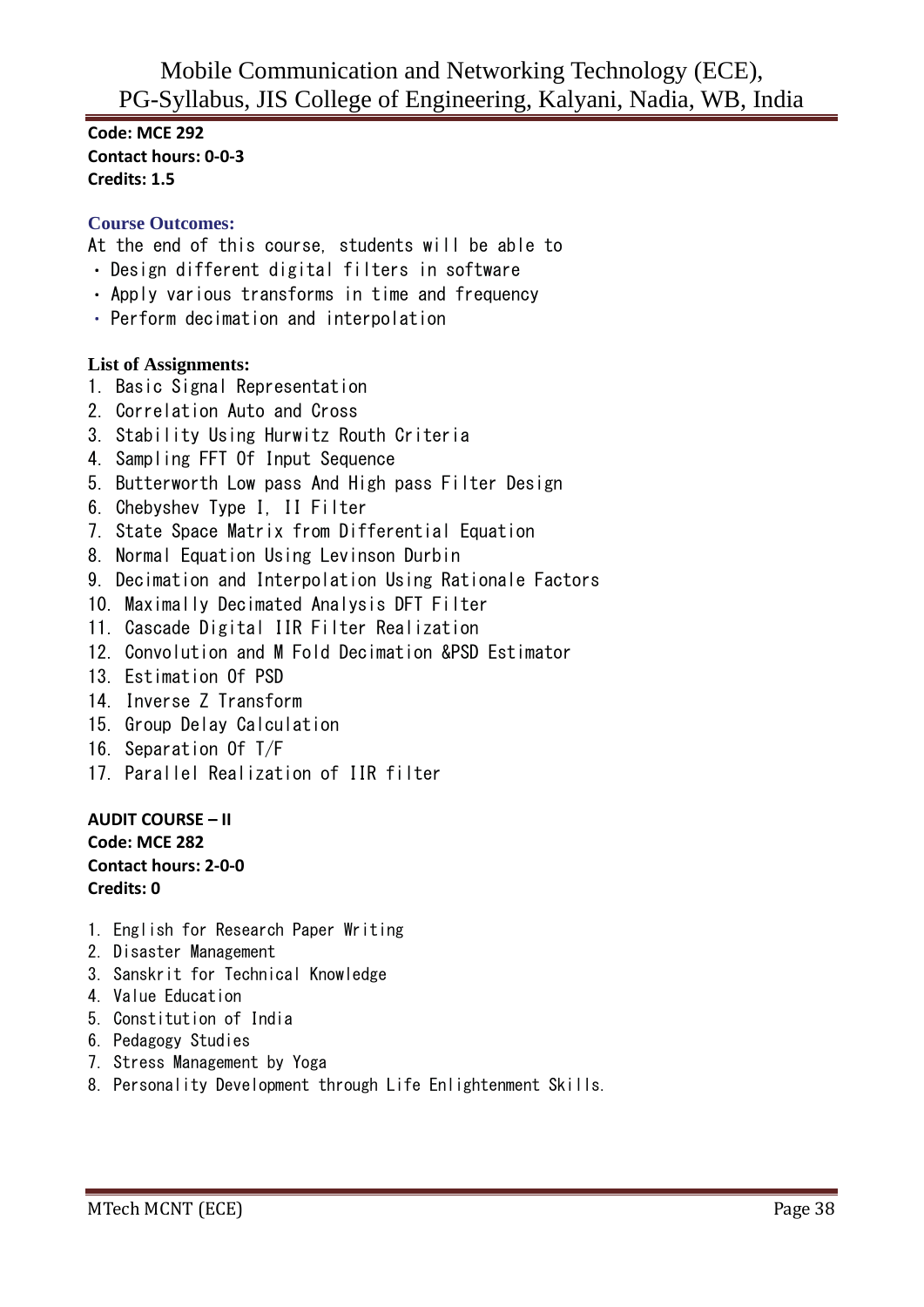**MOBILE ADHOC NETWORKING Code: MCE 301A Contact hours: 3-0-0 Credits: 3**

#### **Prerequisites:**

#### **Idea of basic networking and wireless networks.**

#### **Course Outcomes**

At the end of the course, students should be able to:

1.describe the principles of mobile ad hoc networks and what distinguishes them from infrastructure-based networks.

2.understand how proactive routing protocols function

3.understand how reactive routing protocols function

4.understand the issue of broadcast storms and flooding, and how some techniques attempt to reduce them.

5.identify the layers of the WiFi standard and their functions

6.identify the layers Bluetooth and their functions

7.describe how nodes within a piconet communicate

8.understand the principles and characteristics of sensor networks

9.describe the limitations of wireless sensor networks, especially energy constraints, and the devised solutions.

10.understand the components of a wireless sensor nodes and the role of each component in the wireless sensor network.

11.understand the application layer support for implementations.

12.describe the mechanisms employed in clock synchronizing

13.understand the techniques and strategies for localizing sensor nodes in a network by means of exact and relative positioning techniques.

14.understand the differences between routing in MANETs and routing in WSNs, and the general techniques used work on a project that addresses an issue applicable to MANETs or WSNs and propose a solution for it.

#### **Module 1**

O Ad hoc wireless Network: Introduction, Basic concept on ad hoc network, static and mobile ad hoc network, transmitter-receiver constraints, Applications. 4L

O MAC protocol: Hidden terminal, Exposed terminal, IEEE802.11 in ad hoc mode. 6L **Module 2:**

O Routing protocols: Proactive, Reactive and hybrid routing protocol, Destination sequenced distance vector algorithm, Dynamic source routing, Ad hoc on-demand routing, Location aided routing, Link reversal routing. 8L

O Analysis of TCP performance in wireless ad hoc network: TCP window management and problems, different solution schemes, QoS in wireless ad hoc network 6L

#### **Module 3:**

O Achieving energy efficiency in wireless ad hoc network: Different schemes to increase the lifetime of the node in ad hoc network – MAC layer protocol, Routing protocol. 6L O Localization Management: Location acquisition technique, location sensing technique, location aware routing protocol.  $4L$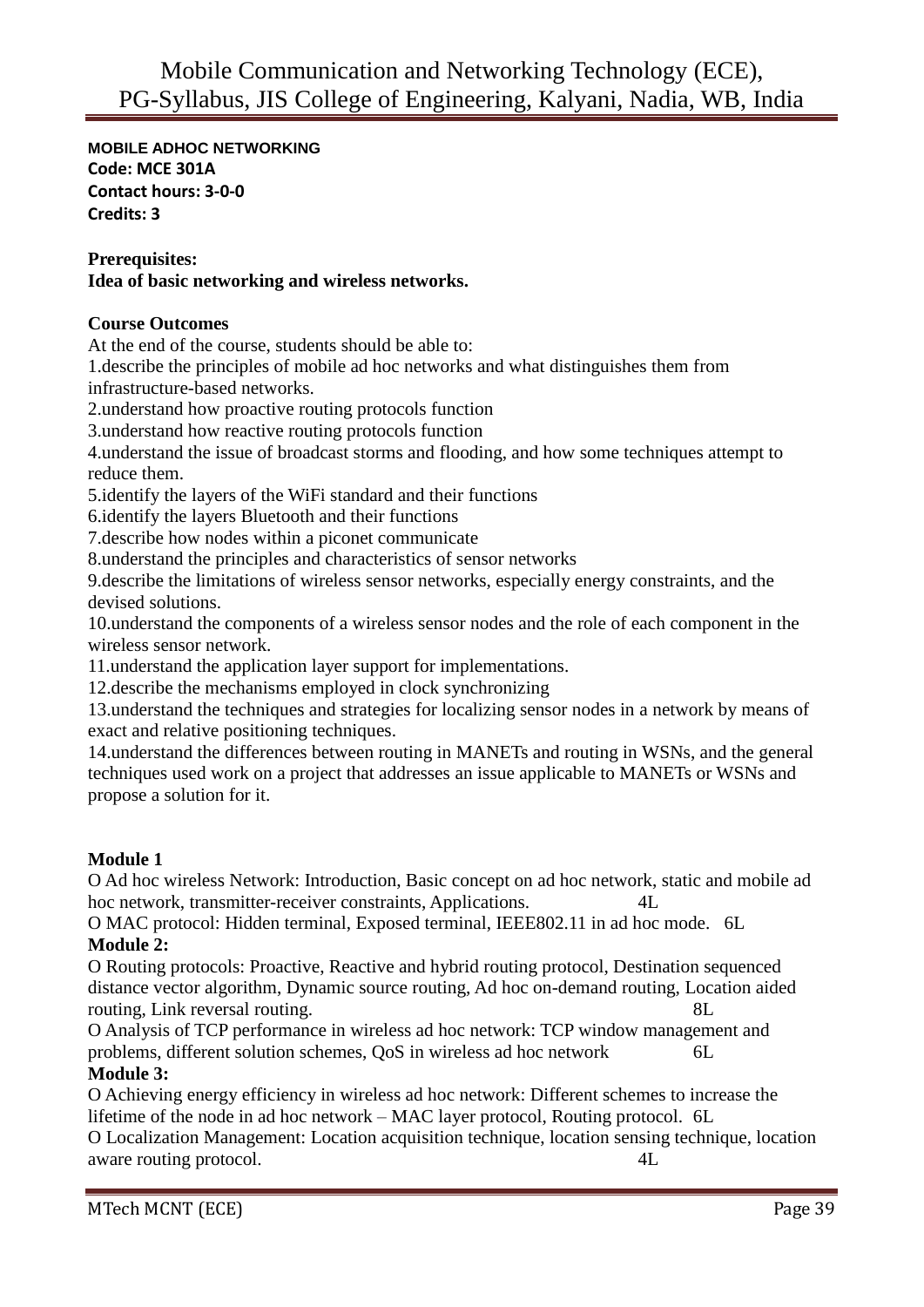#### **Module 4:**

O Security for wireless ad hoc network: Security goals, threats and challenges, Different schemes of security in ad hoc network, routing security.  $3L$ O Case study: Sensor Network, Wi – Max. 3L

#### **Text Books :**

**1.** Ad-hoc networking – Charlse E perkins,Addision–Wesley Professional ; 1 edition (January 8,2001)

**2.** Ad-hoc networking : Fundamental propertics and network topologies – **Hekmat,** Ramin, Springer

**3.** Guide to Wireless Ad Hoc Networks – Misra, Sudip ; Woungang, Isaac ; Misra, Subhas Chandra (Eds.) 2009, Springer

**4. Ad-hoc networking :** Technologies and Protocols – Prasant Mohapatra (Editor), Srikanth Krishnamurthy (Editor)

Reference Books:

1.AdHoc Wireless Networks:Architectures and Protocols,C.Siva Ram Murthy and B.S.Manoj,Pearson Education 2. Wireless and Mobile Networks: Concepts and Protocols, [Sunilkumar S. Manvi](http://www.amazon.in/s/275-4275122-8551732?_encoding=UTF8&field-author=Sunilkumar%20S.%20Manvi&search-alias=stripbooks) ,Mahabaleshwar S.Kakkasageri,Wiley India

3)Ad Hoc Mobile Wireless Networks: Protocols and Systems,C.K.Toh,Pearson

4) Mobile Ad Hoc Networking[,Stefano](http://www.amazon.com/s/ref=ntt_athr_dp_sr_1?_encoding=UTF8&field-author=Stefano%20Basagni&search-alias=books&sort=relevancerank) Basagni , [Marco Conti](http://www.amazon.com/s/ref=ntt_athr_dp_sr_2?_encoding=UTF8&field-author=Marco%20Conti&search-alias=books&sort=relevancerank) , [Silvia Giordano](http://www.amazon.com/s/ref=ntt_athr_dp_sr_3?_encoding=UTF8&field-author=Silvia%20Giordano&search-alias=books&sort=relevancerank) , [Ivan Stojmenovic,](http://www.amazon.com/s/ref=ntt_athr_dp_sr_4?_encoding=UTF8&field-author=Ivan%20Stojmenovic&search-alias=books&sort=relevancerank)WILEY.

**ARTIFICIAL INTELLIGENCE Code: MCE 301B Contact hours: 3-0-0 Credits: 3**

#### **Course Outcomes:**

At the end of this course, students will be able to

Understand the concept of Artificial Intelligence, search techniques and knowledge

representation issues

- Understanding reasoning and fuzzy logic for artificial intelligence
- Understanding game playing and natural language processing.

#### **Unit 1**

What is AI (Artificial Intelligence)? : The AI Problems, The Underlying Assumption, What are AI Techniques, The Level Of The Model, Criteria For Success, Some General References, One Final WordProblems, State Space Search & Heuristic Search Techniques: Defining The Problems As A State Space Search, Production Systems, Production Characteristics, Production System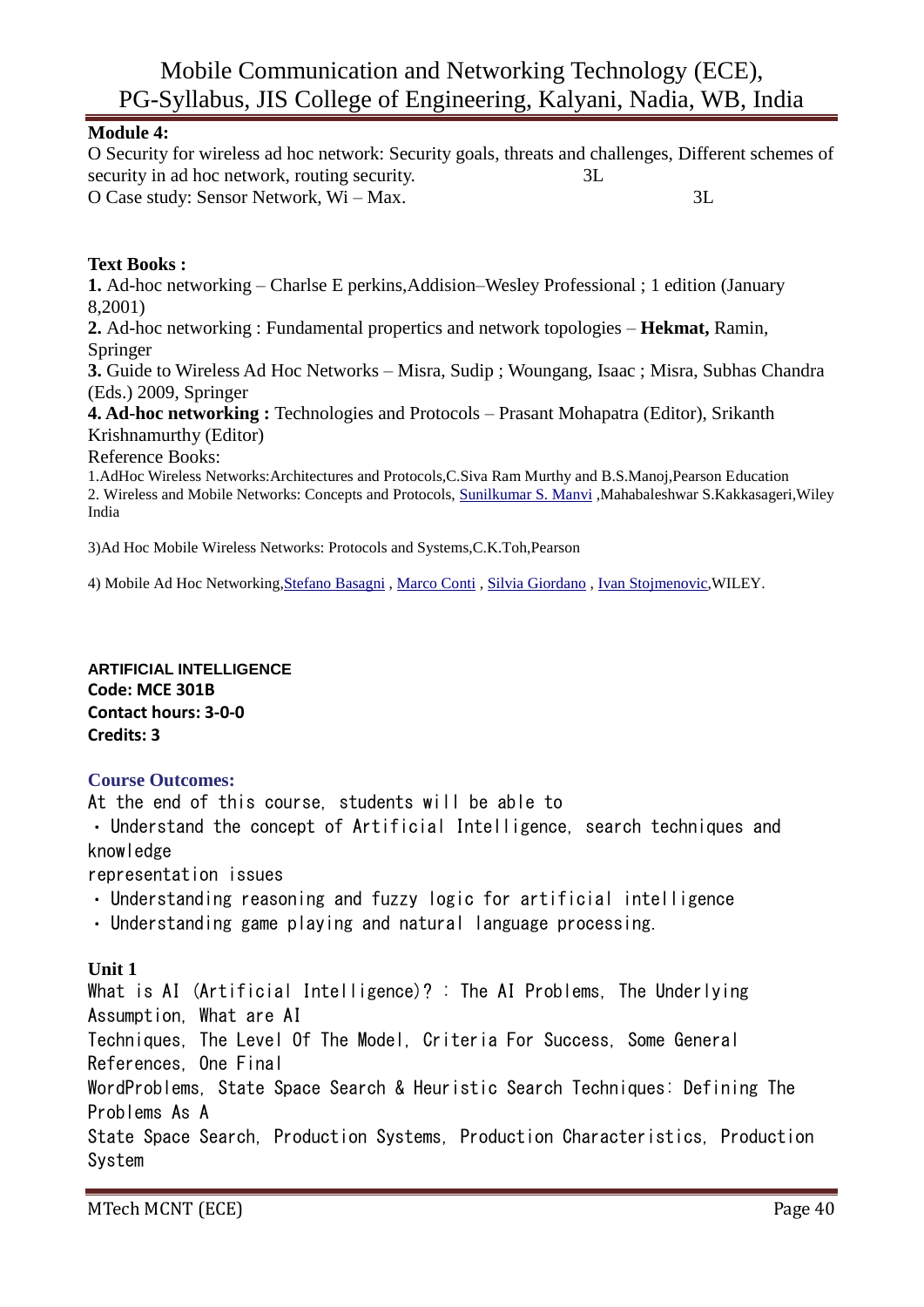Characteristics, And Issues In The Design Of Search Programs, Additional Problems. Generate-And-Test, Hill Climbing, Best-First Search, Problem Reduction, Constraint Satisfaction, Means-Ends Analysis. **Unit 2** Knowledge Representation Issues: Representations And Mappings, Approaches To Knowledge Representation. Using Predicate Logic: Representation Simple Facts In Logic, Representing Instance And Isa Relationships, Computable Functions And Predicates, Resolution. Representing Knowledge Using Rules: Procedural Versus Declarative Knowledge, Logic Programming, Forward Versus Backward Reasoning. **Unit 3** Symbolic Reasoning Under Uncertainty: Introduction To No monotonic Reasoning, Logics For Non-monotonic Reasoning. Statistical Reasoning: Probability And Bays' Theorem, **Certainty** Factors And Rule-Base Systems, Bayesian Networks, DempsterShafer Theory **Unit 4** Fuzzy Logic. Weak Slot-and-Filler Structures: Semantic Nets, Frames. Strong Slot-and-Filler Structures: Conceptual Dependency, Scripts, CYC **Unit 5** Game Playing: Overview, And Example Domain: Overview, MiniMax, Alpha-Beta Cutoff, Refinements, Iterative deepening, The Blocks World, Components Of A Planning System, Goal Stack Planning, Nonlinear Planning Using Constraint Posting, Hierarchical Planning, Reactive Systems, Other Planning Techniques. Understanding: What is understanding? What makes it hard? As constraint satisfaction **Unit 6** Natural Language Processing: Introduction, Syntactic Processing, Semantic Analysis, Semantic Analysis, Discourse And Pragmatic Processing, Spell Checking Connectionist Models: Introduction: Hopfield Network, Learning In Neural Network, Application Of Neural Networks, Recurrent Networks, Distributed Representations, Connectionist AI And Symbolic AI.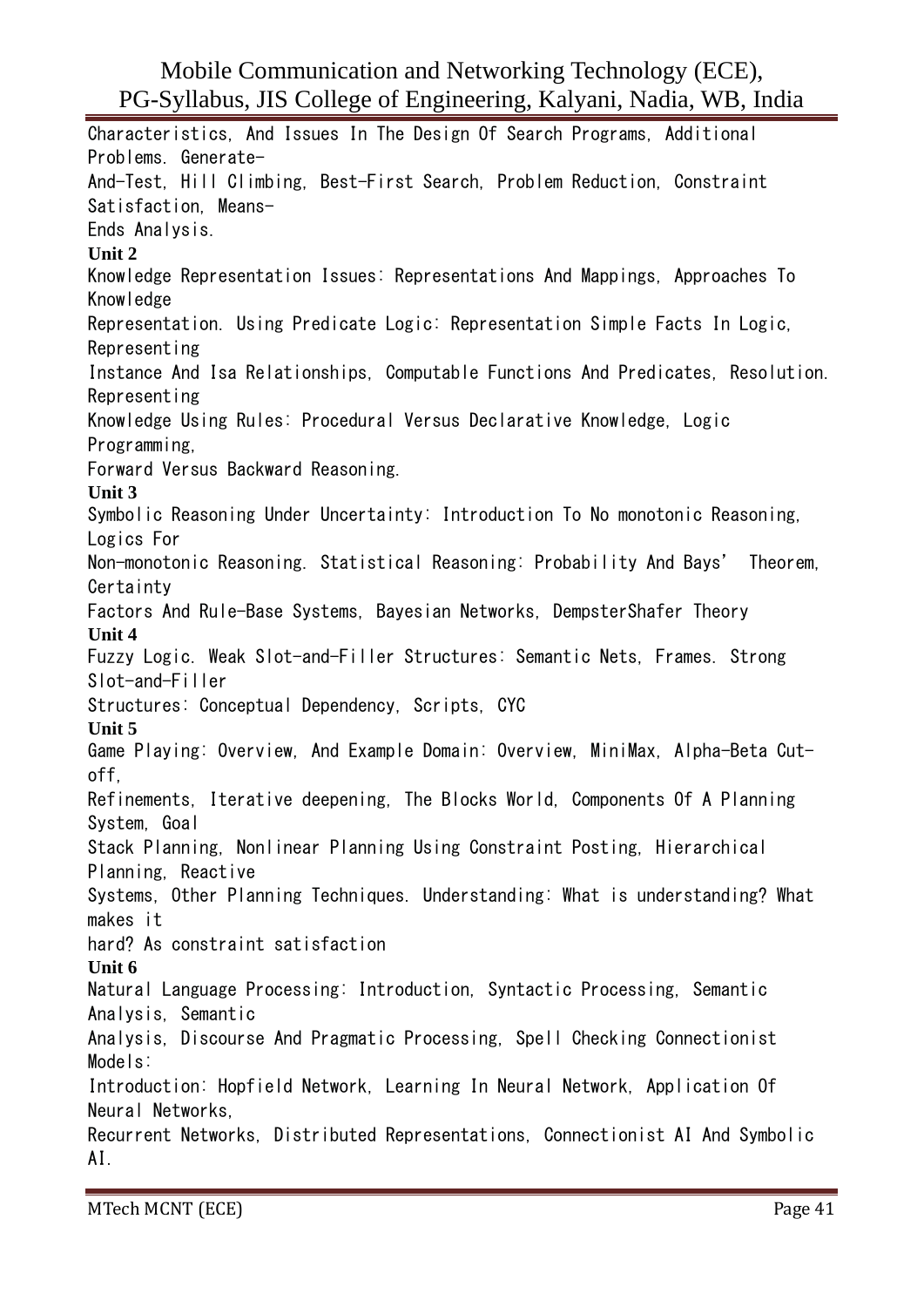**References:** Elaine Rich and Kevin Knight "Artificial Intelligence", 2nd Edition, Tata Mcgraw-Hill, 2005. Stuart Russel and Peter Norvig, "Artificial Intelligence: A Modern Approach", 3rd Edition, Prentice Hall, 2009.

**Digital Wireless Communications System Design Code: MCE 301C Contact hours: 3-0-0 Credits: 3**

#### **Prerequisites:**

Prior idea of communication system and Digital signal processing

#### **Course Outcomes**

At the end of the course, students should be able to:

1.describe the concept of digital wireless system communication and issues like interference,noise.

2.understand how Wideband transmission and reception happen

3.understand how channel coding, interleaving, spreading function

4.understand the method of pulse shape filtering.

5.understand D/A and RF up conversion method and A/D conversion and filtering.

6.understnd the SNR and Eb/No Modeling of random variables and process,

7.understand how to to generate time-varying fading chanel coefficients.

8.describe how a wideband code-division multiple-access system Design tradeoff happens.

9.understand the transmitter and receiver architecture.

10.describe the carrier recovery and timing recovery.

11.understand the Performance simulation technique (BER vs.Eb/No),

12.understand thesimulation of a diversity reception system over time -varying Rayleigh fading channels.

#### **Module 1:**

Introduction to digital communications system modelling, simulation, & design. Elements of a digital communication system, Multiple access schemes, Wideband transmission and reception, Finding Channels, interference, noise. 6L

Module 2:

#### **Top-down design process of a digital communication system**

General system architecture and specifications, components modelling and Design, Transmitter Architecutre, Chnnel coding (convolutional), inter-leaving, Spreading, Baseband modulation, pulse shaping filtering (Square-root raised cosine) & design,  $D/A$  and RF up-conversion methods  $\&$ design. 6L

Channel and receiver archiecture, Flat time varying rayleigh (focus) and frequency-selective fading,Low -noise amplification & noise figure, Carrier recovery and RF demodulation,Timing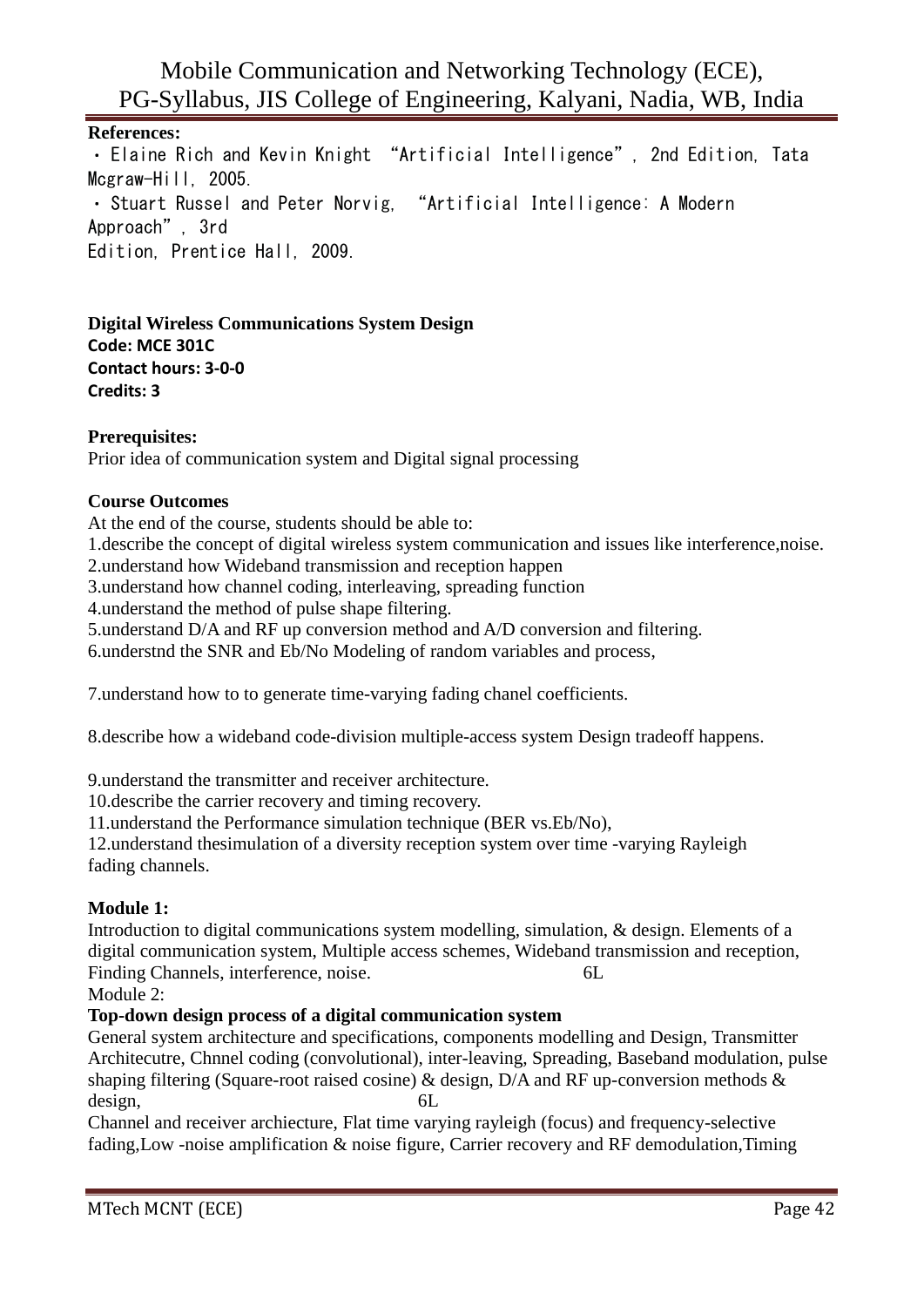recovery,A/D conversion and recive filtering & design,Despreading, deinterleaving,and decoding. 8L

#### Module 3:

#### **Performance Simulation and design tradeoff :**

Simulation techniques, Baseband filtering ,calibration of noise variance, energy per Symbol,SNR and Eb/No Modeling of random variables and process, A method to generate time-varying fading channel coefficients, 10L Performance simulation (BER vs.Eb/No),examples,Diversity reception in timevarying frequency-

nonselective Rayleigh fading chanels, A wideband code-division multiple-access system Design tradeoff, simulation of a diversity reception system over time -varying Rayleigh fading channels 10L

#### *Text Reference Books :*

**1.** Wireless & Mobile Communications. Edited by jack m. Holtzman and David J.Goodman.Kluwer Academic Publishers, 1994 ,304p.

**2**. The mobile Communications Handbook. Edited by Jerry D. Gibson,C RC Press,1995,592p ISBN 0-8493-8573-3

**3**. Mobile Data & wireless LAN Technologies, Prentice Hall,1997. ISBN 0- 13- 839051-7

**4.** Mobile & Wireless networks, Ulysses black, Prentice Hall,1996, ISBN 0- 13- 440546-3

**5**. Digital Communications -E Lee & D. Messerschmitt, Kluwer Academic Publishers

**Business Analytics Code: MCE 302A Contact hours: 3-0-0 Credits: 3**

#### Course Outcomes

1. Students will demonstrate knowledge of data analytics.

2. Students will demonstrate the ability of think critically in making decisions based on data

and deep analytics.

3. Students will demonstrate the ability to use technical skills in predicative and prescriptive

modeling to support business decision-making.

**4.** Students will demonstrate the ability to translate data into clear, actionable insights.

#### **Unit1:**

Business analytics: Overview of Business analytics, Scope of Business analytics, Business Analytics Process, Relationship of Business Analytics Process and organisation, competitive advantages of Business Analytics.

Statistical Tools: Statistical Notation, Descriptive Statistical methods, Review of

probability distribution and data modelling, sampling and estimation methods overview.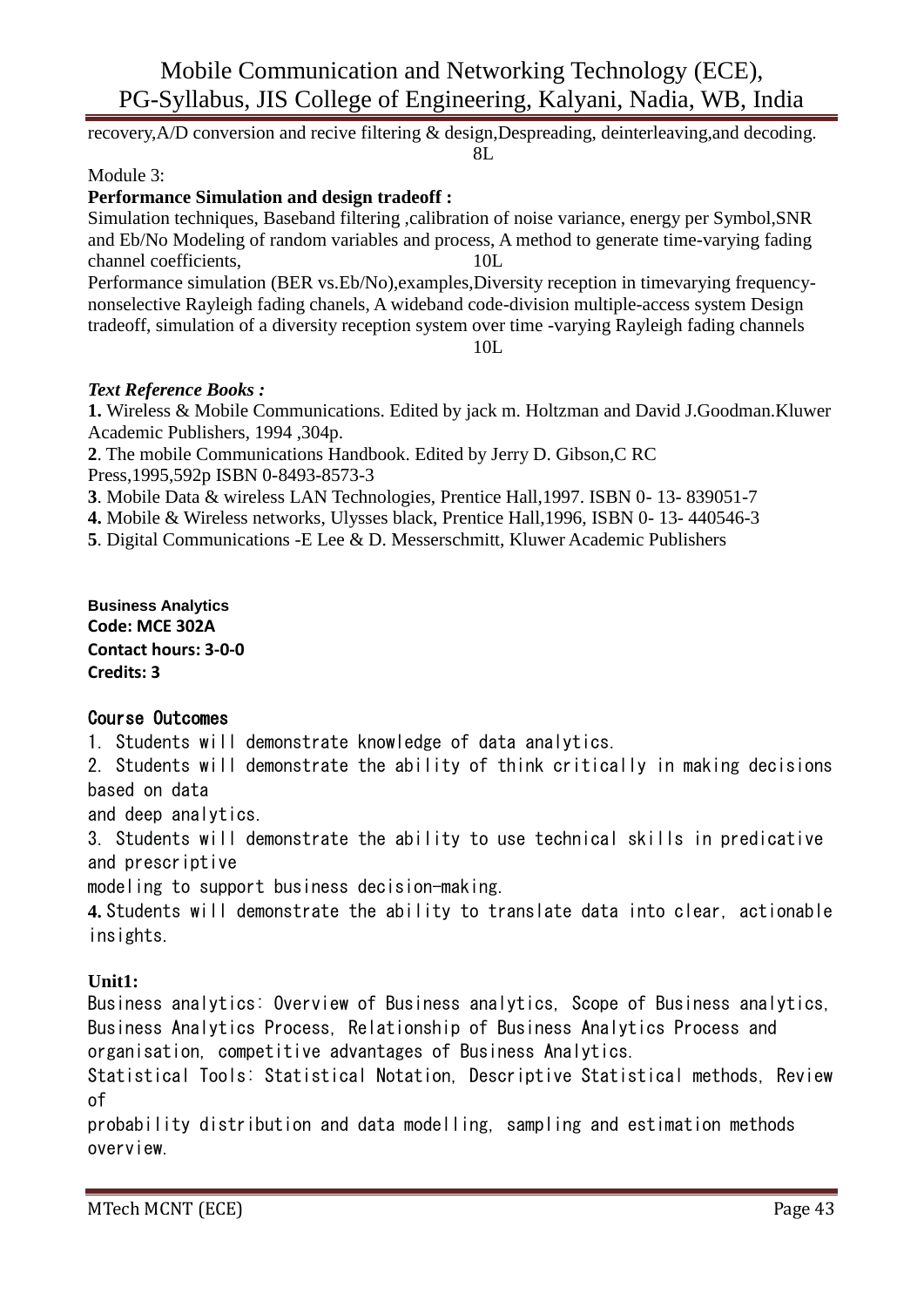# 9

#### **Unit 2:**

Trendiness and Regression Analysis: Modelling Relationships and Trends in Data, simple Linear Regression.

Important Resources, Business Analytics Personnel, Data and models for Business analytics, problem solving, Visualizing and Exploring Data, Business Analytics Technology.

### 8

## **Unit 3:**

Organization Structures of Business analytics, Team management, Management Issues, Designing Information Policy, Outsourcing, Ensuring Data Quality, Measuring contribution of Business analytics, Managing Changes. Descriptive Analytics, predictive analytics, predicative Modelling, Predictive analytics analysis, Data Mining, Data Mining Methodologies, Prescriptive analytics and its step in the business analytics Process, Prescriptive Modelling,

nonlinear Optimization.

### 9

### **Unit 4:**

Forecasting Techniques: Qualitative and Judgmental Forecasting, Statistical Forecasting Models, Forecasting Models for Stationary Time Series, Forecasting Models for Time Series with a Linear Trend, Forecasting Time Series with Seasonality, Regression Forecasting with Casual Variables, Selecting Appropriate Forecasting Models. Monte Carlo Simulation and Risk Analysis: Monte Carle Simulation Using Analytic Solver Platform, New-Product Development Model, Newsvendor Model, Overbooking Model, Cash Budget Model. 10

# **Unit 5:**

Decision Analysis: Formulating Decision Problems, Decision Strategies with the without Outcome Probabilities, Decision Trees, The Value of Information, Utility and Decision Making. 8

#### **Unit 6:**

Recent Trends in : Embedded and collaborative business intelligence, Visual data recovery, Data Storytelling and Data journalism. 4

**Industrial Safety Code: MCE 302B Contact hours: 3-0-0 Credits: 3**

**Unit-I:** Industrial safety: Accident, causes, types, results and control, mechanical and electrical hazards, types, causes and preventive steps/procedure, describe salient points of factories act 1948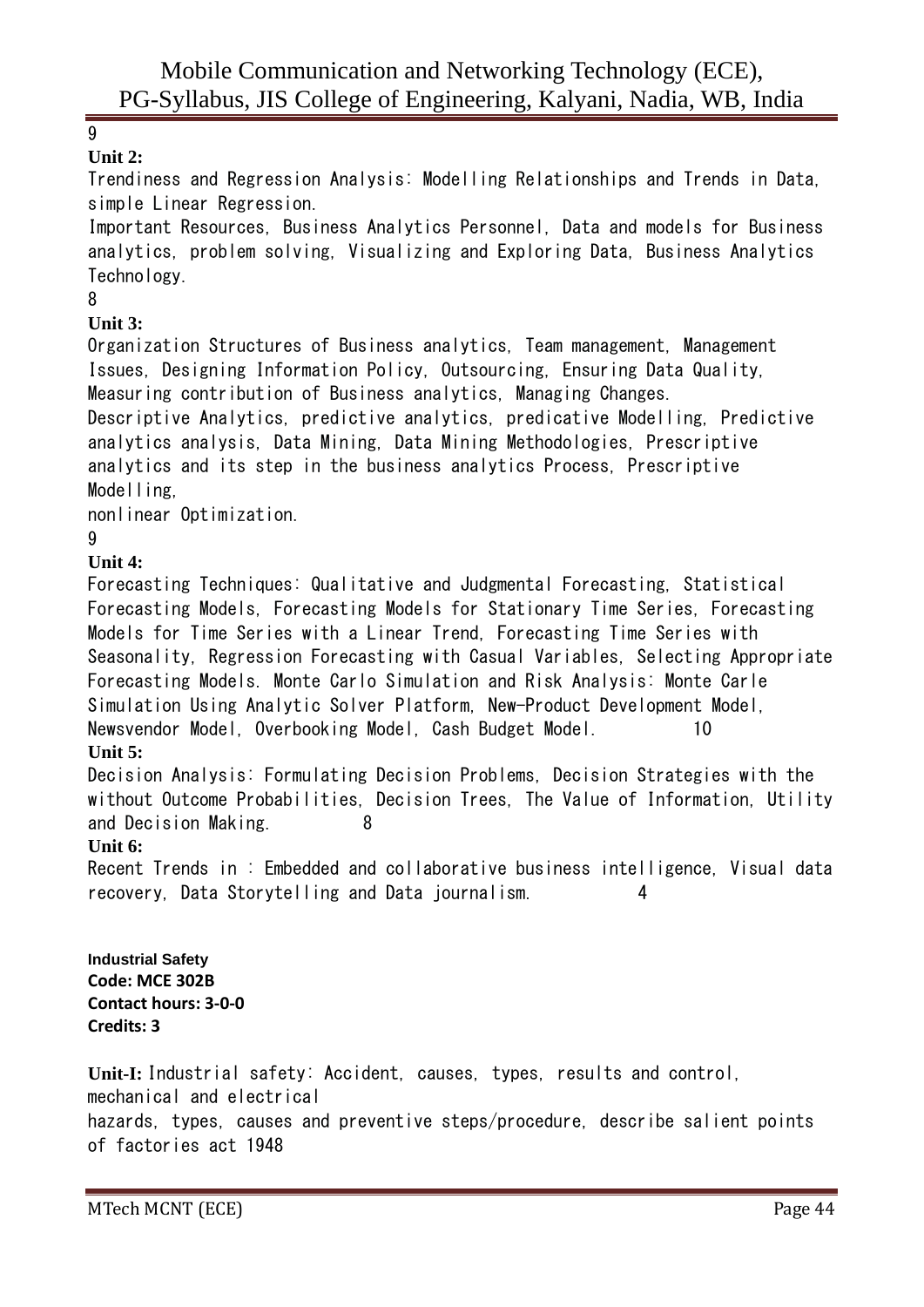for health and safety, wash rooms, drinking water layouts, light, cleanliness, fire, guarding, pressure vessels, etc, Safety color codes. Fire prevention and firefighting, equipment and methods. **Unit-II:** Fundamentals of maintenance engineering: Definition and aim of maintenance engineering, Primary and secondary functions and responsibility of maintenance department, Types of maintenance, Types and applications of tools used for maintenance, Maintenance cost & its relation with replacement economy, Service life of equipment. **Unit-III:** Wear and Corrosion and their prevention: Wear- types, causes, effects, wear reduction methods, lubricants-types and applications, Lubrication methods, general sketch, working and applications, i. Screw down grease cup, ii. Pressure grease gun, iii. Splash lubrication, iv. Gravity lubrication, v. Wick feed lubrication vi. Side feed lubrication, vii. Ring lubrication, Definition, principle and factors affecting the corrosion. Types of corrosion, corrosion prevention methods. **Unit-IV:** Fault tracing: Fault tracing-concept and importance, decision treeconcept, need and applications, sequence of fault finding activities, show as decision tree, draw decision tree for problems in machine tools, hydraulic, pneumatic,automotive, thermal and electrical equipment's like, I. Any one machine tool, ii. Pump iii. Air compressor, iv. Internal combustion engine, v. Boiler, vi. Electrical motors, Types of faults in machine tools and their general causes. **Unit-V:** Periodic and preventive maintenance: Periodic inspection-concept and need, degreasing, cleaning and repairing schemes, overhauling of mechanical components, overhauling of electrical motor, common troubles and remedies of electric motor, repair complexities and its use, definition, need, steps and advantages of preventive maintenance. Steps/procedure for periodic and preventive maintenance of: I. Machine tools, ii. Pumps, iii. Air compressors, iv. Diesel generating (DG) sets, Program and schedule of preventive maintenance of mechanical and electrical equipment,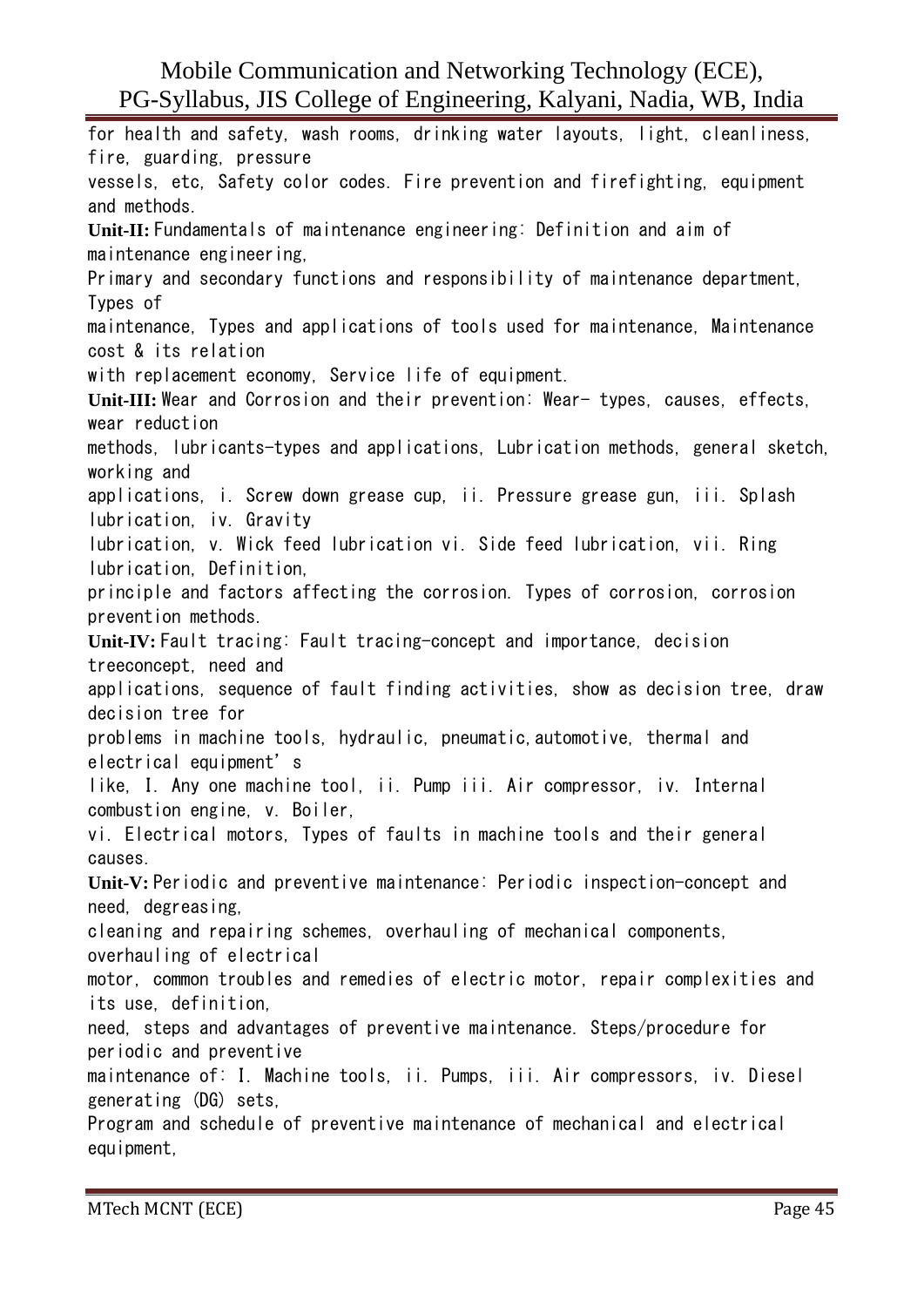advantages of preventive maintenance. Repair cycle concept and importance **Reference:**

- 1. Maintenance Engineering Handbook, Higgins & Morrow, Da Information Services.
- 2. Maintenance Engineering, H. P. Garg, S. Chand and Company.
- 3. Pump-hydraulic Compressors, Audels, Mcgrew Hill Publication.
- 4. Foundation Engineering Handbook, Winterkorn, Hans, Chapman & Hall London.

**Operations Research Code: MCE 302C Contact hours: 3-0-0 Credits: 3**

**Course Outcomes: At the end of the course,** the student should be able to 1. Students should able to apply the dynamic programming to solve problems of discreet and continuous variables. 2. Students should able to apply the concept of non-linear programming 3. Students should able to carry out sensitivity analysis 4. Student should able to model the real world problem and simulate it. **Syllabus Contents: Unit 1**: Optimization Techniques, Model Formulation, models, General L.R Formulation, Simplex Techniques, Sensitivity Analysis, Inventory Control Models **Unit 2** Formulation of a LPP - Graphical solution revised simplex method - duality theory  $-$  dual simplex method  $-$  sensitivity analysis  $-$  parametric programming **Unit 3**: Nonlinear programming problem - Kuhn-Tucker conditions min cost flow problem max flow problem - CPM/PERT **Unit 4** Scheduling and sequencing  $-$  single server and multiple server models  $$ deterministic inventory  $models - Probabilistic$  inventory control models - Geometric Programming. **Unit 5** Competitive Models,Single and Multi-channel Problems, Sequencing Models, Dynamic Programming, Flow in Networks, Elementary Graph Theory, Game Theory Simulation **References**: 1. H.A. Taha, Operations Research, An Introduction, PHI, 2008 2. H.M. Wagner, Principles of Operations Research, PHI, Delhi, 1982.